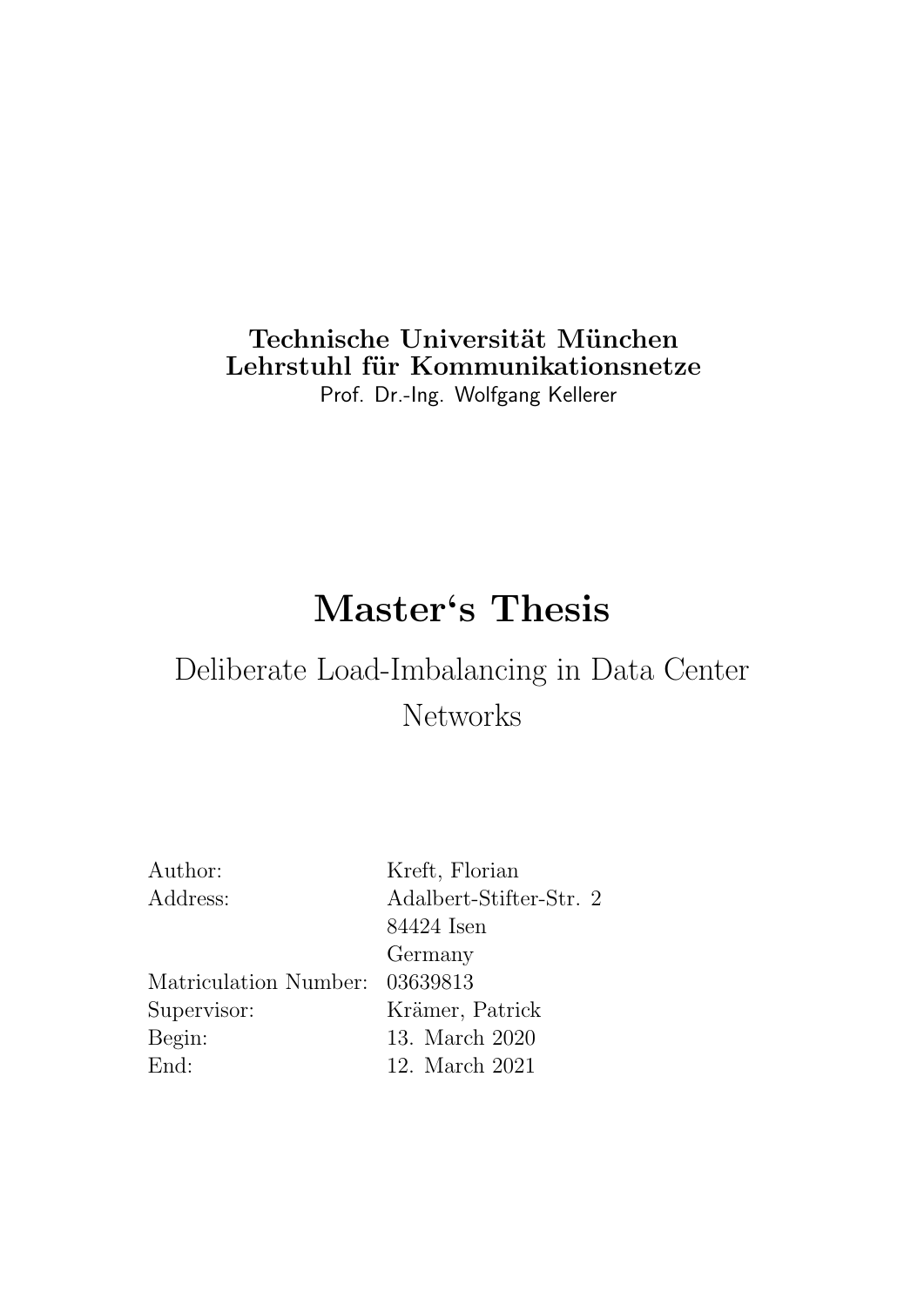With my signature below, I assert that the work in this thesis has been composed by myself independently and no source materials or aids other than those mentioned in the thesis have been used.

München, 12.3.2021

Place, Date Signature

This work is licensed under the Creative Commons Attribution 3.0 Germany License. To view a copy of the license, visit http://creativecommons.org/licenses/by/3.0/de

Or

Send a letter to Creative Commons, 171 Second Street, Suite 300, San Francisco, California 94105, USA.

München, 12.3.2021

Place, Date Signature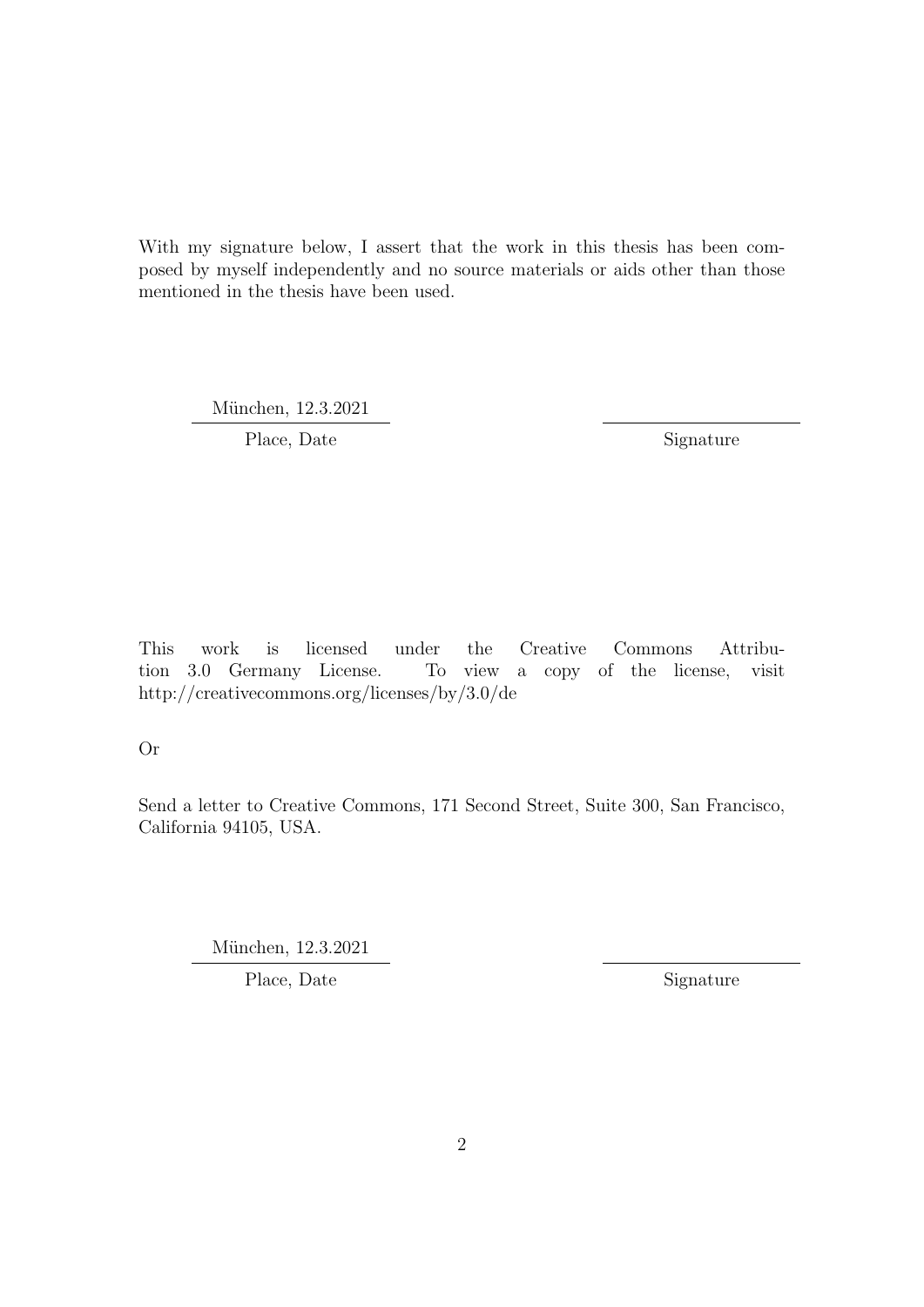### Kurzfassung

Das Ziel beim Traffic Engineering in Rechenzentrumsnetzwerken ist es, die hohe Bisektionsbandbreite, die in Rechenzentrumsnetzwerken typischerweise verwendet wird, möglichst effizient zu nutzen. Hierfür werden Lastausgleichsverfahren benötigt. Aktuelle Techniken zur Lastverteilung basieren dabei auf einer gleichmäßigen Aufteilung von Flüssen über verfügbare Pfade zwischen zwei Endpunkten. Hierbei kanne es jedoch zur Kollision eines großen Flusses mit vielen kleinen Flüssen kommen. Dies resultiert in Paketverlusten, die Flusszeit erhöhen. Diese Thesis untersucht, ob eine ungleichmäßige Auslastung in diesen Situationen von Vorteil ist. Größere Flüsse können dann auf die weniger ausgelasteten Pfade gelegt werden und somit Paketverluste vermieden werden. Um dies zu Untersuchen, wird in dieser Masterarbeit ein verteiltes Protokoll entwickelt, im Netzwerksimulator ns-3 implementiert und in Simultationen ausgewertet. Die Ergebnisse zeigen, dass ein gezieltes Ungleichgewicht in zu einer Verringerung der Flusszeiten um bis zu  $50\%$  für FatTree Topologien der Größe k=8 bis k=16.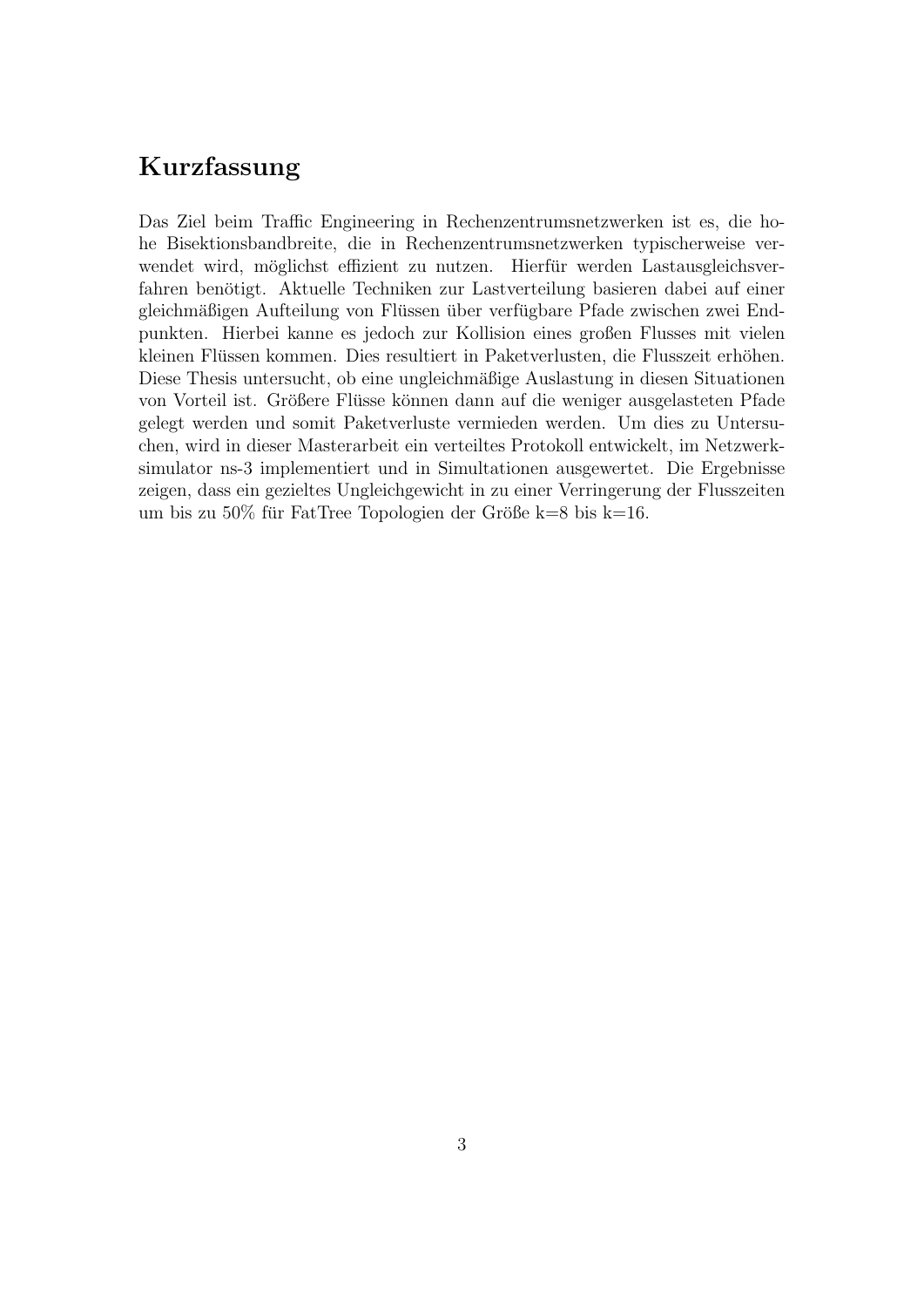#### Abstract

The goal in load balancing and traffic engineering in data center networks is to use the large bisection bandwidth and path diversity of data center networks most efficiently. For this, load balancing schemes are needed. The goal of existing approaches is to keep paths approximately equally loaded. Due to the heavy tailed distribution of flow sizes and the bursty nature of flows, keeping links equally loaded can lead to collisions of large with many small flows. Collisions can result in packet loss, which increases the flow completion time. This hurts especially small flows. This thesis investigates whether load imbalancing over paths can mitigate this problem. Large flows can then be forwarded over low utilized paths, mitigating the risk of collisions. To ingestigate this hypothesis, this thesis designs a distributed load imbalancing scheme called IMBAL and implements it in the network simulator ns-3. IMBAL improves FCT up to 50% on fat-tree topologies ranging in size from  $k=8$  to  $k=16$ .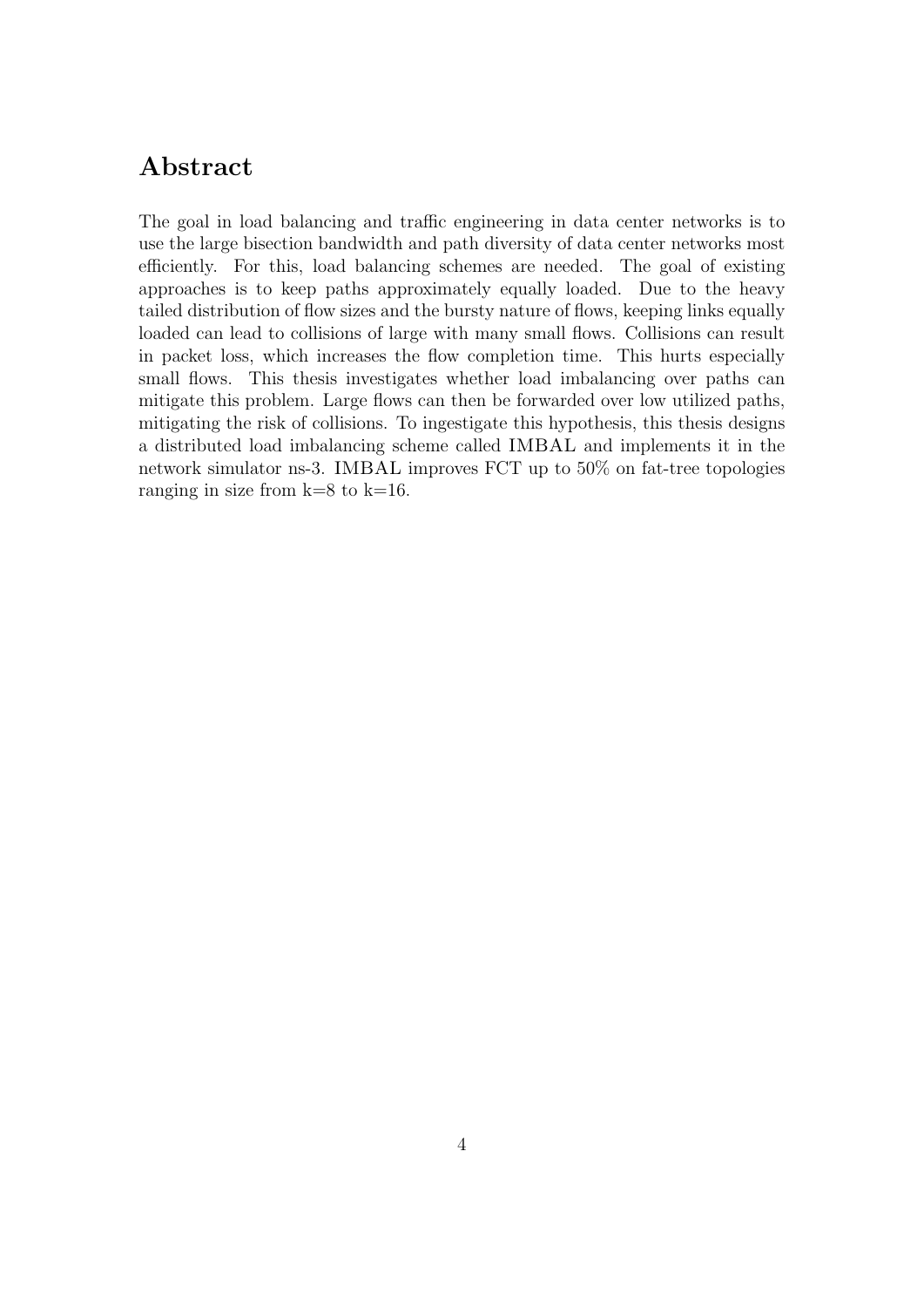# **Contents**

|                | Contents |                                                                                       | $\bf{5}$       |
|----------------|----------|---------------------------------------------------------------------------------------|----------------|
| 1              |          | Introduction                                                                          | $\overline{7}$ |
| $\mathbf{2}$   |          | <b>Background</b>                                                                     | 10             |
|                | 2.1      |                                                                                       | 10             |
|                | 2.2      | Challenges in Data Center Traffic Engineering                                         | 11             |
|                | 2.3      |                                                                                       | 12             |
|                | 2.4      |                                                                                       | 12             |
|                | 2.5      |                                                                                       | 13             |
|                |          | 2.5.1                                                                                 | 14             |
|                |          | 2.5.2                                                                                 | 14             |
| 3              |          | <b>Related Work</b>                                                                   | 15             |
|                | 3.1      |                                                                                       | 16             |
|                | 3.2      | $Co-Flow$ scheduling $\ldots \ldots \ldots \ldots \ldots \ldots \ldots \ldots \ldots$ | 17             |
|                | 3.3      |                                                                                       | 17             |
| $\overline{4}$ |          | Scheduling in datacenter networks                                                     | 19             |
|                | 4.1      |                                                                                       | 19             |
|                | 4.2      |                                                                                       | 19             |
|                | 4.3      |                                                                                       | 20             |
| $\bf{5}$       |          | Design and Implementation                                                             | 21             |
|                | 5.1      |                                                                                       | 21             |
|                | 5.2      |                                                                                       | 24             |
|                | 5.3      |                                                                                       | 25             |
|                | 5.4      |                                                                                       | 26             |
|                | 5.5      | Flow-size estimation $\ldots \ldots \ldots \ldots \ldots \ldots \ldots \ldots$        | 30             |
|                | 5.6      | Complexity differences between HULA and IMBAL                                         | 31             |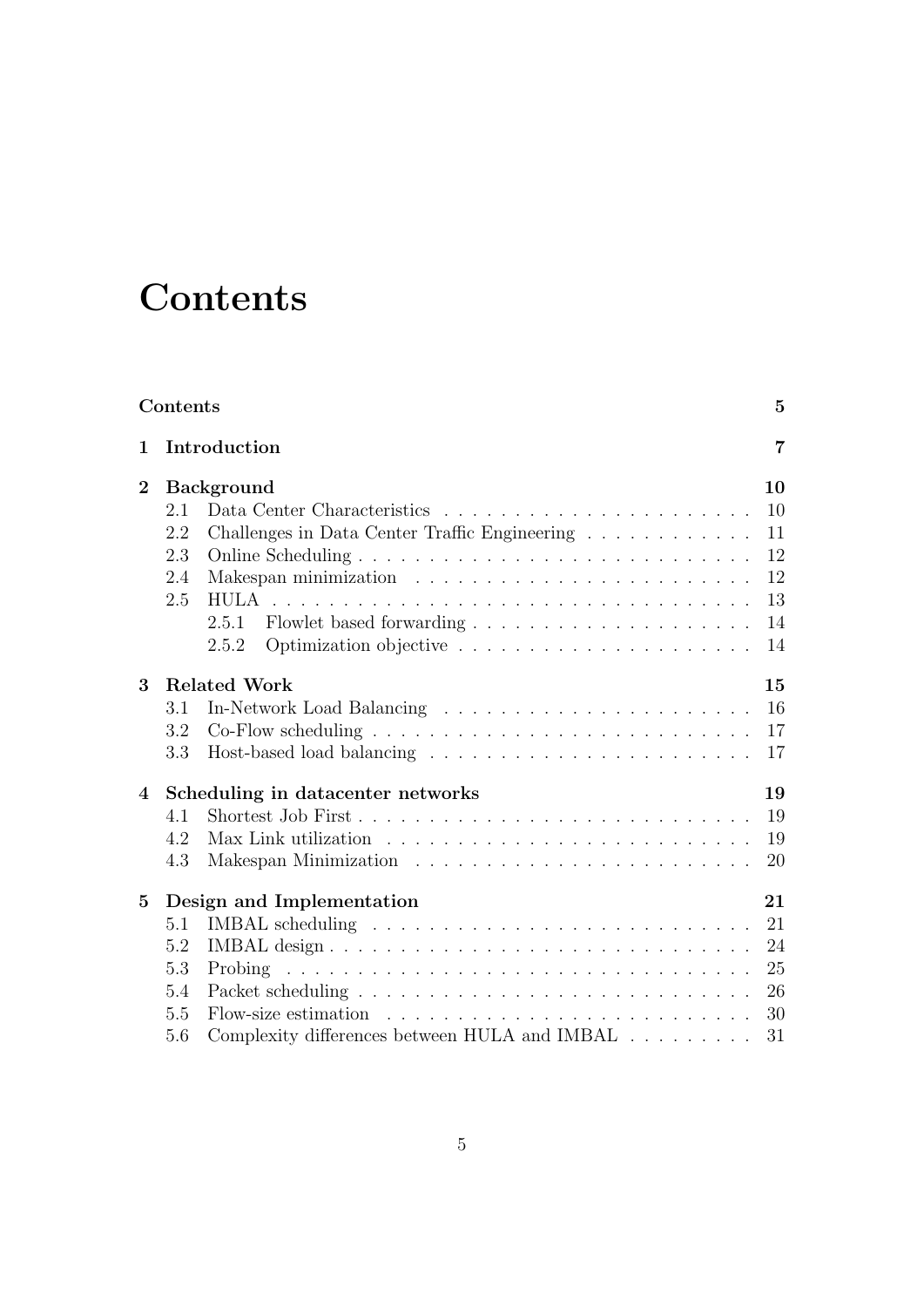| 6              |     | Evaluation                                 | 33 |
|----------------|-----|--------------------------------------------|----|
|                | 6.1 |                                            | 33 |
|                | 6.2 |                                            | 34 |
|                |     | Routing algorithms and parameters<br>6.2.1 | 34 |
|                |     | Topology<br>6.2.2                          | 34 |
|                |     | 6.2.3                                      | 35 |
|                | 6.3 |                                            | 36 |
|                |     | 6.3.1                                      | 36 |
|                |     |                                            | 39 |
|                | 6.4 |                                            | 43 |
| $\overline{7}$ |     | <b>Conclusions and Outlook</b>             | 48 |
|                | 7.1 |                                            | 48 |
|                | 7.2 |                                            | 49 |
|                |     | List of Figures                            | 50 |
|                |     | List of Tables                             | 52 |
| $\mathbf{A}$   |     |                                            | 53 |
|                | A.1 |                                            | 53 |
|                |     | <b>B</b> Notation und Abkürzungen          | 55 |
|                |     | <b>Bibliography</b>                        | 56 |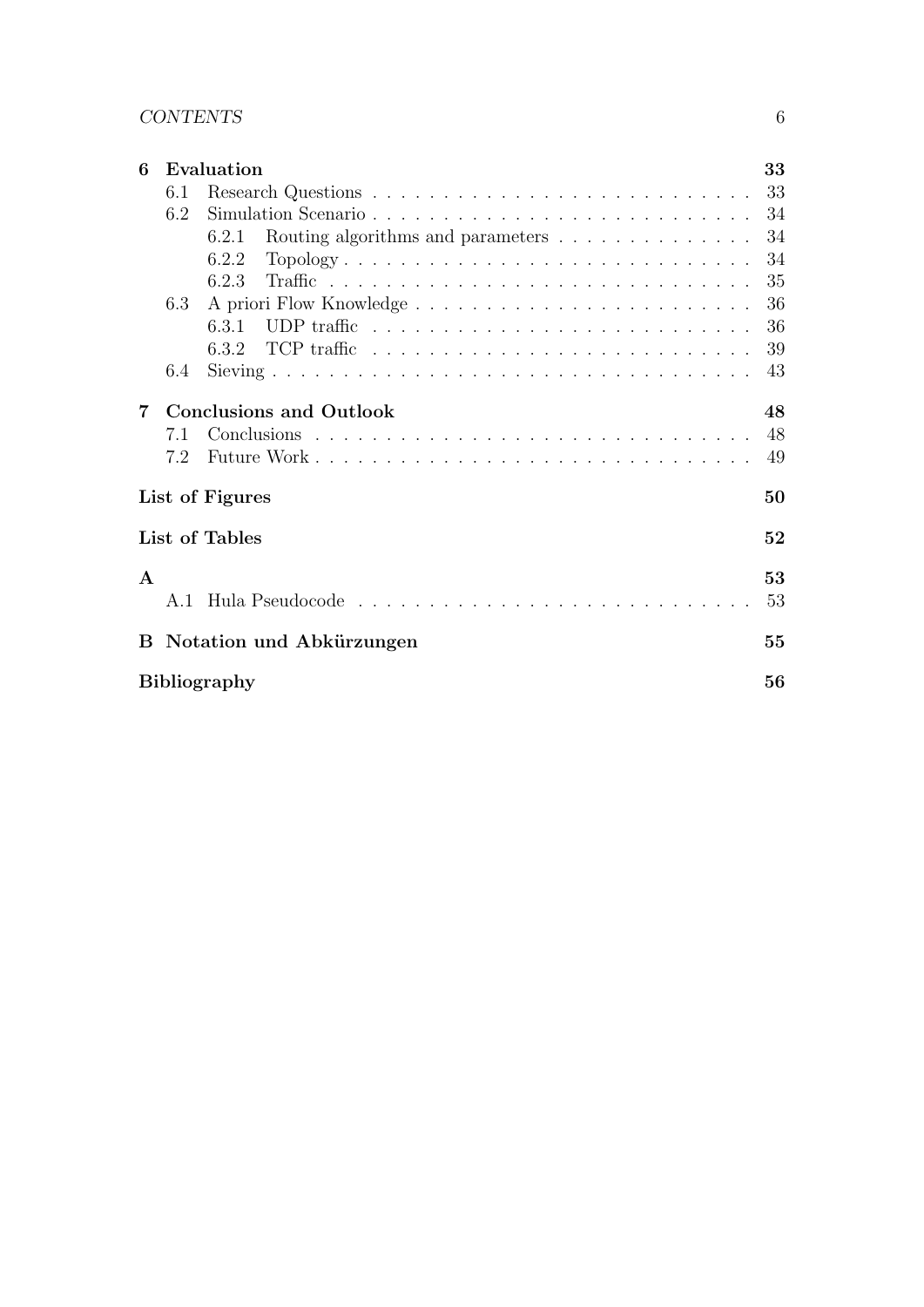## Chapter 1

## Introduction



Figure 1.1: Imbalancing load over ports can reduce job completion times. Blue line indicates the shortest amount of time to finish all jobs.

Multi-rooted trees are a popular topology for data-center networks [ZMSG19]. They provide large bisection bandwidth and a large number of paths between hosts in the network [AFLV08]. Effectively balancing traffic over those paths is a critical ability to fully utilize path diversity and bandwidth. A common strategy to load-balancing is minimizing the maximum link utilization [KHK<sup>+</sup>16, CKS14, AED<sup>+</sup>14, KHG<sup>+</sup>16, HTB<sup>+</sup>20, ZTZ<sup>+</sup>14, SSIF13, BAAZ11,  $\text{AFRR}^+10$ , BK19, LZW<sup>+</sup>20, VPA<sup>+</sup>17, i.e., keeping links approximately equally loaded. The goal of this strategy is twofold: 1) reduce congestion, and as a consequence 2) reduce flow completion time. Where the latter is the actual objective of those strategies. Minimizing the maximum link utilization is thus an intermediate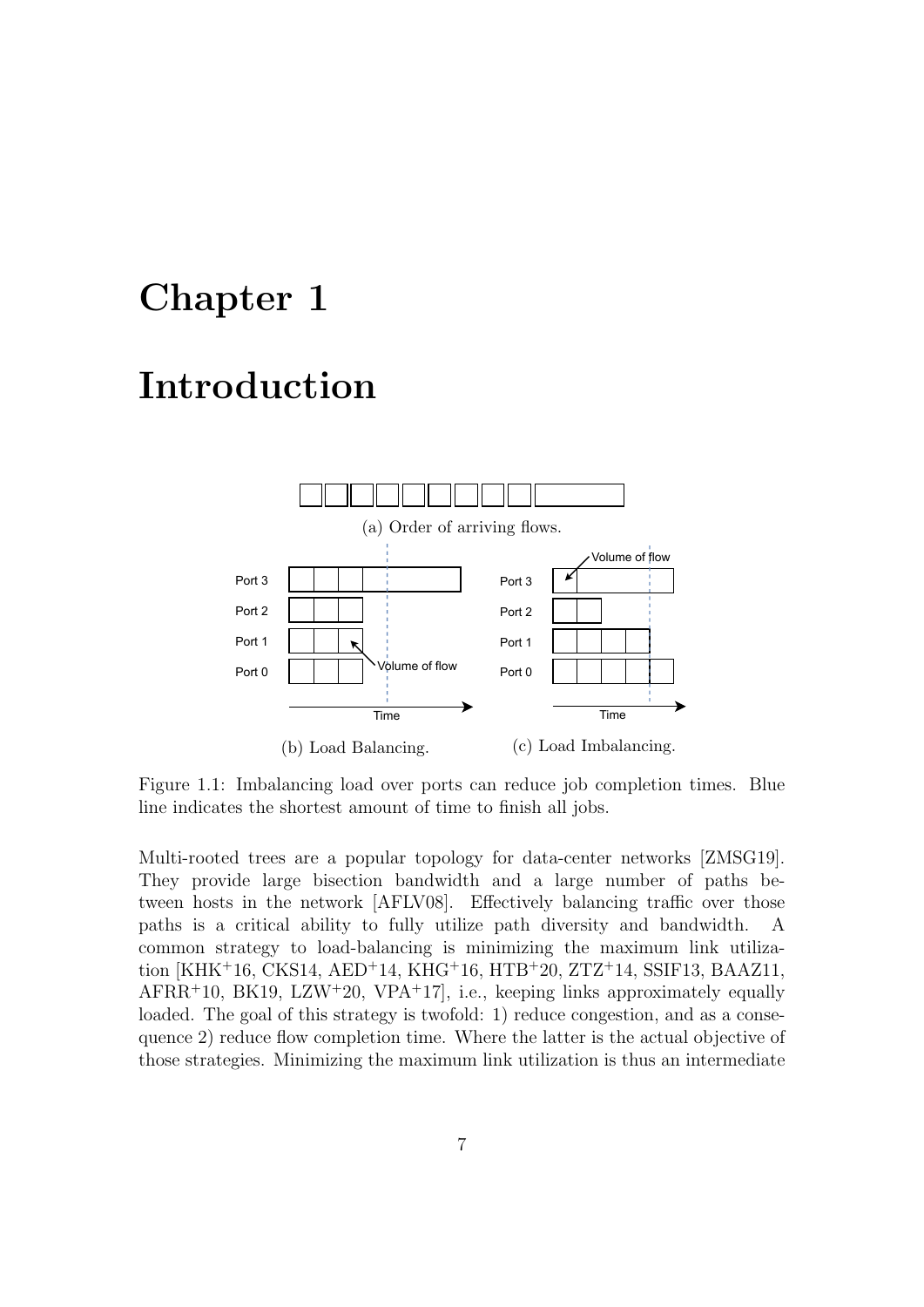optimization objective with the goal to improve FCT. The online nature of the problem, i.e., balancing flows without the knowledge of all flows, as well as the heavy tailed nature of flow and flowlet sizes [HRA+15] can lead to detrimental effects, though [FW00, Alb09]. Especially in the presence of coflows, a set of flows where the completion time of the slowest flow, the so-called makespan [Alb09], is important. Coflows arise frequently in data-center workloads [CZS14].

Consider the example in Fig. 1.1. Fig. 1.1a shows the order in which ten flows to the same destination arrive almost at the same time at a switch. The size of the rectangles in Fig. 1.1 indicates the volume of each flow: Nine flows are small and one flow is larger with four times the volume. A mix like this is not uncommon in data-center networks  $[AED+14]$ . The switch balances the flows as they arrive over its four ports. The switch does not know about flows in advance, i.e., operates in an online scenario. Minimizing the maximum link utilization with e.g., the least loaded first heuristic [Alb09] can result in the situation in Fig. 1.1b. The large flow is assigned together with three small ones to the same port. This assignment causes two problems: 1) The large flow can collide with the small flows, resulting in congestion and packet loss similar to ECMP. 2) There is no utility in finishing small flows very fast if the application depends on the completion of the large flow as well [CCBA16]. A better solution in this situation would be deliberate imbalancing of load. A strategy well known in the field of online scheduling [Alb09]. Imbalancing can result in the situation in Fig. 1.1c. The small flows are distributed unequally over the ports of the switch. As a result, the large flow collides with only one small flow, and the time until all flows are finished is reduced compared to Fig. 1.1b.

Recent in-network load balancing techniques  $KHK+16$ ,  $KHG+16$ ,  $AED+14$ ,  $HTB+20$  miss this opportunity and can suffer from collisions and stragglers. Techniques that specifically optimize for FCT [AYS<sup>+</sup>13, CLCL18, AHLPMY<sup>+</sup>19] reduce congestion, but in the presence of coflows result in stragglers. Flow scheduling techniques that specifically target the coflow case either require advanced knowledge about coflows  $[ARN<sup>+</sup>18, CZS14, BKA<sup>+</sup>20, CCBA16]$  or complex control planes to detect coflows at runtime [CS15, ZCY<sup>+</sup>16].

The challenge in maintaining an imbalanced schedule, i.e., keeping links differently utilized, lies in the fact that to achieve this, the size of flows must be known at decisions time. Advanced knowledge of flows cannot be assumed common knowledge, though  $[DJK^+19]$ . Not even the sending application might know the exact size of a transmission ahead of time. An in-network load balancer that wants to maintain an imbalanced schedule in order to reduce the risk of congestion and stragglers in co-flows must thus not rely on advanced knowledge of flow-sizes.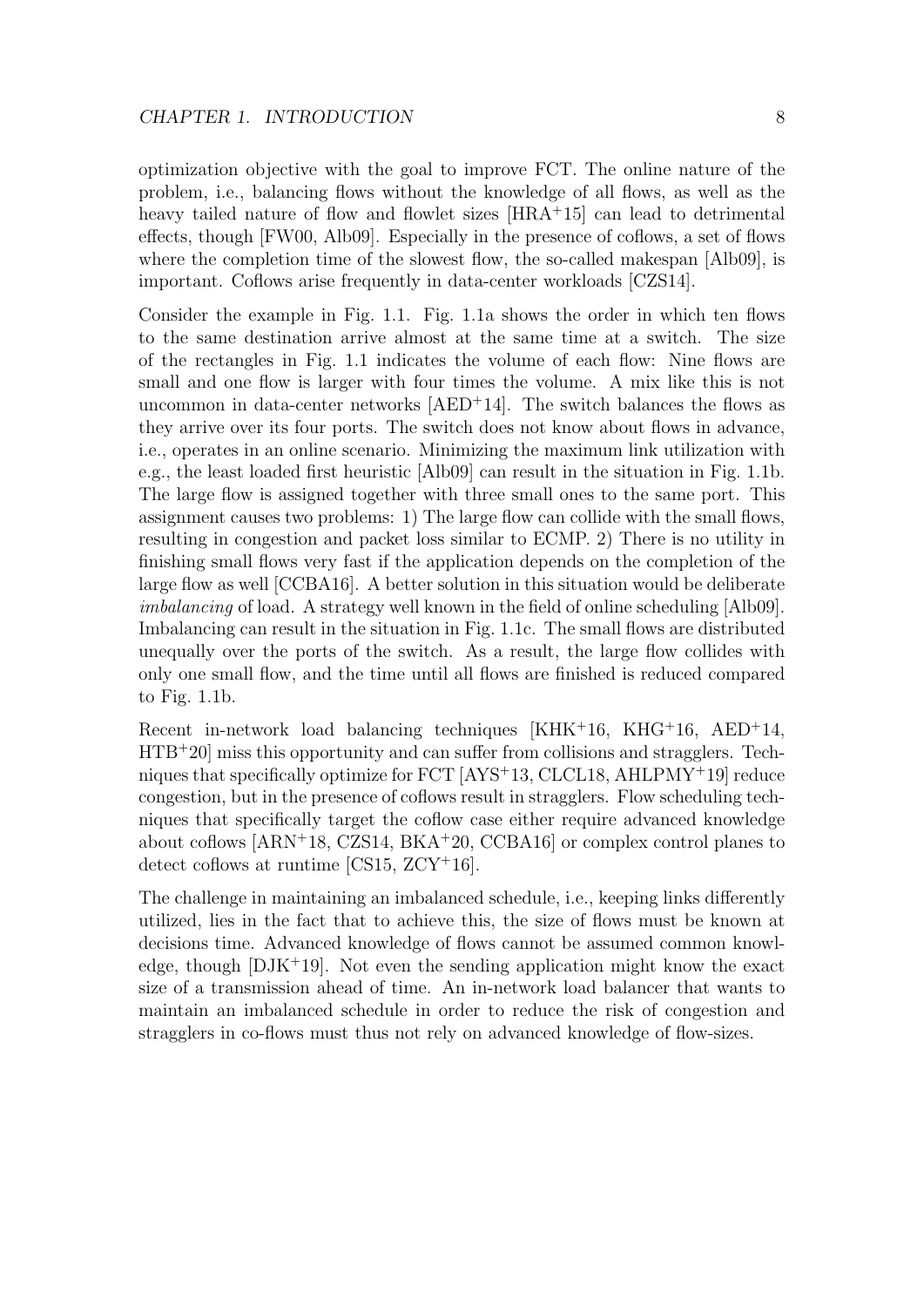This thesis proposes IMBAL, an in-dataplane load balancing technique that keeps links purposefully imbalanced and does not require a-prior knowledge of flow sizes. In contrast to existing work, IMBAL optimizes for makespan, i.e., IMBAL treats all flows in the network as belonging to one large coflow and optimizes for makespan instead of FCT or maximum link utilization. IMBAL operates on the granularity of flowlets and uses a distance-vector like protocol to distribute global network state through the network. IMBAL is implemented and evaluated in the network simulator ns-3 and compared against HULA [KHK<sup>+</sup>16] and ECMP. Simulations show that IMBAL reduces congestion as well as FCT by up to 50 % on real world traffic traces.

Contributions of this thesis are:

- 1. This thesis proposes the imbalancing of traffic as an alternative objective to existing load balancing techniques that optimize for maximum link utilization.
- 2. IMBAL is designed in this thesis. IMBAL is a load imbalancer that does not require prior knowledge about flow-sizes and can be implemented on programmable network devices.
- 3. In the scope of this thesis, IMBAL is implemented in the network simulator ns-3.
- 4. The effectiveness of IMBAL is shown in large scale simulations and compared against state-of-the art in-network load balancing algorithms of similar complexity.

This thesis is organized as follows: Sec. 2 gives background on data center characteristics and challenges online scheduling, different objectives and their relation to networking. Further, Sec. 2 introduces HULA, a hop-by-hop utilization-aware load balancing architecture. Sec. 3 discusses related work. Sec. 4 gives an overview over current scheduling techniques employed in data center networks. Sec. 5 details the implementation of IMBAL. Sec. 6 compares IMBAL against HULA and ECMP in large scale simulations on real production workloads. Sec. 7 concludes this thesis.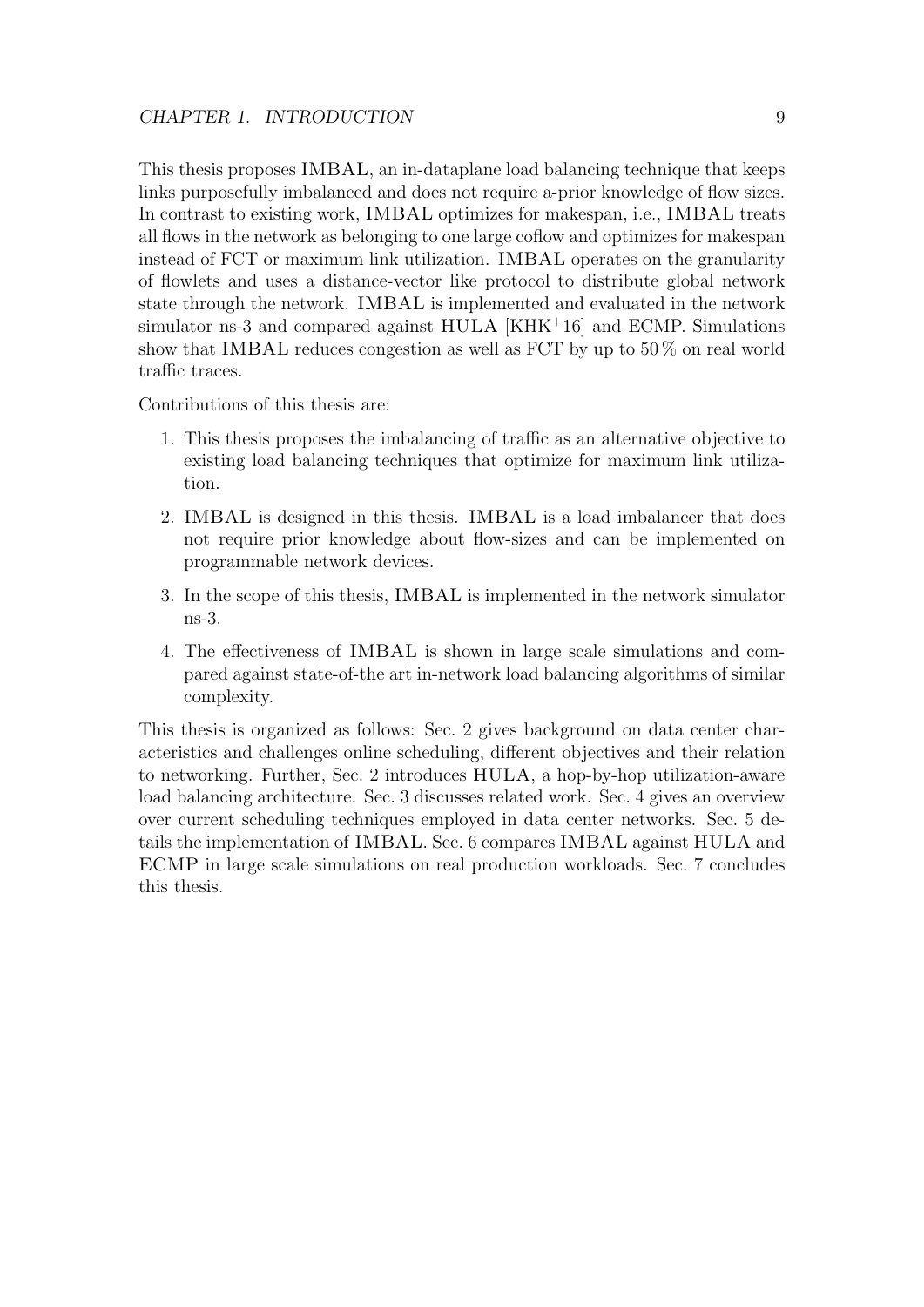## Chapter 2

## Background

This chapter contains information necessary to understand the motivation of this thesis. Section 2.1 introduces data centers regarding its typical characteristics. Section 2.2 introduces challenges in traffic engineering for data center networks. Section 2.3 defines online scheduling in general. Section 2.5 explains of HULA, which provides the basic structure and functionality for the IMBAL scheduling algorithm proposed on Section 5.2 in the context of network scheduling.

#### 2.1 Data Center Characteristics

A data center network refers to a cluster of servers. Those servers transmit a large amount of data. To avoid single point congestion, data center design takes advantage of multiple paths between its hosts. Due to the high traffic demands, data center networks feature a large bisection bandwidth. A popular architecture are multi-rooted trees like FatTrees [AFLV08]. Figure 2.1 shows a FatTree topology. The topology consists of so-called pods and a spine. A pod, consists of ToR and aggregation switches. ToRs connect to end-hosts. aggregation switches provide connectivity within the pod. The spine interconnects the pods.

The specific traffic demands depend on the application. Figure 2.2 shows two flow size distributions for web and data mining workload  $[KHK^+16]$ , optained empirically from production datacenters. Of note is the heavy tailed distribution of the flows: most flows are small, while a small number of large flows contribute to a substantial portion of the traffic.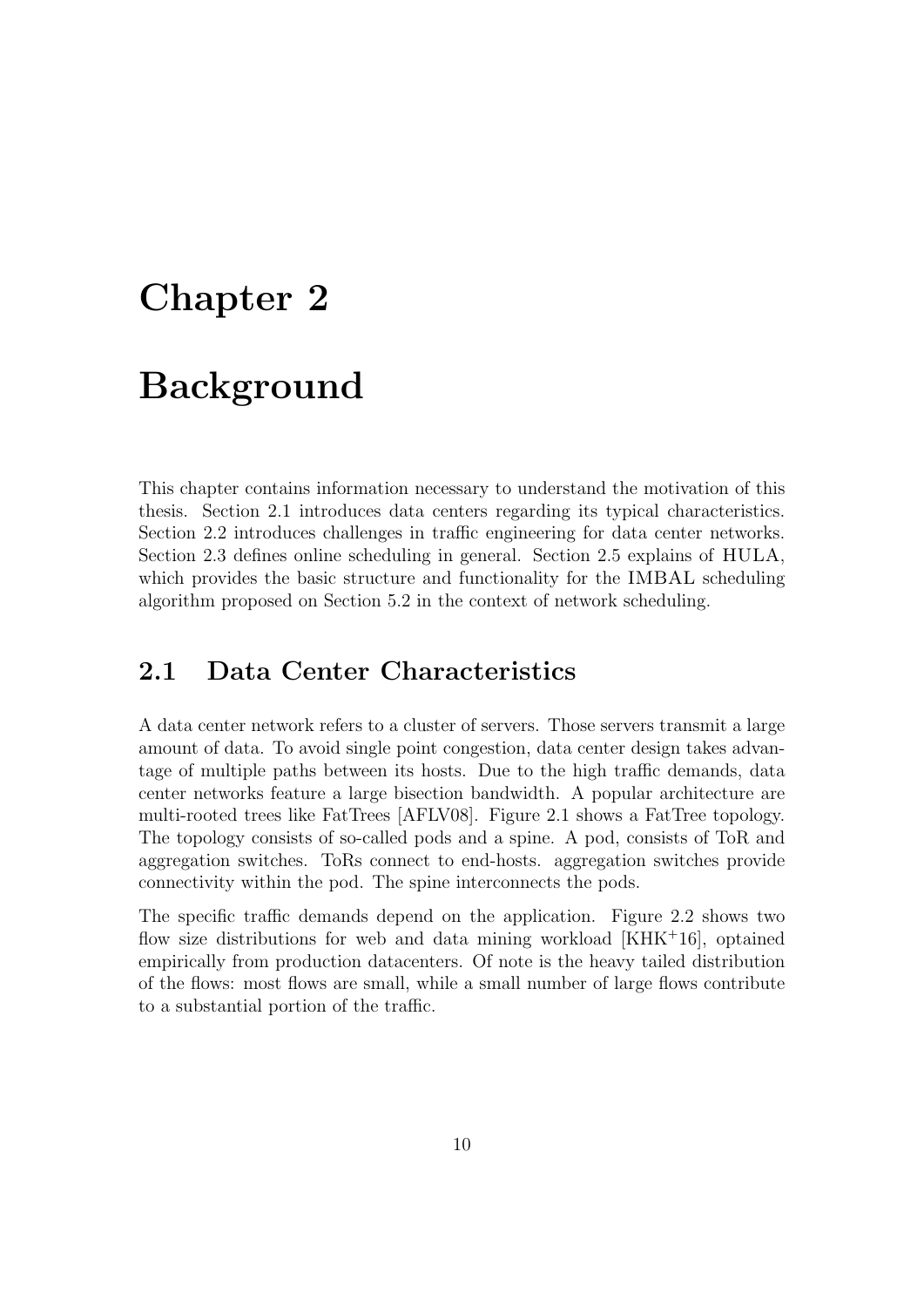

Figure 2.2: Empirical traffic distribution in data center networks [KHK<sup>+</sup>16]

### 2.2 Challenges in Data Center Traffic Engineering

Existing data center topologies struggle to provide enough capacity between the servers they interconnect [BAAZ11]. Since current data centers are built from highcost hardware, the higher tiers of the tree are oversubscribed to keep the total cost low. Thus, under heavy traffic workloads, data centers are prone to congestion. Data center traffic is volatile and bursty  $[AED+14]$ . Therefore, mechanisms aiming to distribute load on the network should be higly responsive in its reaction to congestion. This is in contrast to traffic engineering techniques designed for internet service providers, which function on coarser timeframes [BAAZ11].

Network mechanisms providing should be oblivious to the transport protocol at the end-host (TCP, UDP, etc). Specifically modification of TCP should be avoided because of deployment complexity.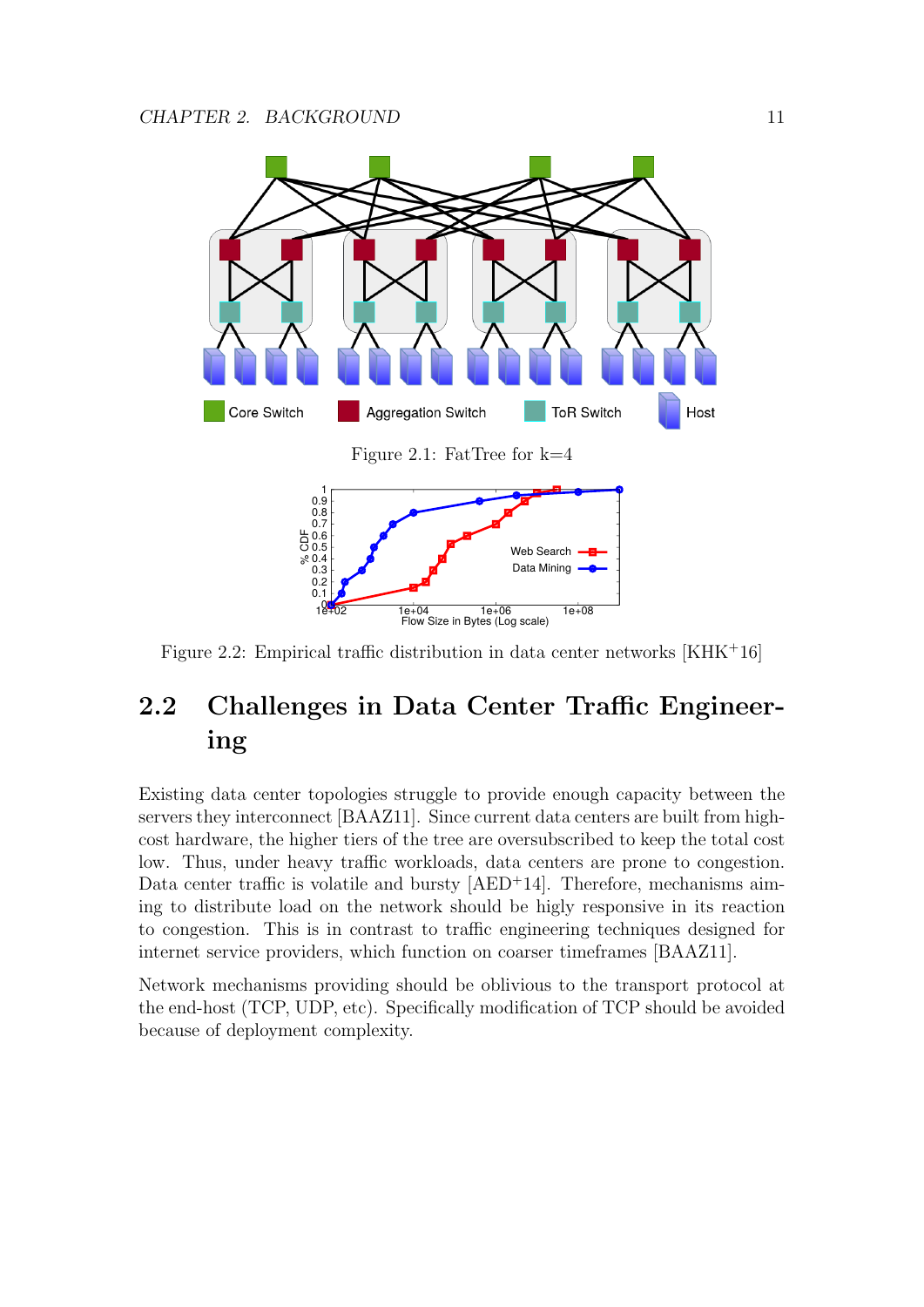### 2.3 Online Scheduling

In online scheduling, jobs arrive one by one over time as a sequence  $I = J_1, ..., J_n$ . Upon arrival, each job must be scheduled to one of  $m$  machines without prior knowledge of subsequent jobs. For each job, the processing time  $p_i$  is known.

This thesis interprets load distribution on a network as a form of non-preemptive online scheduling. For this thesis, packet flows are treated as jobs which need to be distributed among paths in the network. Ports of switches are treated as machines to which arriving packets are scheduled. For more specifics on this, see Section 5.1. Scheduled jobs cannot be stopped or paused [Alb09], which is inline with networking needs: every switch needs to schedule packets as they arrive to avoid packet drops due to high queue sizes.

#### 2.4 Makespan minimization

The goal of makespan minimization is minimize the completion time of the last job that finishes in the schedule. For online scheduling, this assumes immediate and permanent allocation of a job to a machine [Alb09].

The optimal assignement  $OPT$  of the jobs seen in Fig. 2.3, where size is proportional to needed processing time, can be seen in Fig. 2.4.



Figure 2.3: Sequence of jobs in order of arrival.

In online scheduling, the goal for makespan minimization algorithms is to get the worst case performance as close as possible to the  $OPT$ . The difference in performance is denoted by the competitive ratio [FW00].

Makespan minimization under the restrictions mentioned above for online scheduling was tackeld by Graham [Gra66]. His LIST algorithm operates as follows:

Let *load* of a machine be the sum of processing times of all jobs currently assigned to one machine. Then, simply assign every new arriving job to the least loaded machine. This results in a competitive ratio of  $2 - \frac{1}{n}$  $\frac{1}{m}$  [Alb09].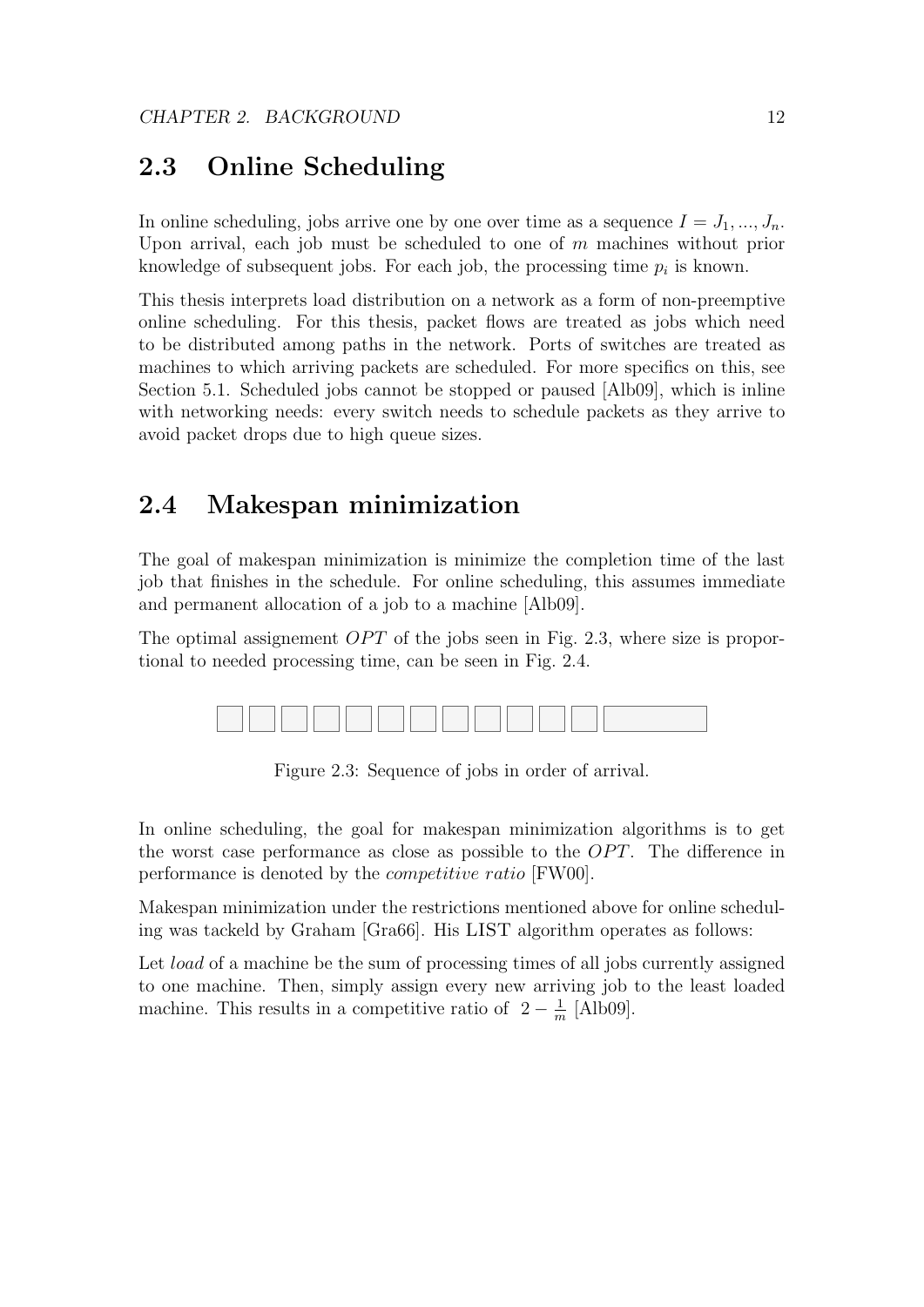

Figure 2.4: Optimal assignment of the jobs to 4 machines.

### 2.5 HULA

 $HULA [KHK<sup>+</sup>16]$  is an approach which aims to solve the challenges outlined in 2.2 by distributing path utilization information over the network. Each switch uses this information to make local routing decisions. Every switch maintains a list of best ports for every destination based on least path utilization.

As in HULA, information regarding the reachability and path utilization is transmitted via probes. Probes are mall packets that inform the switches in the network about the utilization of paths. Every ToR switch sends out these probes to all connected switches periodically. This way, every switch in the network receives information by way of reverse propagation.

Each switch thus learns two things: 1) which ToR switches can be reached via each port, and 2) the utilization of the least utilized path via the neighboring switch.

Availability can be learned via time-outs. If a switch did not receive a probe from a ToR over a port for some time, the switch assumes that no path to that ToR exists. This way, a failing link is recognized and traffic will be rerouted at the switch. And information about the now potential higher load on the remaining load will be propagated throughout the network.

An advantage of this approach is the abstraction of path loads to ports: every switch only stores the next best hop for each destination, keeping the forwarding state to a minimum.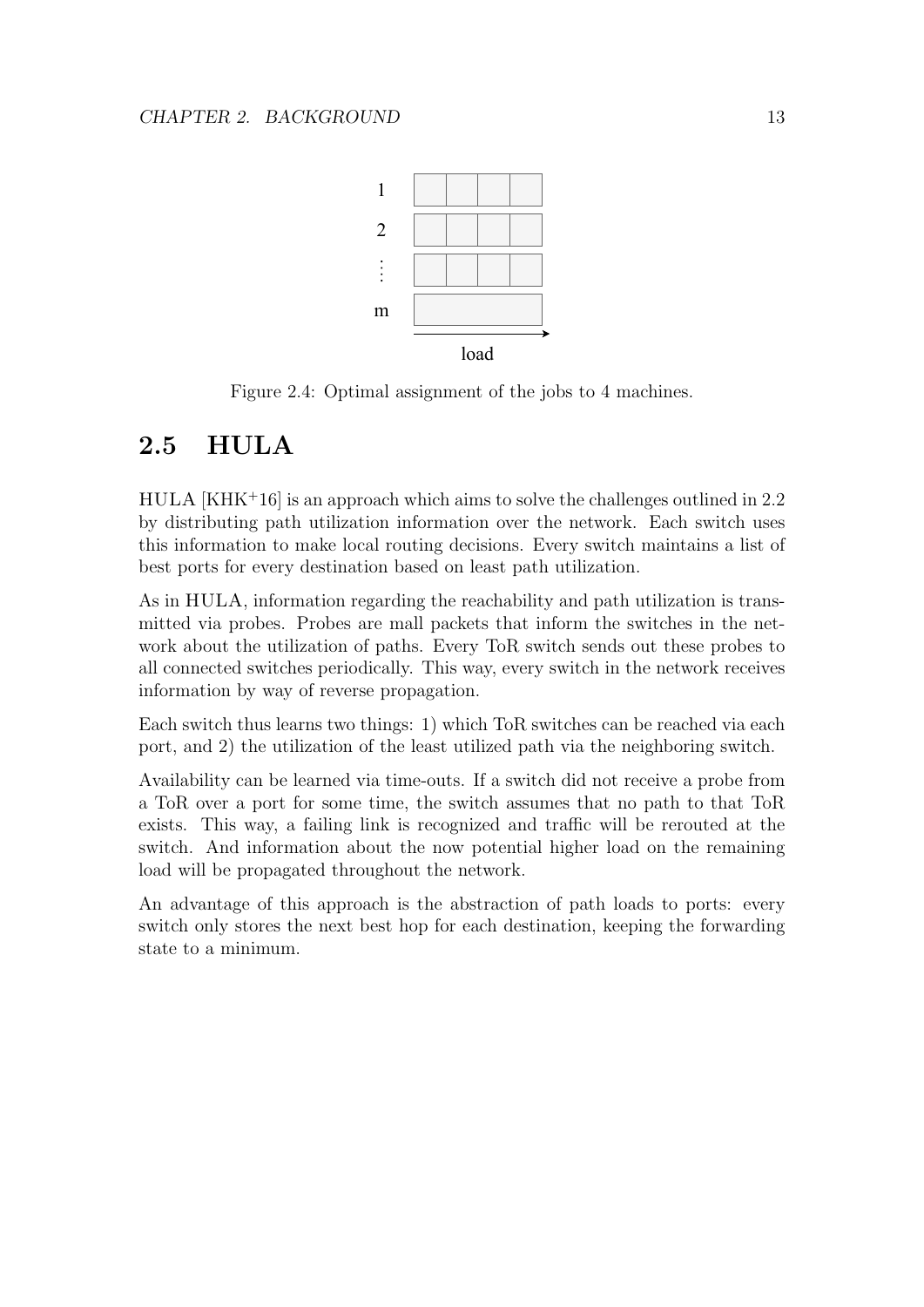#### 2.5.1 Flowlet based forwarding

HULA employs flowlet routing. Flowlets are parts of flows which are packets with an inter-arrival-time smaller than a specified threshold in the order of the network round trip time [KHK<sup>+</sup>16]. Flowlets based routing is meant to allow for a more fine-grained load-balancing than flow based routing, while still minimizing packet re-ordering at the receiver [KKSB07]. To accomplish flowlet based routing in HULA, every switch needs to maintain a next best hop for that flowlet as well as a timestamp indicating the last arrival of a packet for every flowlet.

When a non-probe packet arrives (e.g. data or TCP control packets), HULA switches firstly check if there is an active flowlet for that packet. If there is, its output port is used for forwarding and its timestamp is updated. If there is not, new entries for both are generated with the hash of the flow as a key. This way, packets belonging to one flowlet get routed on the same output port for every switch, until the inter-arrival gap crosses the threshold. In this case, even if more packets for the same flow need to be routed, the risk of reordering is minimized.

#### 2.5.2 Optimization objective

The forwarding decisions in a data center network can be interpreted as an online scheduling problem. For HULA, we view data flows as jobs and the admissible output ports on a switch as machines. HULA can be seen as a form of Grahams LIST algorithm: new flowlets are assigned to the least loaded output port. "Least loaded" in this case means "leads to a path with the least expected utilization". The information for the least expected utilization is propagated to each switch in the form of small pakets called probes. HULA switches schedule packets on the port with the lowest path utilization based on the information provided by incoming probes over all paths. This way, routing utilizes multipath diversity and adapts to changes in traffic load, at the cost of a small overhead (probe packets distributing the information).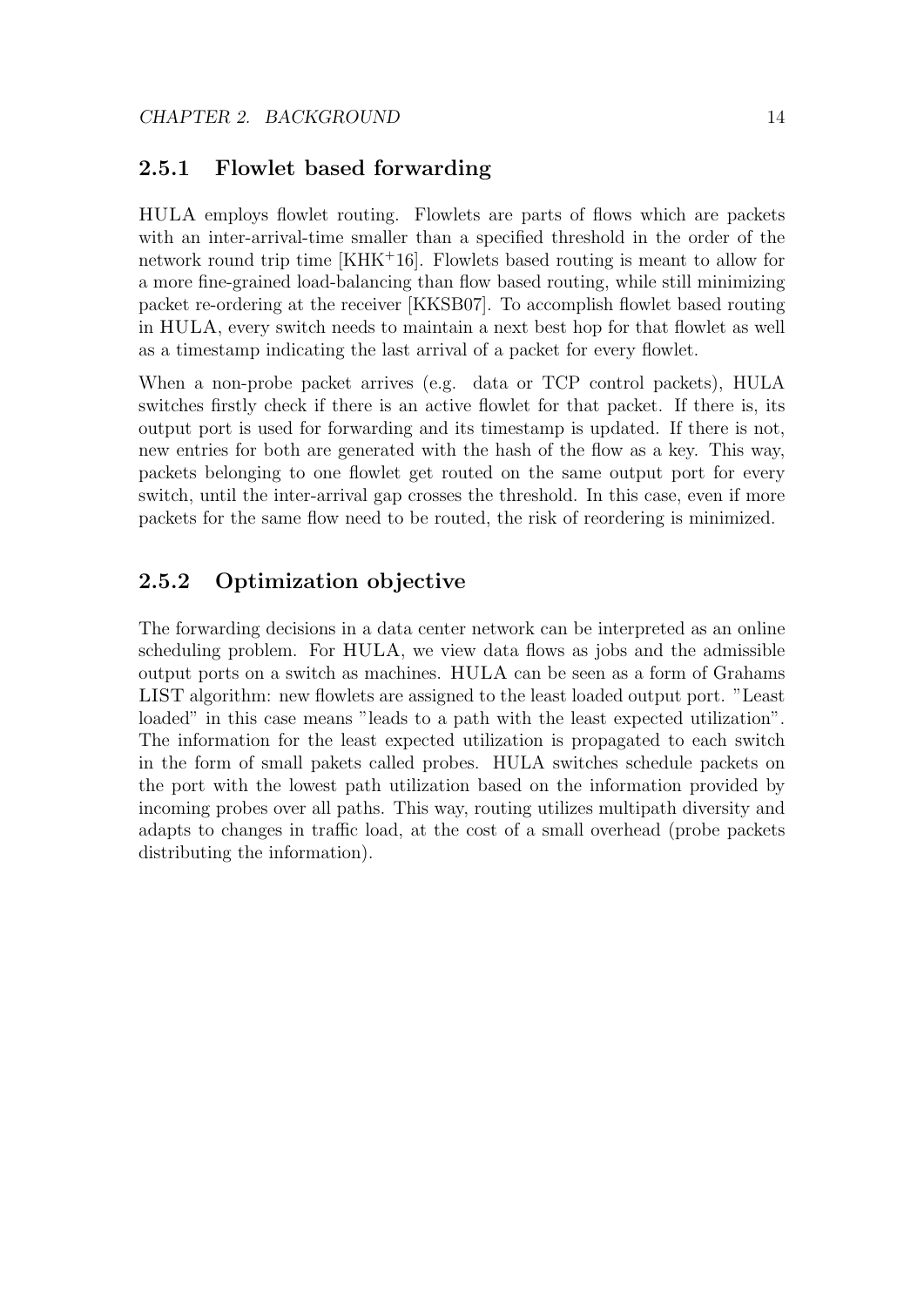### Chapter 3

### Related Work

Hedera [AFRR<sup>+</sup>10] uses a centralized flow-scheduler that re-assigns large flows to less congested paths, thus implementing a similar strategy as IMBAL. In contrast to Hedera, IMBAL is distributed and operates at millisecond granularity. MicroTE [BAAZ11] estimates traffic matrices and uses a bin packing heuristic to reduce maximum link utilization, unpredictable traffic is routed with ECMP. FastPaths [BDS<sup>+</sup>21] designs a new routing scheme based on flowlets for non-clos data-center topologies. Flier [KS17] implements load balancing in direct connect data-centers in a host based approach, where host decide whether to forward packets along longer or shorter paths. SPAIN enables multi-pathing in arbitrary topologies by computing trees and mapping those to VLAN tags. Trees are computed over pre-selected paths. Planck  $[RSD<sup>+</sup>14]$  implements a measurement system that enables milisecond scheduling decisions without programmable hardware.

In contrast to central schedluers[AFRR<sup>+</sup>10, BAAZ11] is IMBAL distributed. IM-BAL is not designed for arbitrary topologies but targets Clos Networks. Further, IMBAL targets makespan minimization.

Chiesa et al. show the conditions under which ECMP is optimal [CKS14].

Flux  $[DJK^+19]$  estimates flow sizes at line rate in data center networks. They show that advnaced knowledge of flow-sizes is generally not a plausible assumptions, but that due to the repritive structure of jobs in DCs flow sizes might be learned.

RCP [DM06] is a protocol that approximates processor sharing in the presence of feedback delay. The authors argue why FCT is the metric one should care for.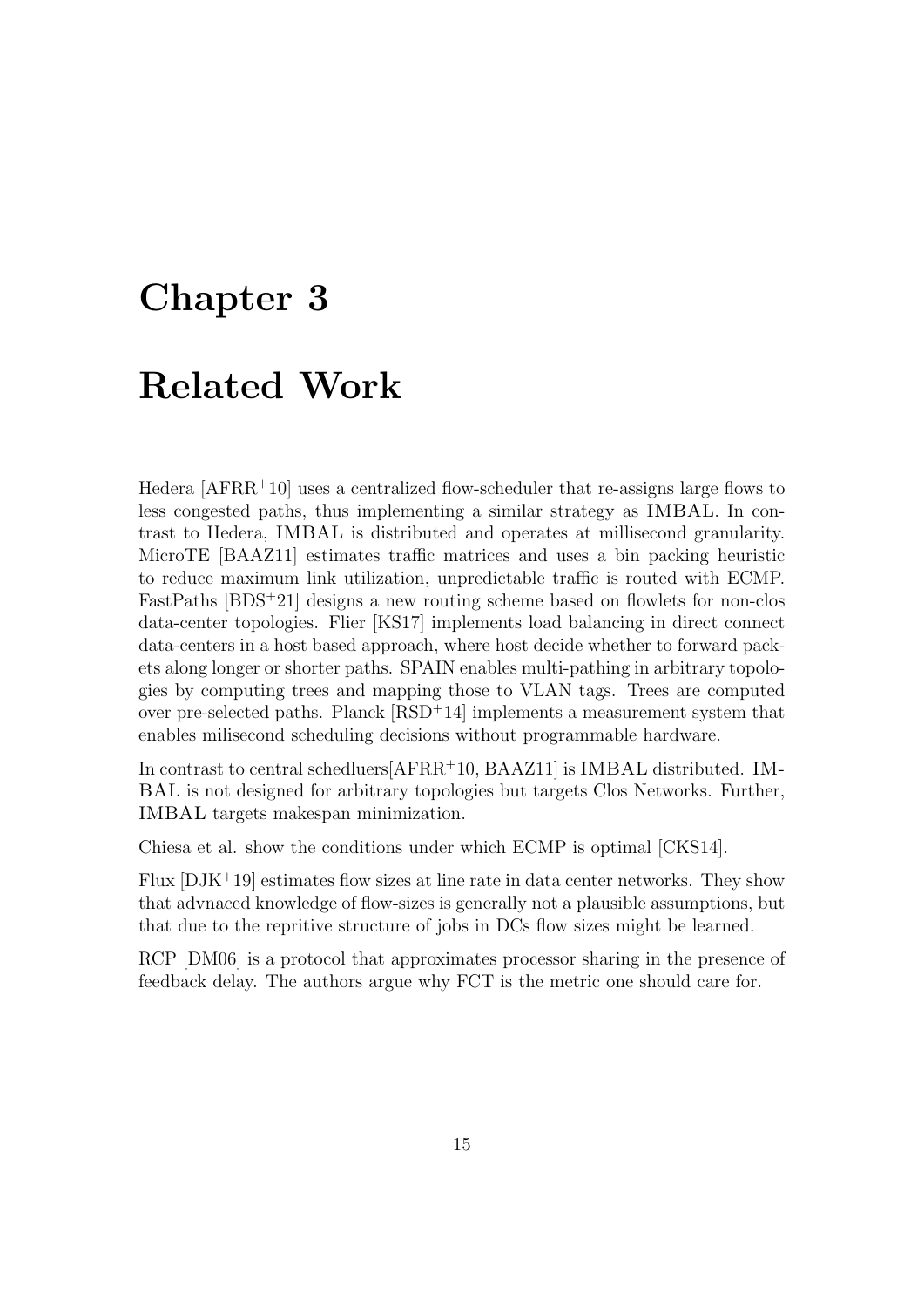#### 3.1 In-Network Load Balancing

Spotlight  $[ACX^+20]$  implements a distributed L4-load taking the end-host utilization into consideration. The goal is FCT minimization, the objective is the even distribution of loads over end-points. CONGA [AED<sup>+</sup>14] uses perpath congestion information to forward flowlets over the currently least utilized path. HULA [KHK<sup>+</sup>16] takes a similar approach and improves scalability, performance and deployability through better disemination of congestion information in the network, per-hop forwarding decisions and programmable hardware. CON-TRA [HBC<sup>+</sup>20] generalizes HULA to arbitrary topologies and provides a high-level language to easily implement forwarding policies such as least loaded first, WCMP, etc. [HTB<sup>+</sup>20] implements adaptive WCMP, where weights are updated adaptively to the current load situation at line rate using programmable data planes.  $TCP-Path [AHLPMY<sup>+</sup>19]$  uses SYN-flooding for each new flow to discover the currently fastest path in the network. The SYN-packets determine the currently fastest path between two end-hosts. FlowDyn [BK19] improves flowlet based load balancing approaches by adapting the flowlet threshould through measurements in the network, improving the trade-off between minimizing packet reordering and improving through frequent switching. PDQ [HCG12] implements a distribted algorithm that allows switches to collaboratively gather information about flows and converge to a stable allocation decision, as well as allow preemption of jobs, i.e., switchovers. PDQ is able to implement scheduling strategies such as SJF or Earliest Deadline First. FLARE [KKSB07] forwards bursts of packets, i.e., flowlets in WANs. CLOVE [KHG<sup>+</sup>16] pulls load-balancing into the network hypervisor and balances flows over available paths using different source ports. Thus, hardware in the network can be left unchanged. PLB [LZW<sup>+</sup>20] uses only partial probing of the network topology, thus reducing probing overhead. LocalFlow [SSIF13] optimizes maximum link utiliziation by aggregating traffic to one host on a switch and then splitting this traffic over the outgoing ports. Let  $Flow [VPA<sup>+</sup>17]$  investigates in detail the advantage of flowlet switching and design a simple randomized load balancer based on those insights. WCMP  $ZTZ+14$  adapts the sending rates of ECMP to reflect asymmetries in the topology.

IMBAL is similar in that it provides in-network based load balancing and uses probing to distribute global load information in the network. In contrast to previous in-network based load balancing schemes targets IMBAL makespan minimization and for this purposefully imbalances traffic over available links. Previous appraches, implicitly or explicitly, optimize for maximum link utilization.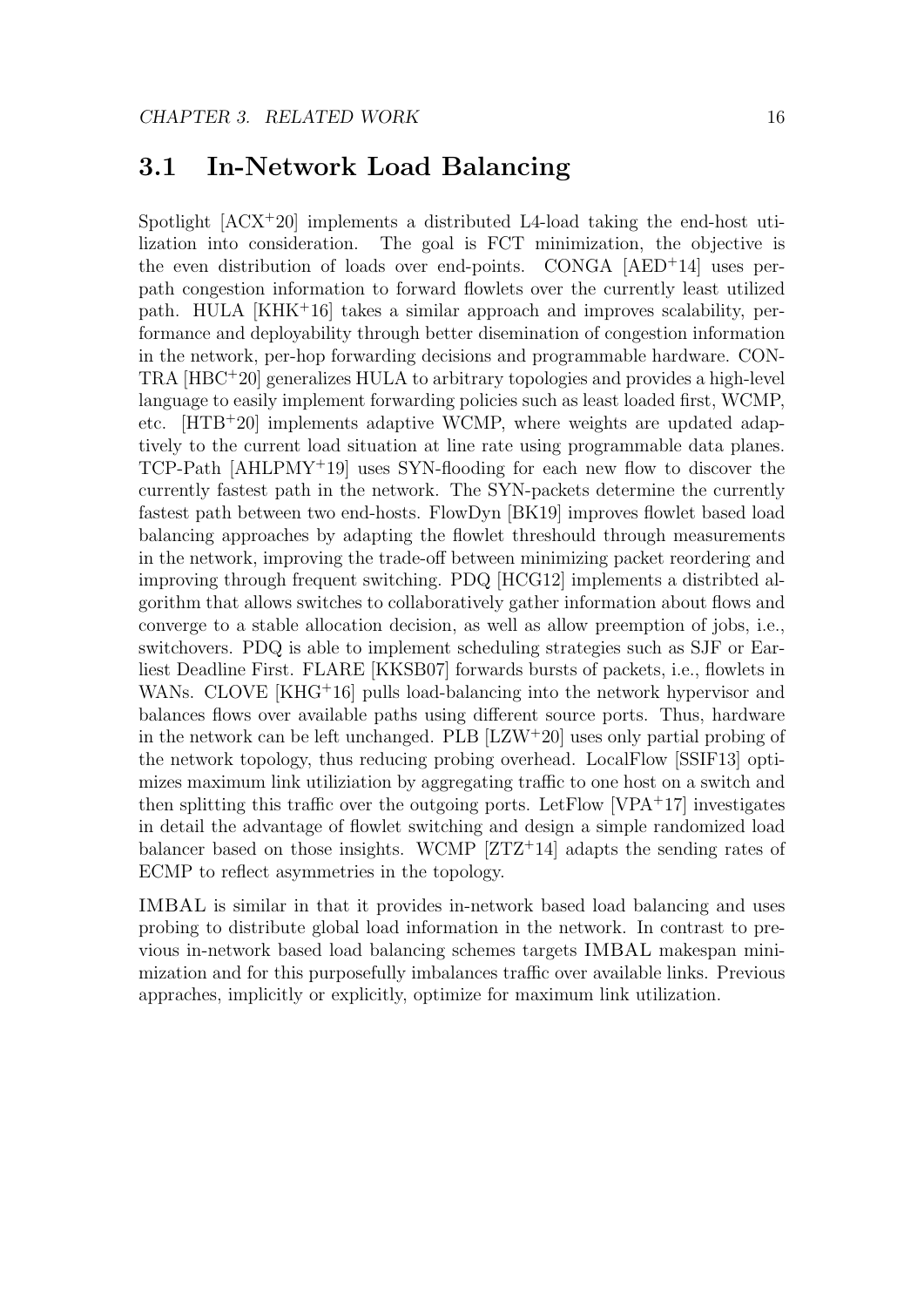#### 3.2 Co-Flow scheduling

In Sincronia  $[ARN^+18]$ , applications inform the network fabric about their coflows. The network fabric uses this information to sort and schedule co-flows and the constituting flows using priority queuing in order to minimize co-flow completion time. Varys [CZS14] uses a centralized co-flow scheduler and knowledge about co-flows to pace flows in a co-flow such that every flow finishes at the same time as the slowest flow in the co-flow, using available resources more efficiently. Aalo [CS15] does not assume prior knowledge about co-flows and uses a centralized entity to estimate co-flows, and distributed entities that assign rates and priorities based on those estimations. Aalo approximates least attained service first strategy. CODA  $[ZCY^+16]$  uses a complex control plane to detect co-flows without prior knowledge, i.e., at runtime. pCoFlow [BKA+20] maintains flowaffinity then re-priotizing coflows to take the packets in flight into account with the goal to reduce packet-reordering caused by priority changes with multiqueue switches. Karuna [CCBA16] improves pFabric by prioritizing flows in such a way that they finish just before their deadline, thus leaving room for non-deadlined flows, improving overall network utilization.

IMBAL is similar to approaches in co-flow scheduling in that IMBAL does not optimize for completion times of individual flows. IMBAL also allows some flows to take longer than strictly necessary. In contrast to co-flow scheduling approaches, IMBAL considers all flows in the network to belong to one big job, i.e., IMBAL does not have an explicit notion of co-flows. Further, IMBAL does not require any prior information on flow-size, co-flow characteristics and does not use rate limiting.

#### 3.3 Host-based load balancing

DCTCP [AGM<sup>+</sup>10] is a variant of TCP designed for data-centers that uses the Explicit Congestion Notification (ECN) to indicate congestion. Sources use the ECN bit to estimate congestion and adjust sending rate. HULL [AKE<sup>+</sup>12] improves DCTCP with pacing and by leaving head-room on switches, i.e., not fully utilizes links, in order to not hold up small latency sensitive flows. pFabric [AYS<sup>+</sup>13] uses strict priority queueing, where end-hosts indicate the priority of traffic in packet headers. Sending rates are lazily adjusted to avoid packet loss. PIAS [BCC+14] uses MLFQ and sieving to approximate shortest job first without prior information on the volume of flows. Packets are tagged with priorities on the end-hosts based on the amount of already-send traffic. The objective of PIAS is to minimize flow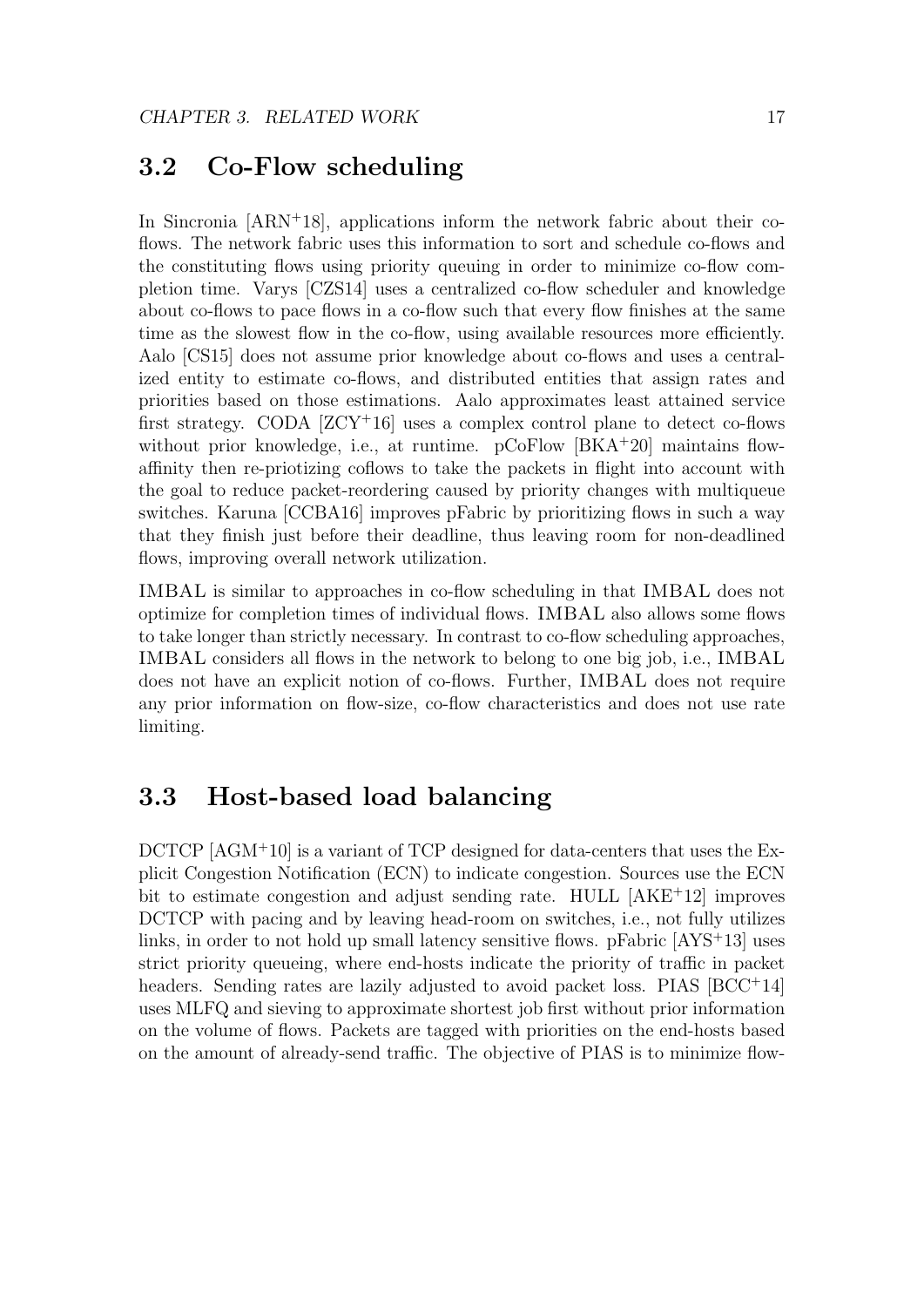time, i.e., FCT of individual flows without notion of dependency between flows. AuTO [CLCL18] uses deep reinforcement learning to learn and adapt thresholds for sieving used in PIAS. DCMPTCP improves multipath TCP for use in the data-center environment. DCMPTCP does not use multiple flows for small flows and intra-rack traffic. DCMPTCP further synchronizes ECN between sub-flows, i.e., adapting sending rates of multiple sub-flows in step. pHost [GNK<sup>+</sup>15] decouples the network fabric from scheduling decisions by allowing end-hosts to make per-packet scheduling decisions. QJump [GSG<sup>+</sup>15] uses rate limitation and strict priority queueing to reduce tail latencies. Presto [HRA<sup>+</sup>15] splits flows into small flow-cells and extends packet-reordering capabilities at end-hosts, enabling packet spraying and thus reaping optimality condition of ECMP. Homa [MLAO18] uses receiver driven scheduling of flows, where receivers tell the senders priorities, when to send, etc. Fastpath  $[POB+14]$  implements a central scheduler that assigns to every packet in the network the path it should take and the time at which it should be transmitted. Fastpath reduces queue occupancy and reduces TCP retransmissions. Raiciu et al. [RBP<sup>+</sup>11] evaluate in depth the usability of MPTCP in DCs and propose small modifications to DC networks to improve the usability of MPTCP in DCs. ICON [RCAV19] assumes knowledge about applications and uses packet pacing at the sender to avoid packet drops due to congestion in incast scenarios. ResQueue [RV20] uses flow-size to prioritize flows, and also prioritizes re-transmitted packets, resulting in better FCTs in in-cast scenarios, where also re-transmitted packets get frequently dropped due to collisions. ALB [SWFX19] uses latency information to assign flows to paths. Flows are assigned to paths by choosing among a specific set of ports that result in the desired allocation with ECMP. SPLB  $[XYZ^+20]$  scoutes for each packet the best possible path to maintain packet order. The reserve a part of the bandwidth for each link for stand-in packets that scout for the actual data packets. DeTail [ZDM<sup>+</sup>12] uses cross-layer information to reduce long tail FCT.

In constrast to host based methods is IMBAL solely located in the network. Further, IMBAL does not use priority queueing or rate limiting. IMBAL targets makespan minimization, while most of the previous work in this area focuses on shortest job first, not taking the co-flow nature into account. IMBAL is orthogonal to work that targets incast scenarios. IMBAL can be combined with those approaches. Further, IMBAL could be implemented with approacehs such as CLOVE.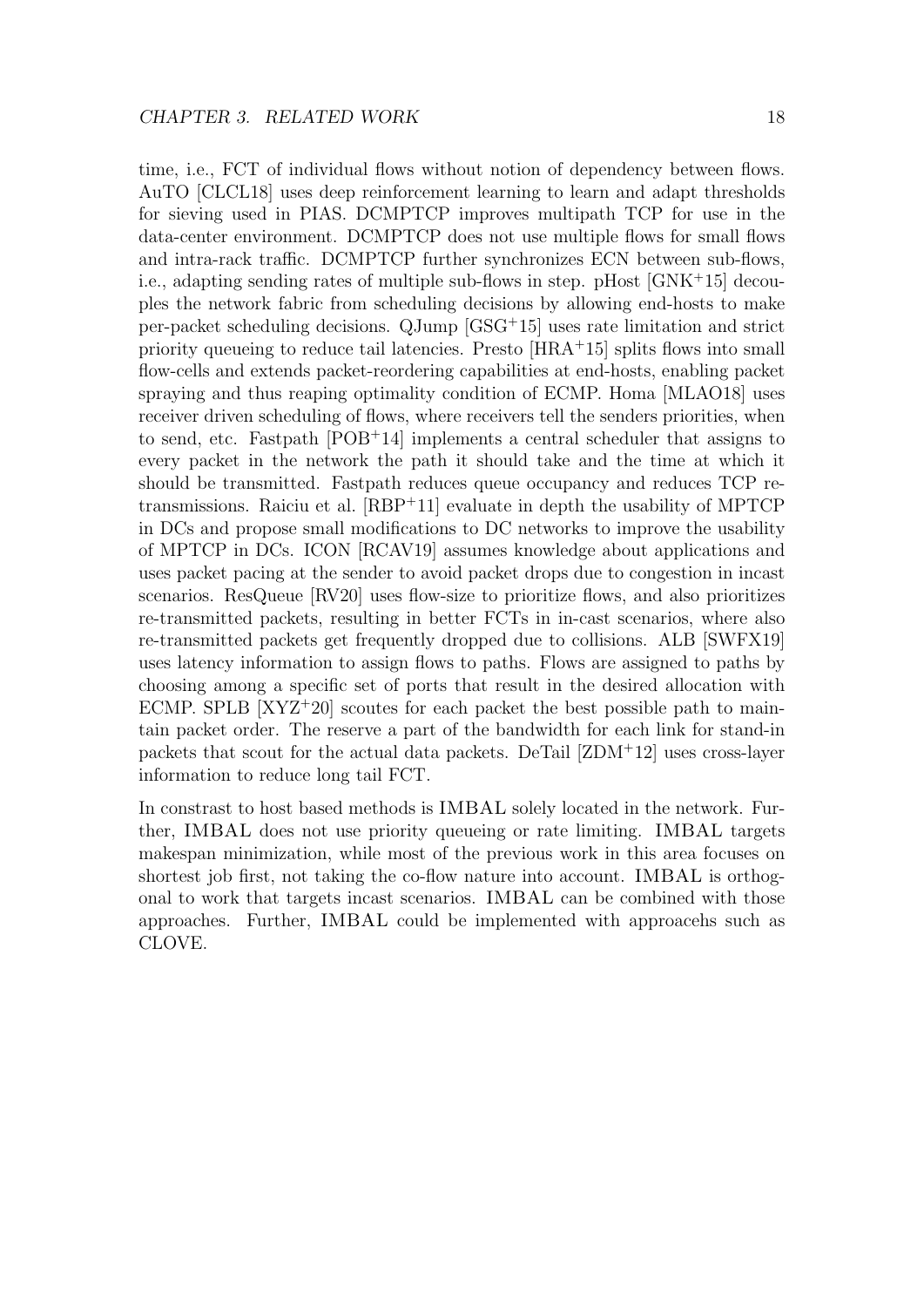### Chapter 4

### Scheduling in datacenter networks

This Chapter summarizes currently explored scheduling methods in data center networks.

### 4.1 Shortest Job First

To optimimize FCT, traffic engineering algorithms in data center networks approximate shortest job first algorithms (SJF), that are known to be optimal for the flow-time objective. Examples are AuTO [CLCL18], PIAS [BCC<sup>+</sup>14] and others.

The problem with SJF optimization: Long flows get starved. Jobs can consist of coflows, meaning a group of flows which are only considered finished on completion of the last flow. In a scenario like this, it is not relevant if all short flows are finished but a long one is still pending. So, only focusing on FCT of individual flows can be suboptimal[CZS14].

#### 4.2 Max Link utilization

Another frequent objective is the minimization of the maximum link utilization. Examples are HULA and CONGA [AED<sup>+</sup>14] that implement a greedy algorithm of admitting flows to the currently least loaded path. Other algorithms such as ECMP, Presto and WCMP implicitly optimize for this, other schemes sucha as MicroTE [BAAZ11] directly optimize for it with an LP.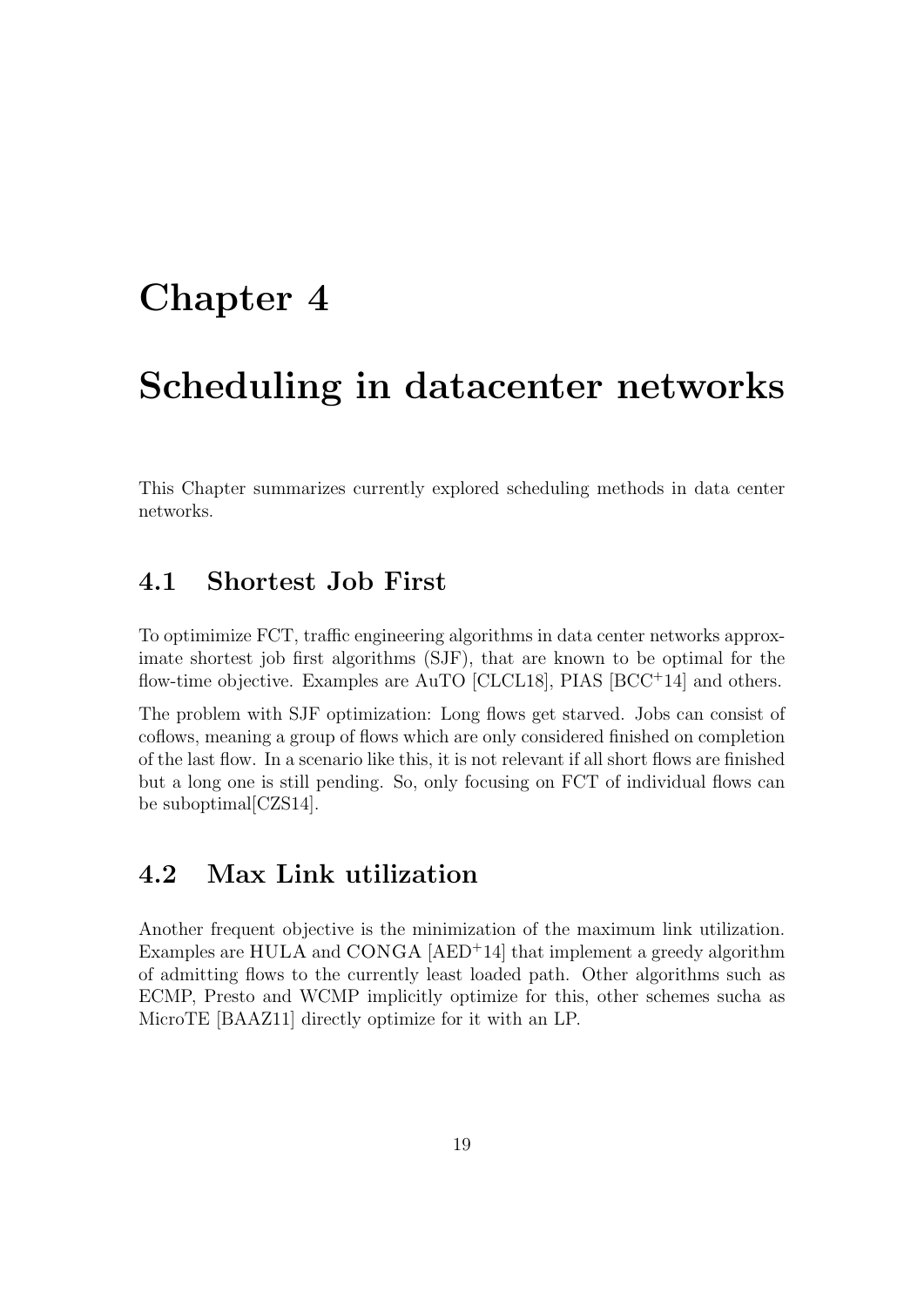On an already loaded switch, equally loaded paths are the worst case for LIST algorithm if a large flow needs to be scheduled. This also leads do collissions of flows.

#### 4.3 Makespan Minimization

For makespan minimization mentioned in Section 2.4, there is not yet direct correspondence for data center networks. The closest is co-flow optimization. Coflow scheduling tries to optimize makespan for a specific set of flows, namely those of one application. The difficulty lies in knowing these coflows, their sizes, and all other coflows etc. It is impossible to know all of this in advance. Learning it at runtime is difficult and requires complex control planes. A possible solution is to treat all flows as one huge coflow.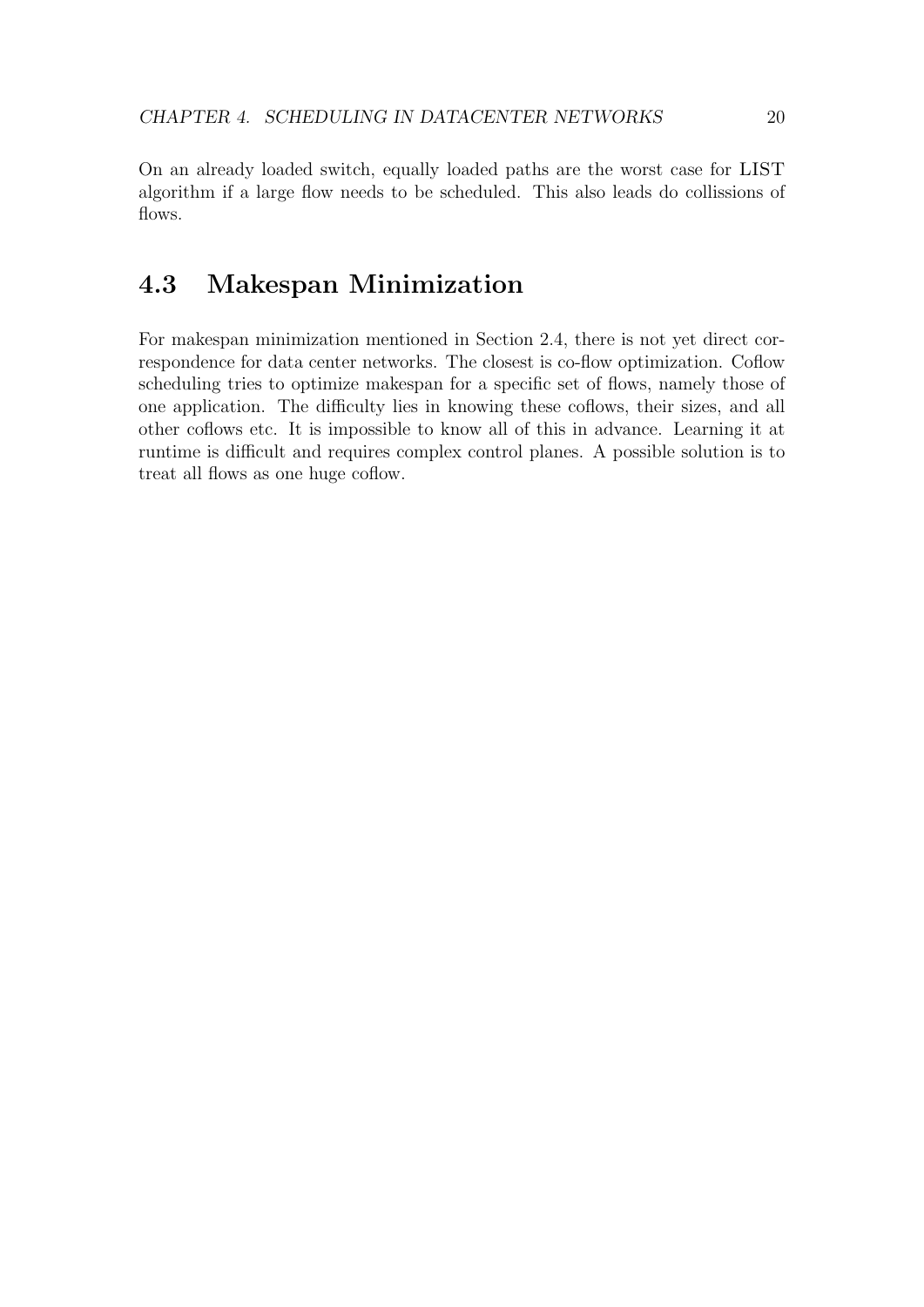## Chapter 5

### Design and Implementation

This Chapter describes the design and implementation of IMBAL. Section 5.1 describes the MR algorithm, which provides the scheduling scheme used in IMBAL. Section 5.2 explains the general structure of IMBAL, while Sections 5.4 and 5.3 go more in depth on its scheduling and probing mechanisms. Finally, Section 5.6 explores possible realization problems due to computational complexity.

#### 5.1 IMBAL scheduling



Figure 5.1: Imbalancing load over ports can reduce job completion times. Blue line indicates the shortest amount of time to finish all jobs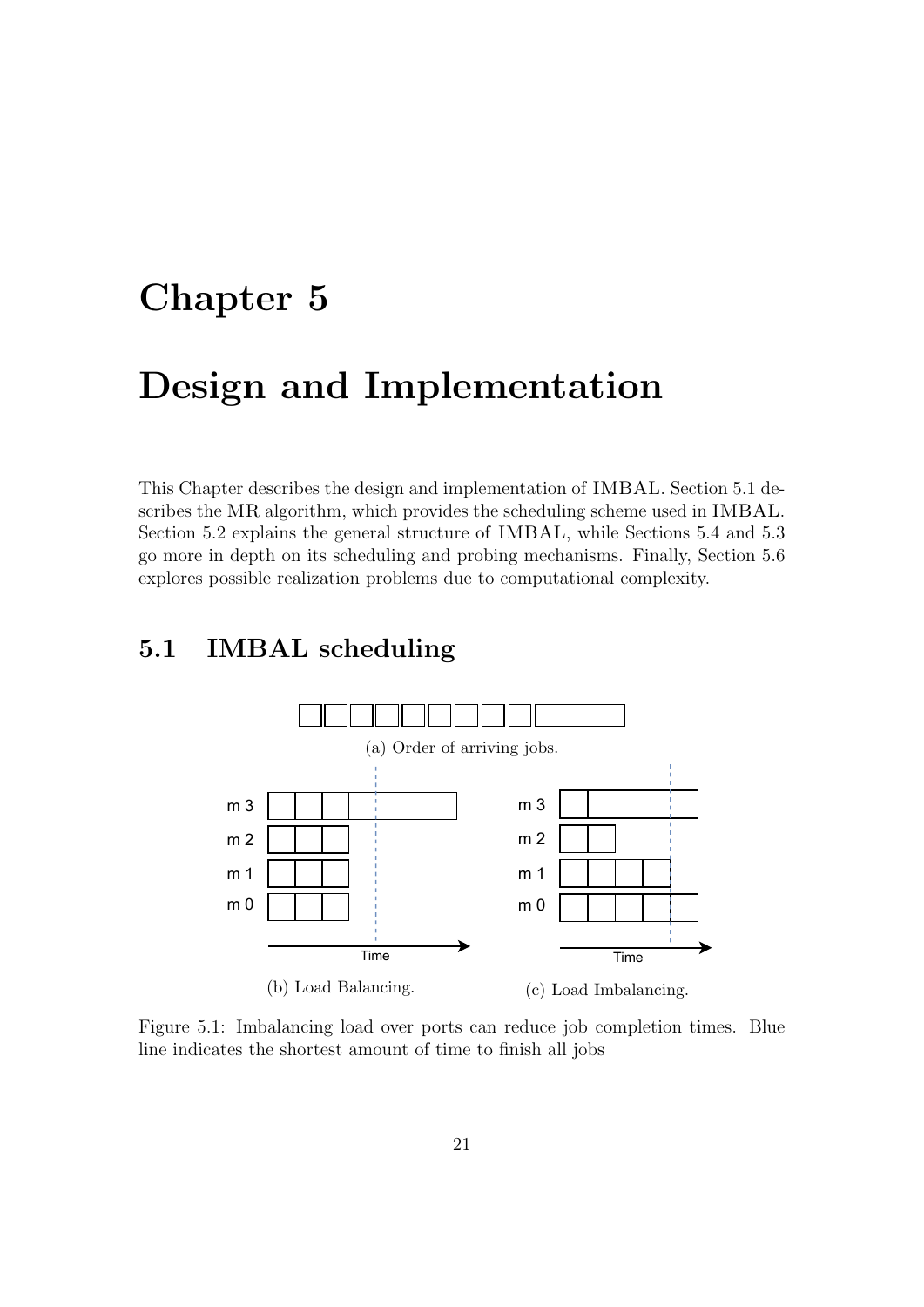MR is an optimisation approach for online scheduling as described in 2.3. The MR algorithm [Alb09] is a scheduling algorithm which aims to improve on the Grahams List algorithm (see Section 2.3) for scheduling. The List algorithm schedules jobs on the least loaded machine, which is the scheduling approach employed by HULA. In contrast, MR aims to maintain an imbalanced schedule, which improves the competitive ratio for online scheduling in comparison to LIST. This improves worst case performance for online job scheduling. An example for a scenario were an imbalanced schedule is beneficial can be seen in Figure 5.1: Shown are several jobs (5.1a) arriving almost at the same time, but chronologically from left to right. In this example, there are 4 possible machines to assign the new flows to. As described in 2.3, the job sizes of future jobs are unknown. Therefore, the theoretical optimal assignment of jobs to minimize makespan, as shown by the blue line, is impossible to achieve reliably. The assignment of jobs to the least loaded machines can lead to a the subotpimal distribution as shown in 5.1b. If the scheduling mechanism attempts to keep an imbalanced schedule, the assignment could look like 5.1c. Here, the worst case has been avoided be leaving one machine lightly loaded, allowing the large job at the end to be processed faster.

Algorithm 1 shows the job assignment process of MR. MR operates on a list of machines M that are sorted ascending based on their load, a list of already scheduled jobs  $J$ , and produces a scheduling decision for a newly arriving job  $j_t$ . The job  $j_t$  is either scheduled on the least loaded machine, or on the machine with the  $(k+1)$ th load. MR first calculates the average load  $\lambda$  on all machines in Line 4 of Algorithm 1. MR then compares the load of machine  $2k+1$  to the average load to decide if the schedule is imbalanced. If the corresponding condition in Line 5 is true, the schedule is imbalanced and the job is scheduled to the least loaded machine. If the condition is false, then the schedule is not imbalanced, and MR considers to assign job  $j_t$  to the machine with the  $k + 1$ st smallest load. To decide this, MR calculates the average load of all jobs including  $j_t$  in Line 8, and the load  $l_{k+1}$  on machine  $M[k+1]$  if  $j_t$  would be assigned to it in Line 9. MR then compares  $l_{k+1}$  to L in Line 10. If the condition is true, then the job is placed on machine  $k + 1$ . If the condition is false, then the assignment is deemed risky and the job is placed on the least loaded machine [FW00].

Related to data center traffic engineering, this algorithm could be used on switches to schedule flows while taking unknown future flows into account. If the size of flows is treated as jobsize, a mix of jobs as shown in 5.1 is not uncommon in data-center networks [AED<sup>+</sup>14].

Due to the imbalance in the schedule, IMBAL can assign larger flows to less utilized links, thus avoiding collisions of flows that occur with the minimization of the maximum link utilization. IMBAL achieves this at the cost of potentially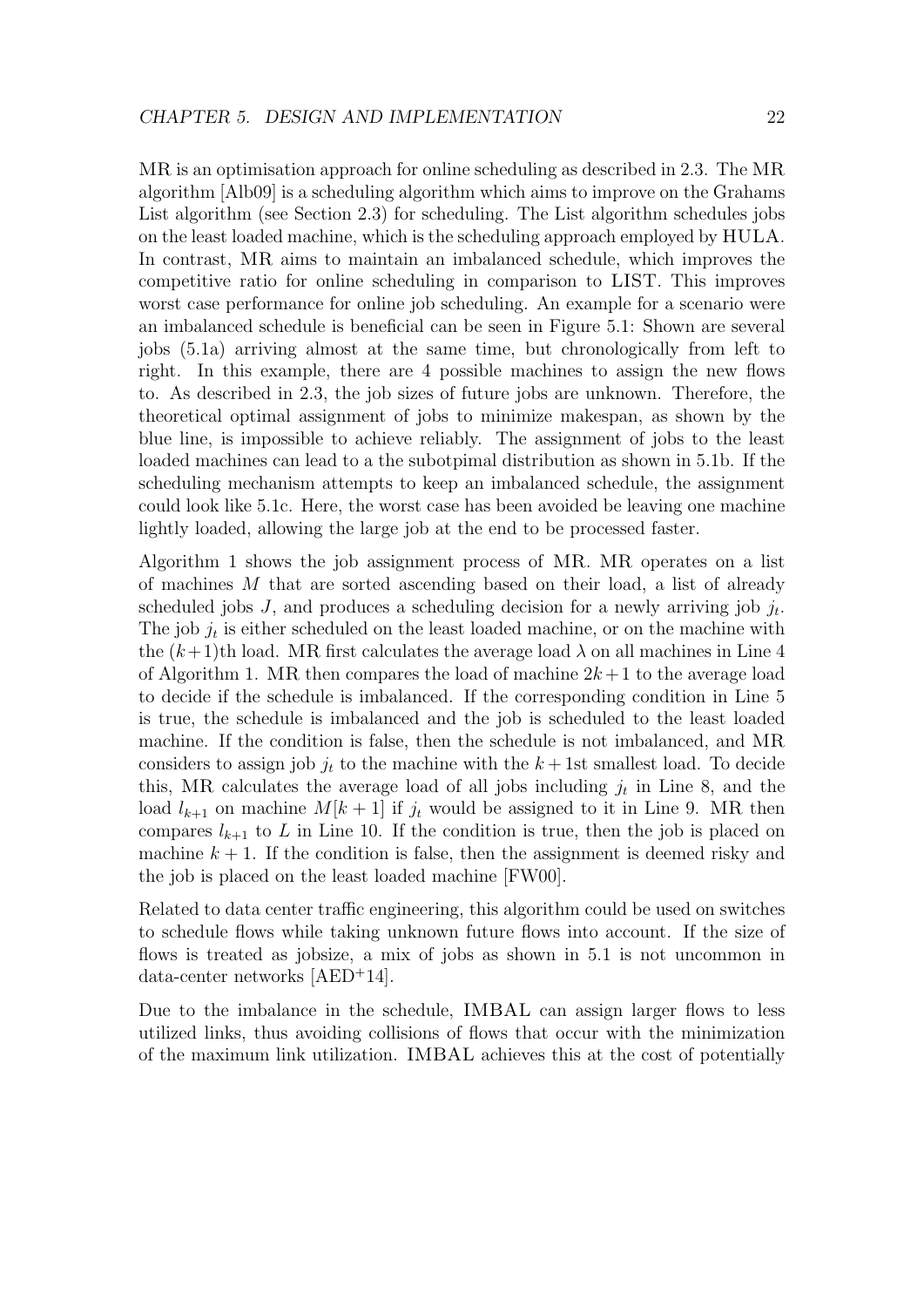Data: Machines sorted based on load  $M \leftarrow [m_1 \ldots, m_n \mid \text{load}(m_i) \leq \text{load}(m_{i+1})]$ ; Already scheduled Jobs  $J \leftarrow [j_1, \ldots, j_h]$ ; Job  $j_t$  to schedule **Result:** Machine to schedule  $j_t$  on.  $1\left|c\leftarrow 1+\sqrt{\frac{1+\ln 2}{2}}\right|$  $\frac{\ln 2}{2}$ ;  $2 k \leftarrow \left| n \cdot \frac{2(c-1)^2 - 1}{c} \right|$  $\frac{1)^{2}-1}{c}$  + 1;  $3 \left[ \alpha \leftarrow \frac{2c-3}{2(c-1)}; \right.$  $4 \lambda \leftarrow \frac{1}{k} \sum_{i=1}^{k-1} \text{load}(M[i]);$ 5 if  $\lambda \leq \alpha \text{load}(M[2k+1])$  then  $\mathbf{6}$  | return  $M[0];$ <sup>7</sup> else  $\mathbf{s} \mid \left| L \leftarrow \frac{1}{n} \left( \sum_{i=1}^{h-1} \text{load}(J[i]) + j_t \right);$  $\mathbf{9}$   $\begin{array}{c} | \end{array}$   $l_{k+1} \leftarrow \text{load}(M[k+1]) + \text{load}(j_t);$ 10  $\left|\right|$  if  $l_{k+1} \leq cL$  then 11 | return  $M[k+1]$ ;  $12$  else  $\mathbf{13}$  | | return  $M[0]$ ;  $14 \parallel end$ <sup>15</sup> end

Algorithm 1: Pseudocode for MR algorithm.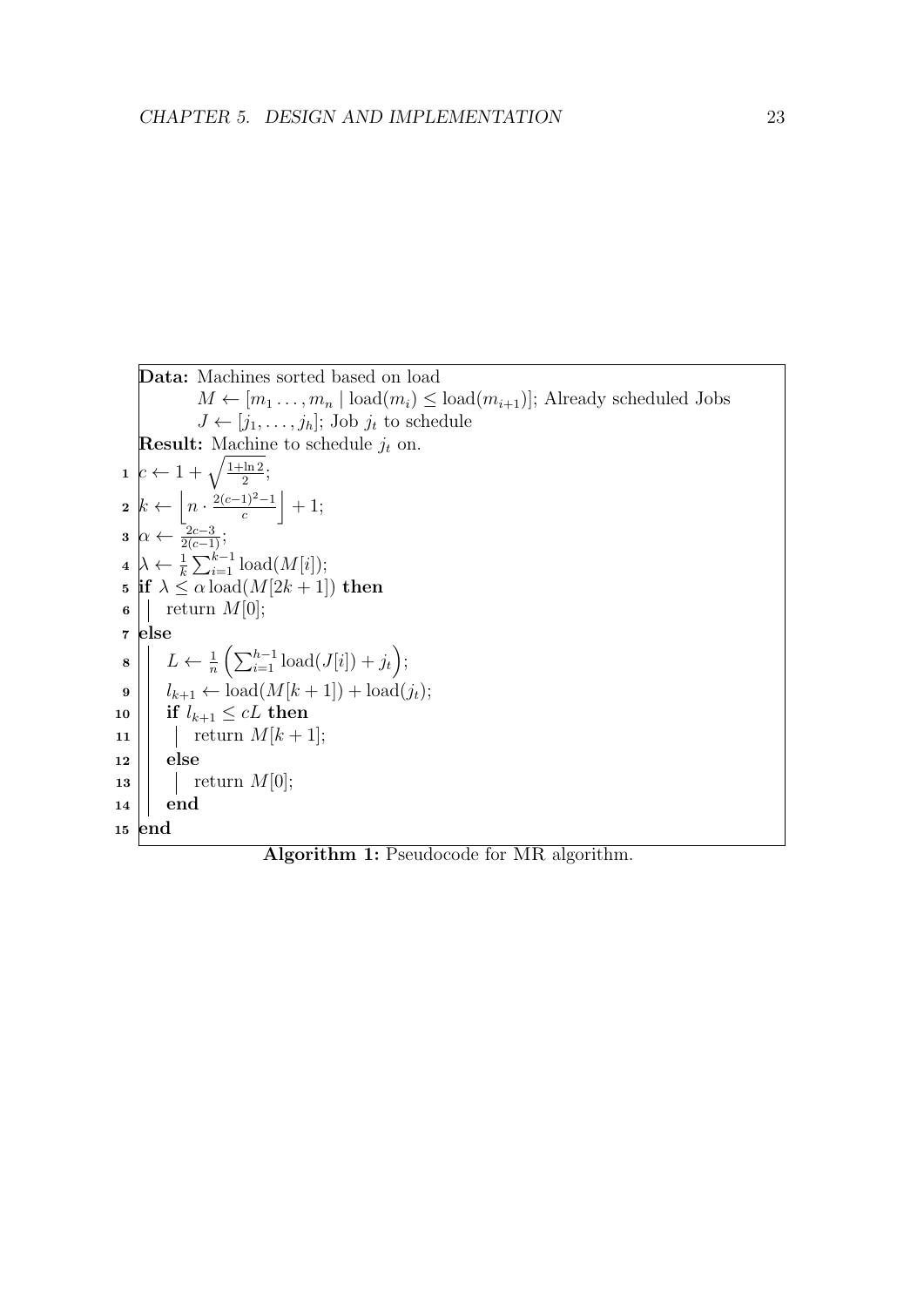delaying shorter flows compared to the flow time objective. However, this drawback is offset in part by the existence of coflows that benefit from the assignment behavior.

Due to the reliance of IMBAL on the load of a job, IMBAL cannot readily be used as scheduling algorithm for flows, since the volume of flows is generally not available. Further, IMBAL is designed for individual machines. The utilization of a port on a switch might not correctly reflect the utilization of the path. A lowly utilized port can be the beginning of a path with a heavily congested link. Section 5.2 will explain how IMBAL can be used as load-imbalancer despite those restrictions.

### 5.2 IMBAL design

HULA as described in [KHK<sup>+</sup>16] provides the basis for the IMBAL extensions described in 5.1.



Figure 5.2: System diagram of IMBAL

Figure 5.2 shows the system diagram of IMBAL. Every switch in IMBAL has a path load table, a flowlet table and the logic that makes forwarding decisions. The rows of the path load table are indexed by ToR IDs. The columns of the path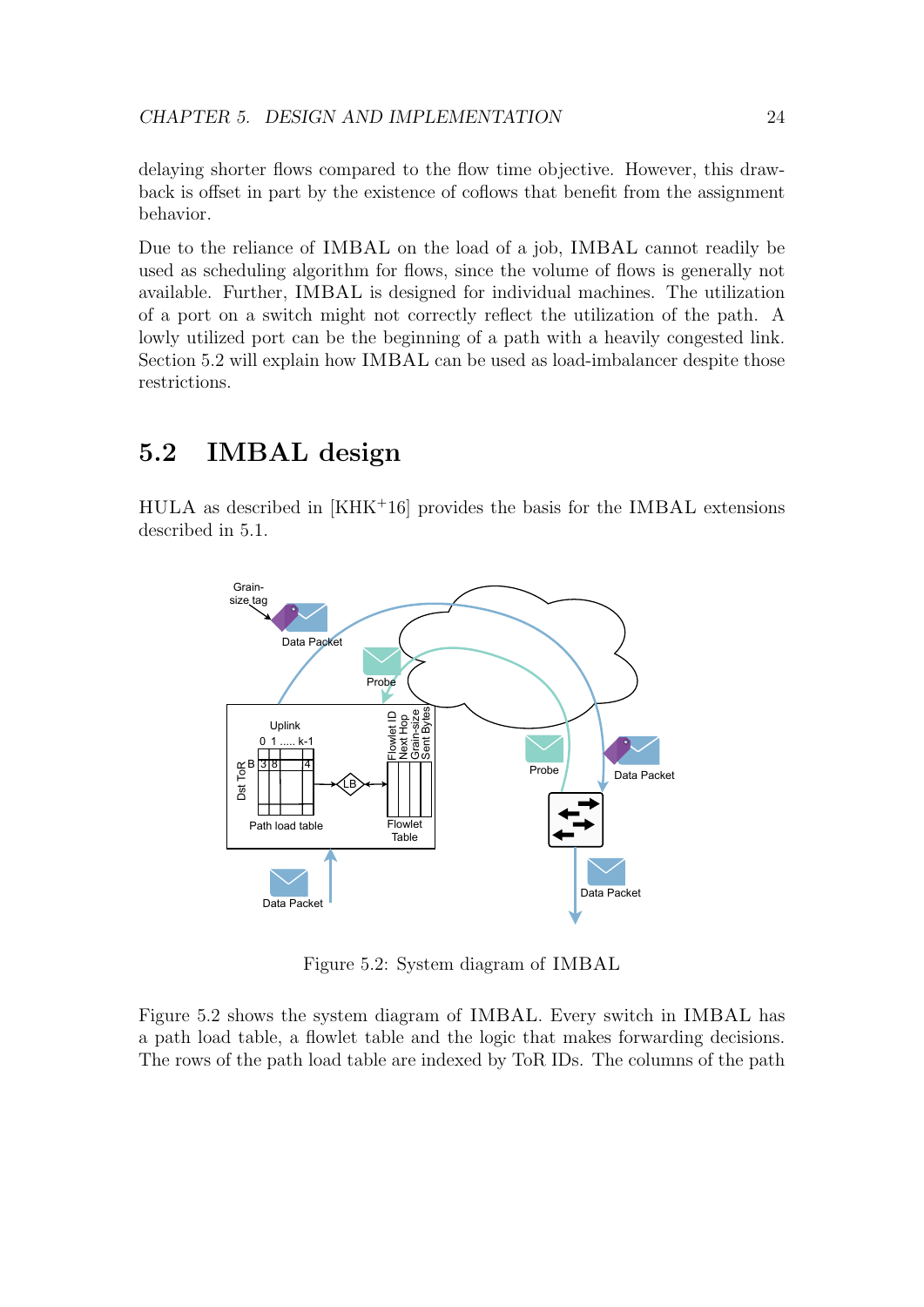load table correspond to the neighbors of a switch. Each entry in the path load table contains the load of the least loaded path with which the destination ToR can be reached via the corresponding neighbor. The necessary load information is distributed in the network by means of special probe packets, similar to other in-dataplane load balancing schemes [KHK<sup>+</sup>16, HBC<sup>+</sup>20, LZW<sup>+</sup>20].

The flowlet table contains for each flowlet the next hop and the flowlet grain size. The grain size of a flowlet is used to estimate the volume. The estimate is based on the already sent data. The ToR switch tags the corresponding data packets with the current grain size. The destination ToR removes the grain-size tag again.

IMBAL adopts the following properties from HULA:

- 1. Non-clairvoyance. To make IMBAL easily and broadly deployable, IM-BAL should not explicitly rely on separate data-sources beyond what is observable on switches. That is, IMBAL should not rely on complex control planes or estimation techniques to identify traffic characteristics but on information provided by arriving data packets and probes as in HULA.
- 2. In-network. IMBAL should not make changes to end-hosts necessary. That is, IMBAL should not require custom operating systems or kernel modules on end-hosts in order to operate.

Furthermore, in contrast to HULA, the goal of IMBAL is minimizing makespan, i.e., optimize for the completion time of a set of flows instead of the FCT of individual flows. To stay in alignment with the above properties, this is performed on a per switch basis.

### 5.3 Probing

Information regarding the reachability is transmitted via small packets to all ToR switches that need to be reached. In contrast to HULA, which uses port and path utilization as its metrics, MR operates on load. The probes inform switches about the load in the network, where load is the sum of bytes scheduled to ports. The sum of bytes is a rough estimator of processing time, which is used in the MR algorithm. Since this is unknown in the case of live network balancing, the used metric will be flow-size. In fact, flow-size is proportional to processing time. This decision is based on the assumption that every flow is sent with the complete availiable ToR uplink data rate. Another possibility for load would be the rate every flow needs, which is not availiable on arrival of the first packet of a new flow. But MR needs the load of a new job at assignment of this first packet. To have the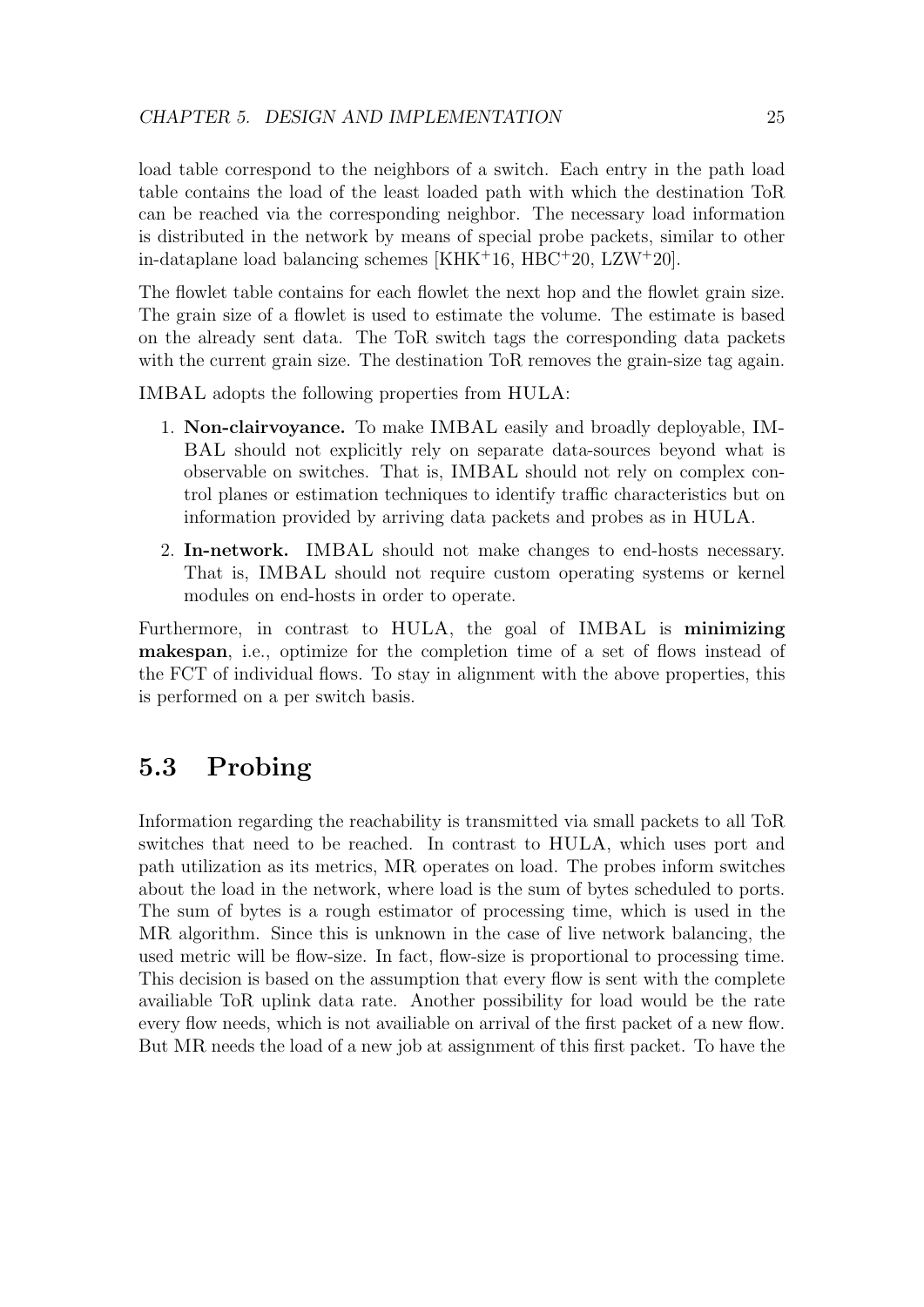

Figure 5.3: Propagation of probes for one source ToR.

information regarding needed rate per flow would need additional configuration on the hosts, and is as such not further explored in this thesis. The investigation of rate as substitute for load is left for future work.

Each switch thus learns two things: 1) which ToR switches can be reached via each port, and 2) the load of the least loaded path via the neighboring switch.

Availability can be learned via time-outs. If a switch did not receive a probe from a ToR over a port for some time, the switch assumes that no path to that ToR exists. This way, a failing link is recognized and traffic will be rerouted at the switch. And information about the now potential higher load on the remaining load will be propagated throughout the network.

Information saved in the probe header is:

- torID (32bits): Origin ToR of the probe. Switches match this to their possible destination ToRs, for which this probe is carrying path utilization in the opposite direction.
- minPathLoad (32bit): minimum path load of the path the probe took if the packet were to travel in opposite direction. For this thesis, load corresponds to flow size.

The probe replication mechanism is shown in Figure 5.3. Probes are broadcasted to all neighbouring switches, except probes coming from upstream switches only to downstream switches. This avoids loops and therefore unneccessary overhead of circulating probes. To further reduce overhead, there is a timeout preventing replication of probes if there was a probe replicated in a definable threshold.

### 5.4 Packet scheduling

The scheduling algorithm of IMBAL is similar in structure as  $HULA$ <sup>1</sup>.

<sup>1</sup>For the HULA pseudocode, see Appendix A.1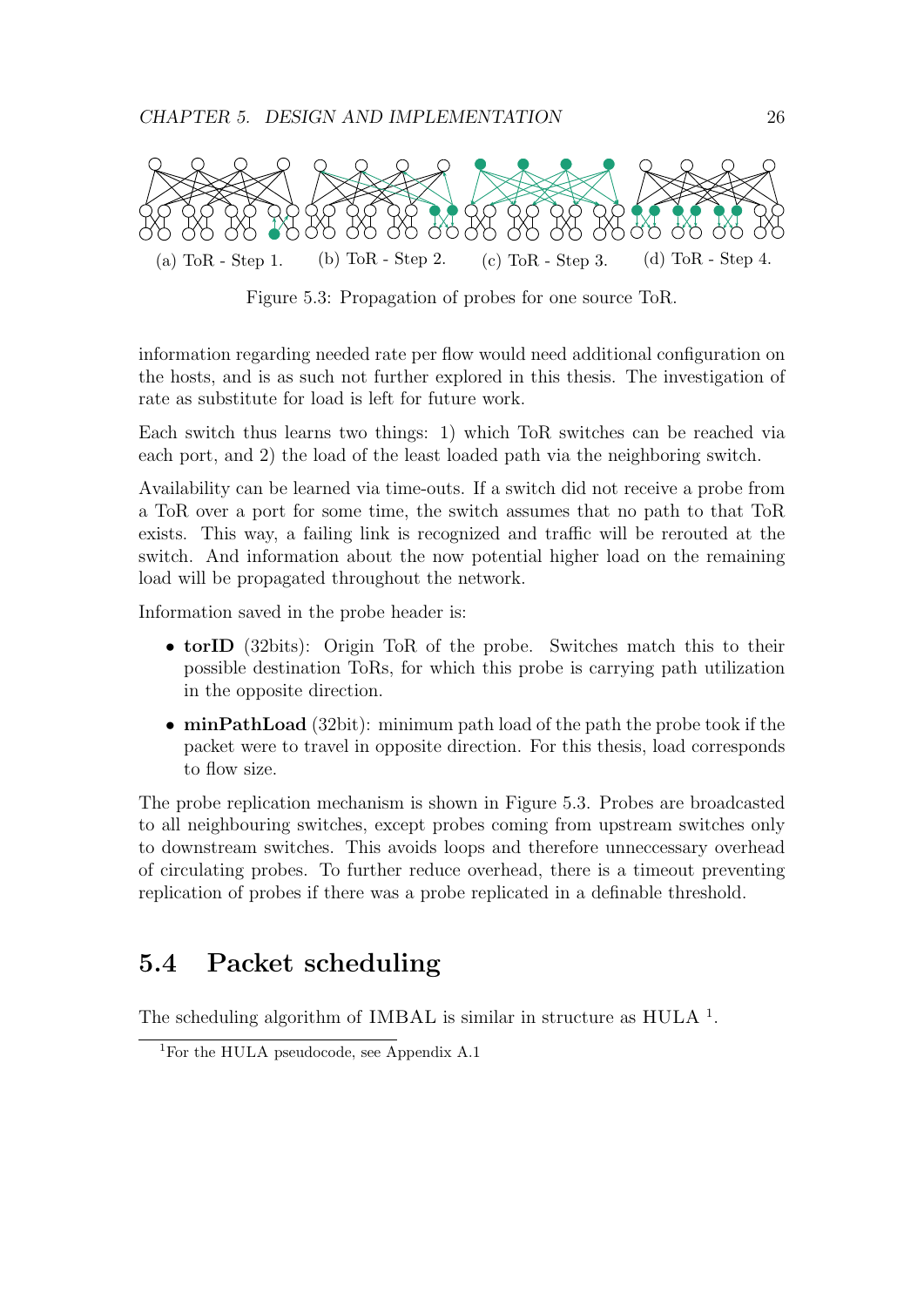To implement the MR algorithm described in 5.1, every switch needs to keep track of several state variables and static Information regarding MR.

Static information needed on every switch:

- MR constants  $c = 1 + \sqrt{1 + \ln(2)/2}$  $\alpha = \frac{2c-3}{2(c-1)} \approx 0.46$ , as described in Section 5.1.
- imbalM corresponds to m in 1: number of machines. In this case: possible output ports for packets. This has the potential to be variable (e.g. failing links), but that possibiliy was not explored in this thesis.
- imbalK corresponds to  $k = \lfloor \frac{2(c-1)^2-1}{c}m \rfloor + 1 \approx \lfloor 0.36m \rfloor + 1$ . Number of ports IMBAL keeps lightly loaded.
- KEEP ALIVE THRESH Timeout after which an entry in pathLoad is obsolete. Could be used to dynamically alter imbalM if link failures occur.
- FLOWLET\_TIMEOUT time after which a packet with the same flowHash is considered a new flowlet.

Variable state stored on every switch:

- txLoad[port] outgoing load per port. Sum of flowsize currently assigned to this port.
- pathLoad[ToR][port] 2 dimensional array holding minimum path load for every ToR on every port (this is needed for Imbal calculations). Ports need to be ordered by current load for every port.
- imbalLambda [ToR] Corresponds to  $\lambda$  as described in 1. Average load on the imbalK least loaded paths  $\lambda = \frac{1}{k}$  $\frac{1}{k} \sum_{i=1}^{k} l_i$
- updateTime[ToR][port] array holding last update time for every pathLoad entry.
- flowletTime[flowHash] array of last time a packet of a specific flow arrived.
- flowletHop[flowHash] best hop for flow at the time of flowlet start.
- flowletSize[flowHash] tracks how many flowsize is already processed to be able to subtract the rest if needed.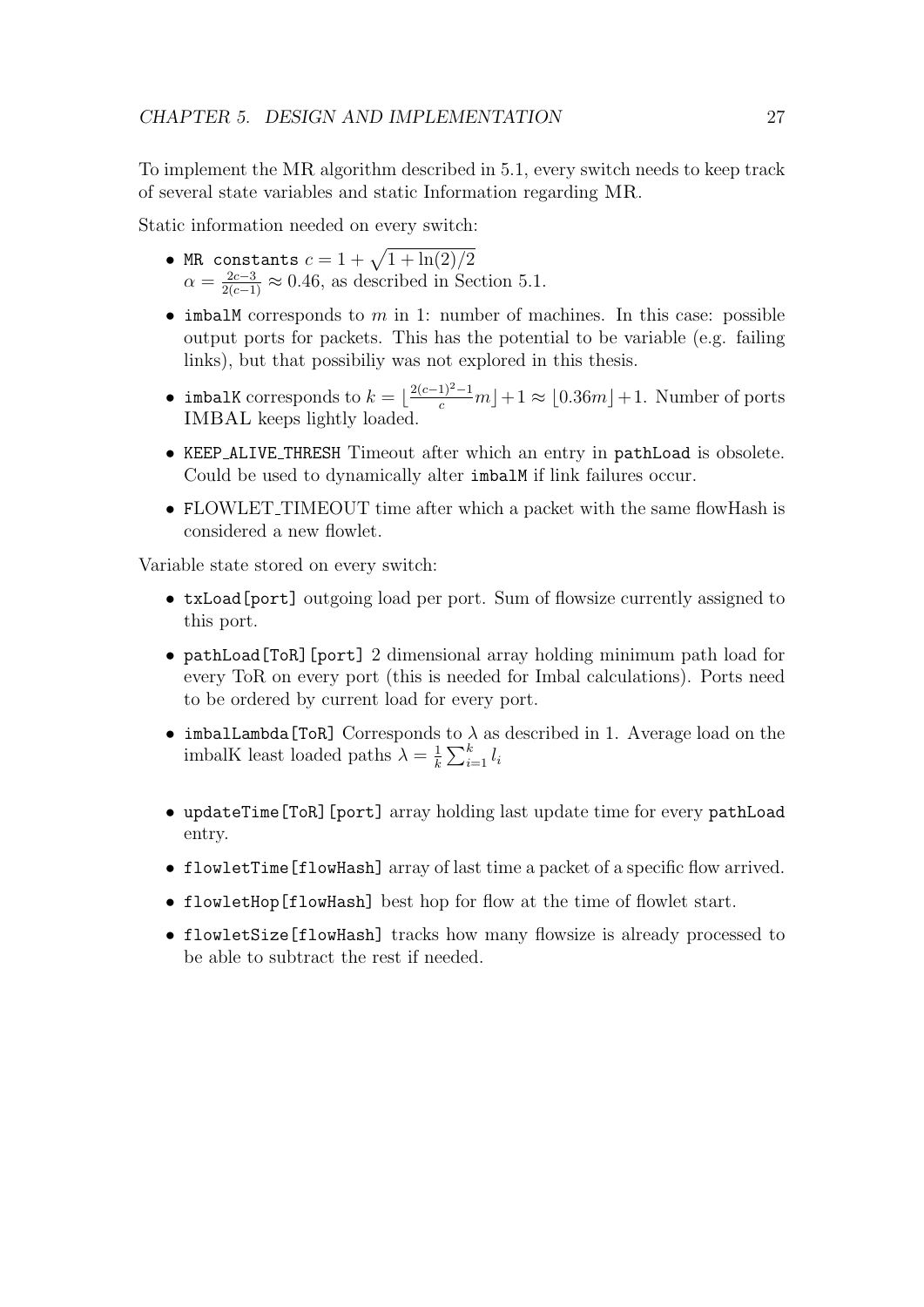<sup>1</sup> probe p arrives at switch on port rxPort: 2 if p.bestPathLoad  $\langle$  txLoad[rxPort] then  $\mathbf{3}$  | maxLoad = txLoad[rxPort] <sup>4</sup> else  $5 \mid \cdot \rangle$  maxLoad = p.bestPathLoad <sup>6</sup> end <sup>7</sup> pathLoad[p.torId][rxPort] = maxLoad <sup>8</sup> updateTime[p.torId][rxPort] = currentTime 9 p.bestPathLoad =  $min_{m \in \mathcal{M}}(pathLoad[p.torId][m])$ 

#### Algorithm 2: IMBAL probe processing

If the received packet on a IMBAL switch is a probe, it is handled fundamentally different than other types of traffic such as data packets. Probe processing is described in Algorithm 2.

In Line 3, the switch checks if the load the switch assigned to port rxPort is larger than the load that is reported in the probe. If this is the case, then the switch updates the load in the probe with the load on its port (see ). If the assigned load is smaller than the load reported in the probe, the switch retrieves the minimum load it has stored for the ToR ID in the probe on that port. All pathLoads are saved, so no comparison needs to be made (see line 7), since the calculation of the next best hop needs information regarding all paths anyway. If load reported in the probe is smaller than the minimum path load stored on the switch, then the switch updates its minimum path load for the ToR the probe originated on and the port. If the minimum path load is smaller than the load in the probe, then the switch updates the probe with this value. checks if last hop has higher load than the previous path of probe (similar to HULA with pathUtil of probe and local utilization).

Line 8: last update time is used to detect if a path is no longer available.

Line 9: Update probe path load to best possible load from this switch.

After this, multicast the probe as described in Section 5.3.

| Algorithm 3 variable   MR variable |               |
|------------------------------------|---------------|
| imbal M                            | m             |
| imbalLambda                        | $\lambda$     |
| imbalL                             | $\mathcal{L}$ |
| imbalK                             | k.            |
| pathLoadDst[i]                     | $l_i$         |
| newLoad                            | D+            |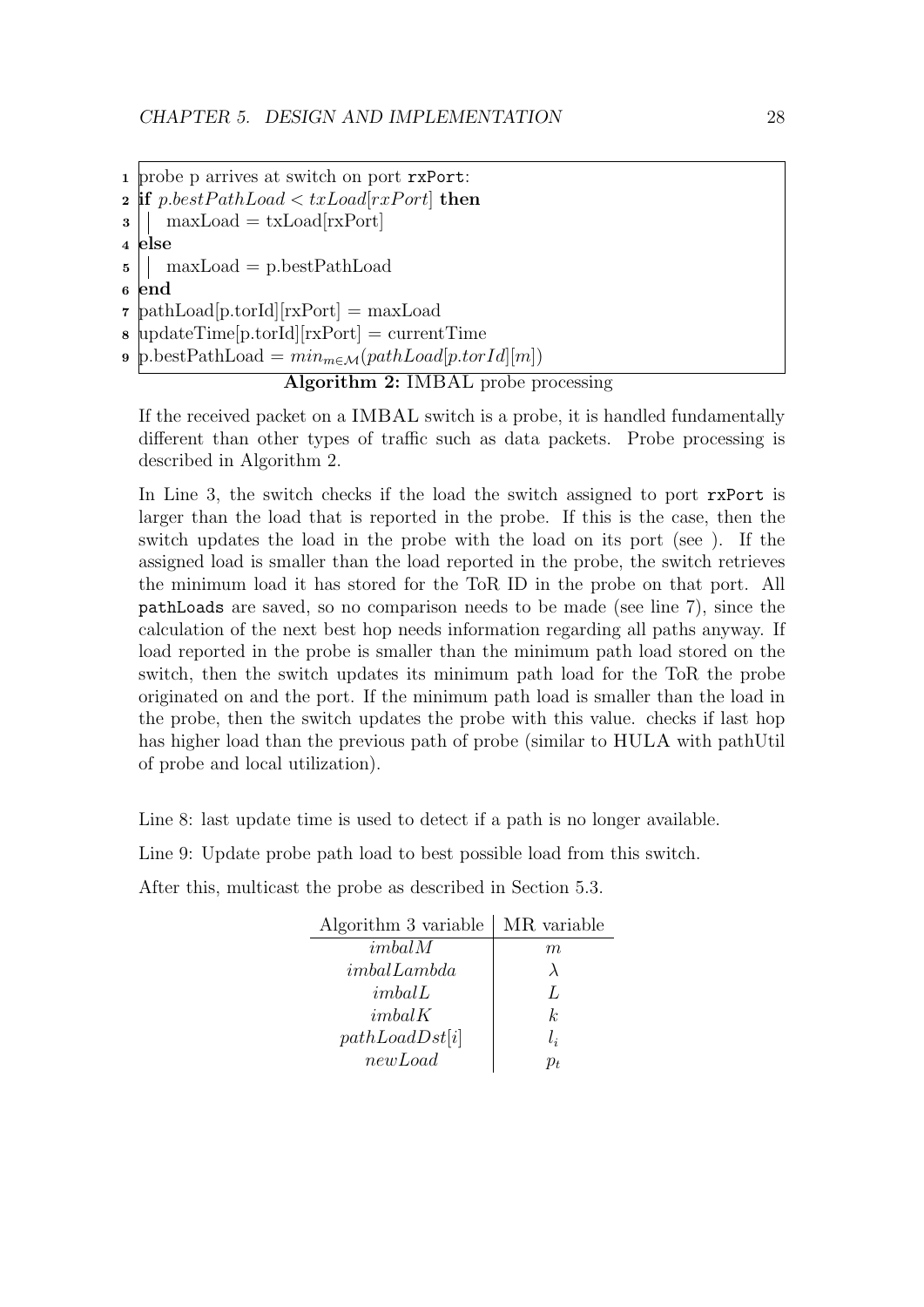Table 5.1: Variables used in the Algorithm 3 corresponding to the MR variables in Section 5.1

The IMBAL packet scheduling process is described in Algorithm 3. It aims to combine the flowlet routing of HULA with the scheduling techniques in MR.

```
1 if currentTime - flowletTime[flowHash] > FLOWLET\_TOUT then
2 \mid pathLoadDst = pathLoad[p.dstToR]
\mathbf{3} | imbalLambda = 0
4 | for i = 1; i < k; i++do
\mathbf{5} | | imbalLambda += pathLoadDst[i]
6 \parallel end7 \mid \cdot \mid imbalLambda = imbalLambda / imbalK
\| \cdot \| imball = 09 | for i = 1; i < m; i + + do
\text{10} | imbalL += pathLoadDst[i]
11 end
12 | imbalL = (imbalL + newLoad) / imbalM
13 | if imbalLambda > (alpha * pathLoadDst[2imbalK + 1] and
       pathLoadDst[imbalK + 1] + newLoad < c * imbalL) then
14 bestHop = port of the imbalK+1 smallest entry of pathLoadDst
15 \parallel else
16 | bestHop = port where pathLoadDst is minimum
17 \parallel end18 | if flowletTime[flowHash] = 0 then
19 txLoad[bestHop] += newLoad
20 else
21 \vert txLoad[flowletHop[flowhash]] = (newLoad - lastFlowletSize[flowHash])
22 \vert \vert txLoad[bestHop] += newLoad - flowletSize[flowHash]
23 | | | lastFlowletSize[flowHash] = flowletSize[flowHash]
24 | flowletSize \left[\text{flowHash}\right] = 025 \parallel end26 | flowletHop[flowHash] = bestHop
27 end
28 p.nextHop = flowletHop[flowHash]
29 flowletTime[flowHash] = currentTime
```
#### Algorithm 3: IMBAL forwarding

Line 2: calculate current imbalLambda as described in 5.4. Needs ordered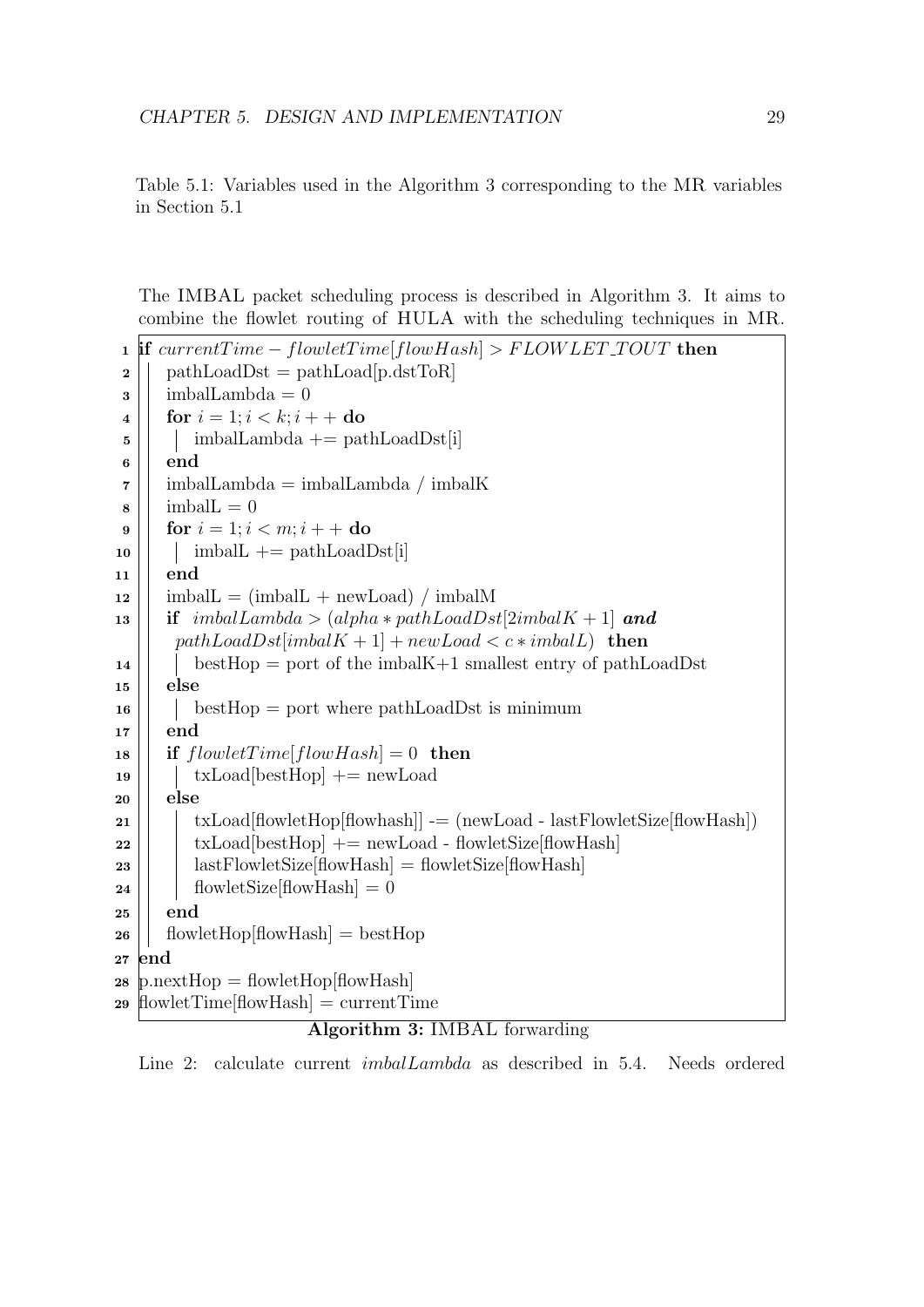$pathLoadDst[i]$  for every destination  $dstToRId$ . This calculation is dependent on the destination Port.

Line 7: *imbalL* is average load of the machines. MR simply adds all jobs up until this point. Here, we add all accumulated loads on the paths and add the new job.

Line 11 *imbalL* denotes the average load on the machines after the current load is assigned therefore add the newLoad here (e.g. flowSize from oracle).

Line 13: Is schedule imbalanced? The calculation assumes *pathLoad* is ordered.

Line 18: Update local load. If a flow already exists, already processed part has to be subtracted from previously assigned port. For this we need to also keep track of the flowletSize on the switch, if this flow gets reassigned again to keep the values consistent.

Line 27: Set next hop of packet to next hop for its flowlet and start/refresh timer for flowlet.

#### 5.5 Flow-size estimation

In order to keep an imbalanced schedule, IMBAL requires the load, i.e., size of a flowlet as described in Section 5.2. As this information is typically not available when a flowlet has to be routed, some sort of prediction is needed. IMBAL estimates the flow-size based on the already send volume, similar to [BCC<sup>+</sup>14].

Flowlets are assigned to one of b bins. These bins are tags for ranges of already transmitted data for this flow. The predicted flowlet size is the right edge of the current bin. The example in Fig. 5.4 shows a flowlet which has just crossed the  $b_1$ threshold, and is as such assumed to have size  $b_2$ . Each ToR switch keeps track of the current bin for every flowlet originating from hosts connected to the ToR. The bin a flowlet is currently assigned (also called the grain size) is added to packets of the flowlet. Intermediate switches can the use this tag to estimate the remaining flowsize as  $b_{i+1} - b_i$ , which is then used to make forwarding decisions. If a switch registers a bin change, the corrsponding flowlet gets reassigned: the load corresponding to its former bin size gets removed from its assigned port, and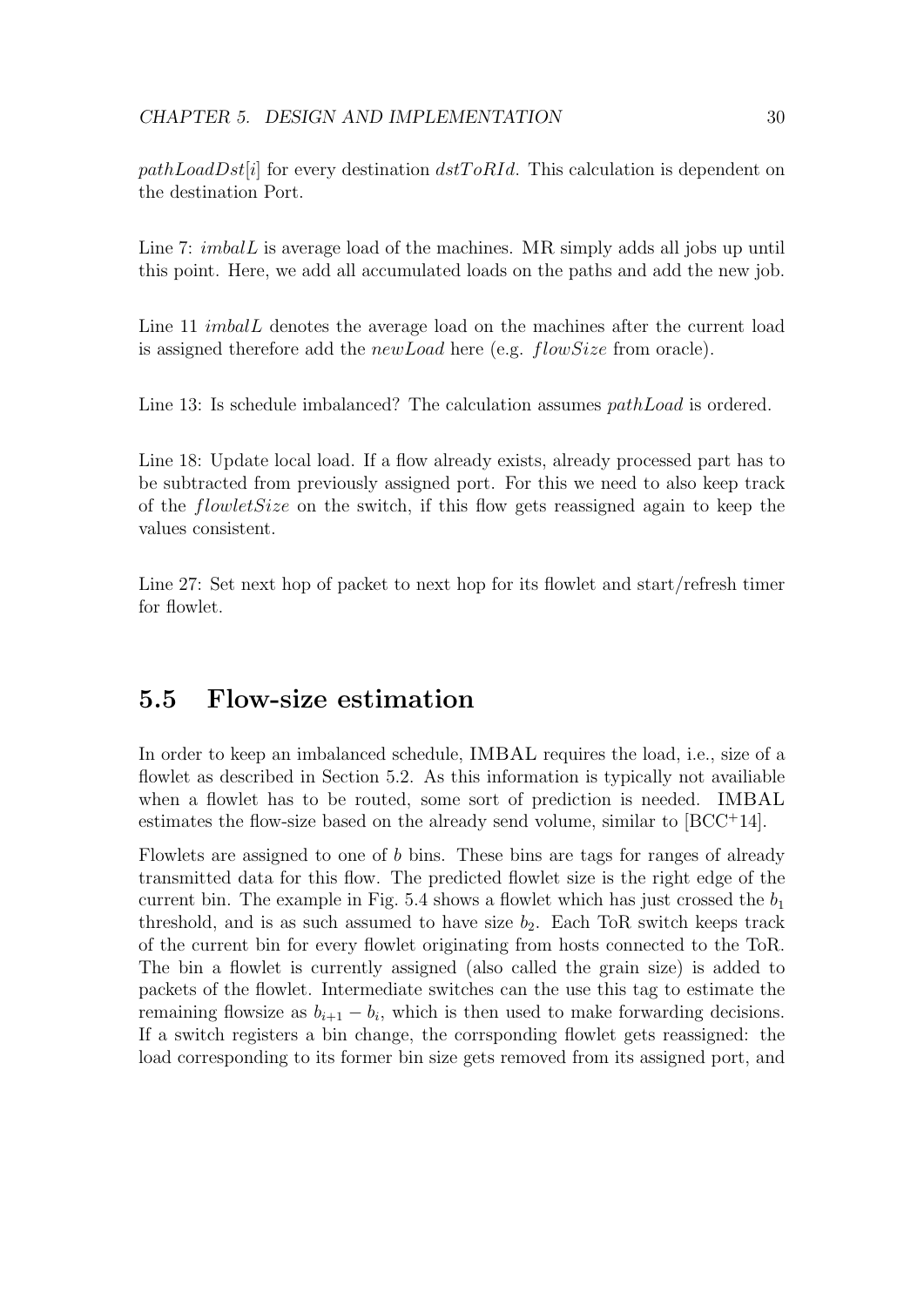IMBAL is used to newly assign the flowlet with the right edge of the new bin as estimated load.



Figure 5.4: Sieving Bins

Sensible bin sizes are subject to configuration, but at least an accurate estimate of the maximum flowlet size is needed. The maximum flowlet size can be used as a maximum estimated flow-size, meaning the right edge of the highest bin. Since flowlets get reassigned on bin change, this could lead to unwanted packet reordering, which was not accounted for in this thesis. In our experiments, a small number of bins with exponentially growing bin sizes are used, see Section 6.4.

### 5.6 Complexity differences between HULA and IMBAL

Chapter 5.3 in [KHK+16] states the needed operations of HULA in P4. In addition to the staless operations such as probe header adjustments based on link utilization, HULA needs to keep track and modify several stateful lists:

- Minimum path utilizations, size  $\propto$  numberof destination  $ToRs$
- The next best hop per destination.
- Last update time per destination
- Next hop per flowlet
- Last time a flowlet was routed

These lists need to be compared to header fields and replaced if the algorithm meets criteria described in section 2.5.

IMBAL handles probes in a similar way, but instead of only saving the minimum path utilization per destination, this algorithm needs to keep track of the load per destination per possible output port, so the size of this matrix is  $\propto$  (#destination ToRs)  $*($ #output ports).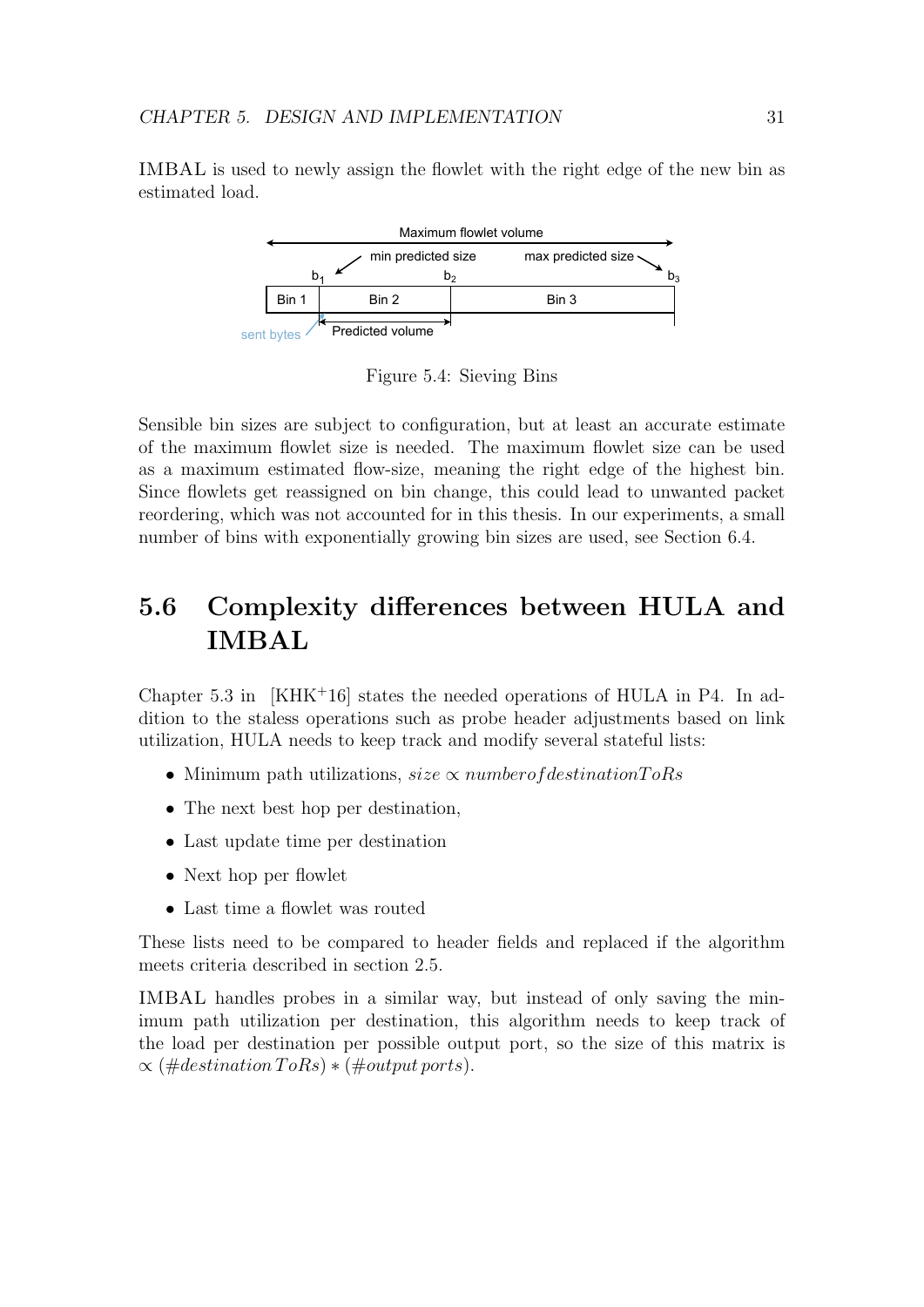The computational cost is also higher: at the moment of assigning a new flowlet, IMBAL needs the list of loads for its particular destination node per output port sorted by value. In the current implementation this sorting is done directly before routing a new flowlet, but on an actual realization on switches, sorting after each relevant probe should be considered. This has the potential to decrease the routing time for data packets.

Additionaly, the routing decision requires several computations and temporary values, as described in 5.1.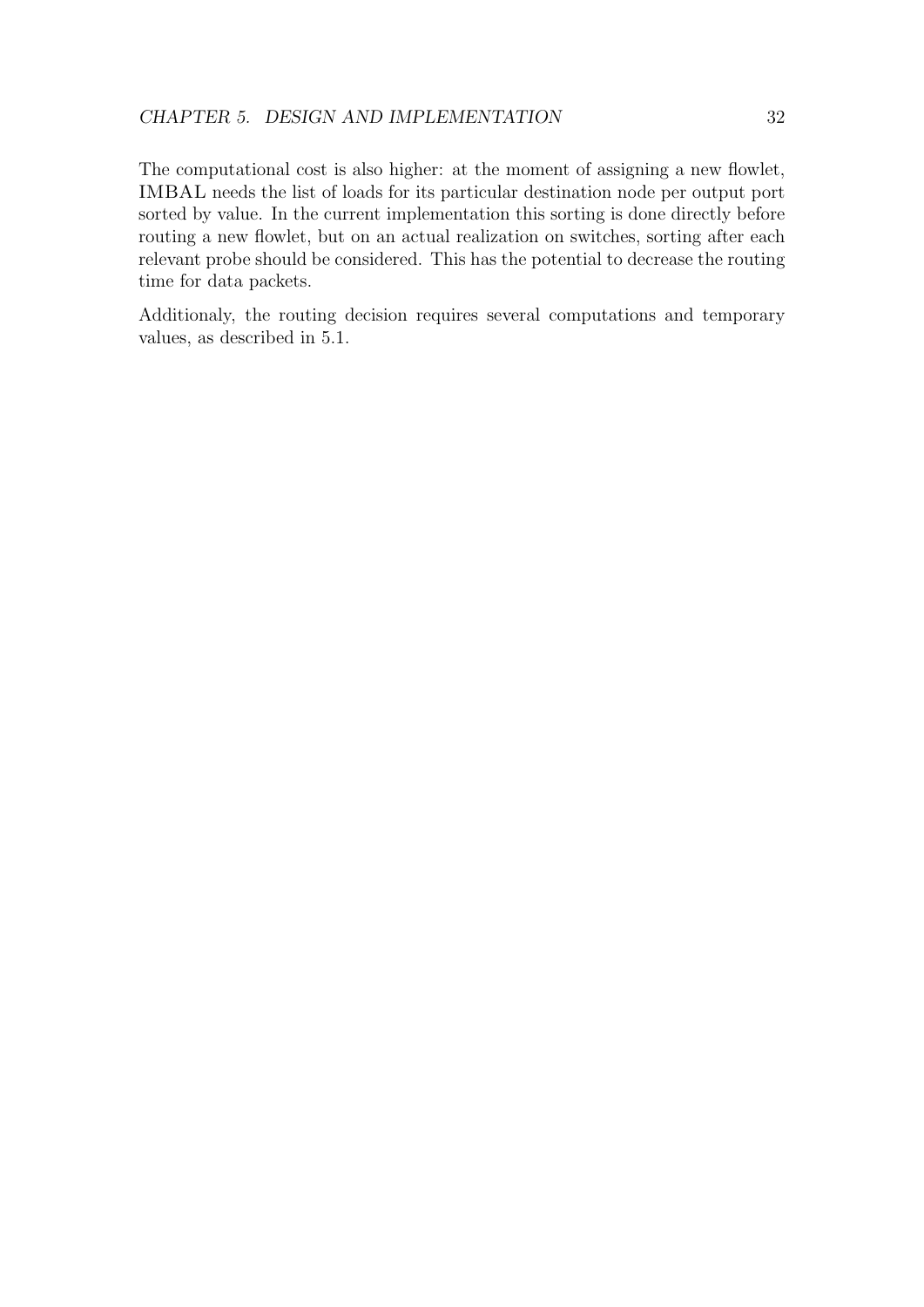### Chapter 6

### Evaluation

This Chapter evaluates the IMBAL ns-3 implementation in comparison to HULA and ECMP. In Section 6.1, relevant research questions for this thesis are introduced. Section 6.2 describes the chosen simulation scenarios, while Section 6.3 and Section 6.4 describe the results for clairvoyant IMBAL and IMBAL with sieving respectively.

#### 6.1 Research Questions

With the evaluation this thesis wants to investigate the following questions:

- 1. How does IMBAL, i.e., makespan minimization compare to HULA, i.e., load balancing?
- 2. How does IMBAL behave in larger network topologies?
- 3. What is the difference between clairvoyant and non-clairvoyant scheduling, i.e., between sieving and perfect flow-size information?

To evaluate those questions, we use the flow completion time (FCT). This is the time between the first packet of a flow is send, and the last packet of a flow is received, as performance metric. In addition to evaluating the average FCT as is done in previous work  $[KHK<sup>+</sup>16]$ , we also investigate the distribution of  $FCT$ based on flow-size.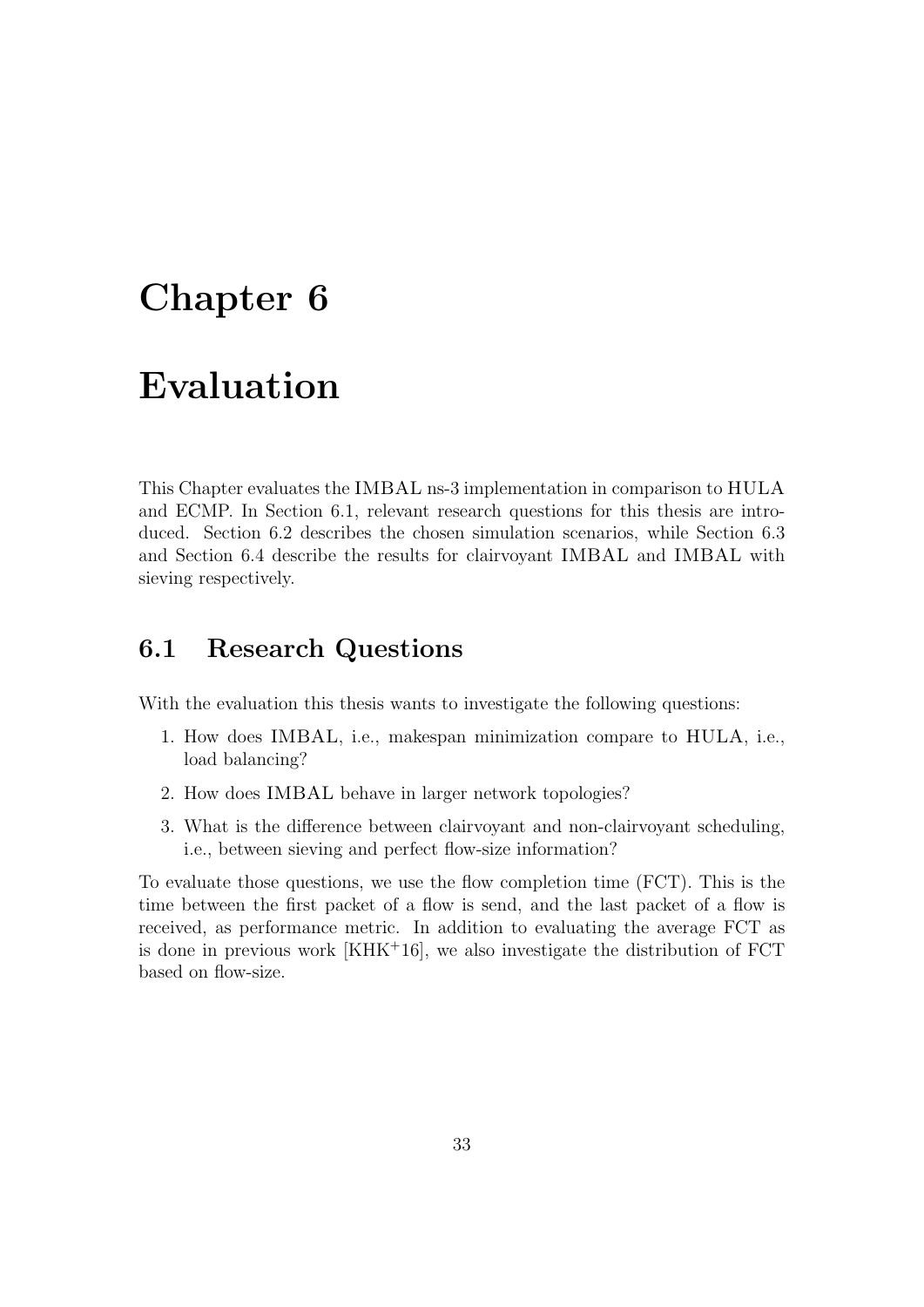#### 6.2 Simulation Scenario

This Section describes the chosen evaluation scenarios regardin chosen parameters (Section 6.2.1) topology (Section 6.2.2) and traffic (Section 6.2.3).

#### 6.2.1 Routing algorithms and parameters

HULA is a close alternative to IMBAL and targets the minimization of the maximum link utilization as described in Section 2.5. HULA forwards flowlets along the currently least utilized path. As HULA provides the basic mechanisms of traffic routing for IMBAL, all evaluation is done in comparison to a reimplementation of HULA.

Free parameters in our simulation are the flowlet gap, i.e., the time between two packets of the same flow that separates two flowlets, the probe frequency, and the number of bins as well as the distribution of the bins over flow sizes. Following previous work [KHK<sup>+</sup>16], the order of the flowlet-gap is set to be in the order of the network RTT to minimize packet re-ordering at the receiver. For this thesis, a value of 10 ms is used in our experiments. We set the probe frequency for HULA and IMBAL to  $5 \, \text{ms}$ , as to not overwhelm the network with overhead traffic. To keep the evaluation results betwen IMBAL and HULA comparable, probe frequency and flowlet gap were chosen the same for all scenarios.

Where ECMP is used, it is flow-level ECMP, i.e., the next hop of a flow is determined by a hash over the five tuple source IP, destination IP, source port, destination port and protocol.

To showcase the full potential of load imbalancing, IMBAL is evaluated additionally in a clairvoyant setting. In the clairvoyant setting, an oracle provides the size of each flow during arrival. Thus, sieving for the flow-size is not necessary. Aside from the flow-size no additional information is provided out-of band.

#### 6.2.2 Topology

Since load imbalancing only works for more than three machines, the smallest topology used in this analysis is the  $k = 8$  FatTree. Figure 6.1 shows one pod of a k=8 FatTree. Traffic coming from a host (red) arriving on its ToR switch (green) can be routed to one of 4 output upstream output ports if the destination is not connected to, which all have a valid route to all other hosts in this topology. FatTree sizes in this evaluation go up to  $k \in \{8, 10, 12, 14, 16\}$ , meant to show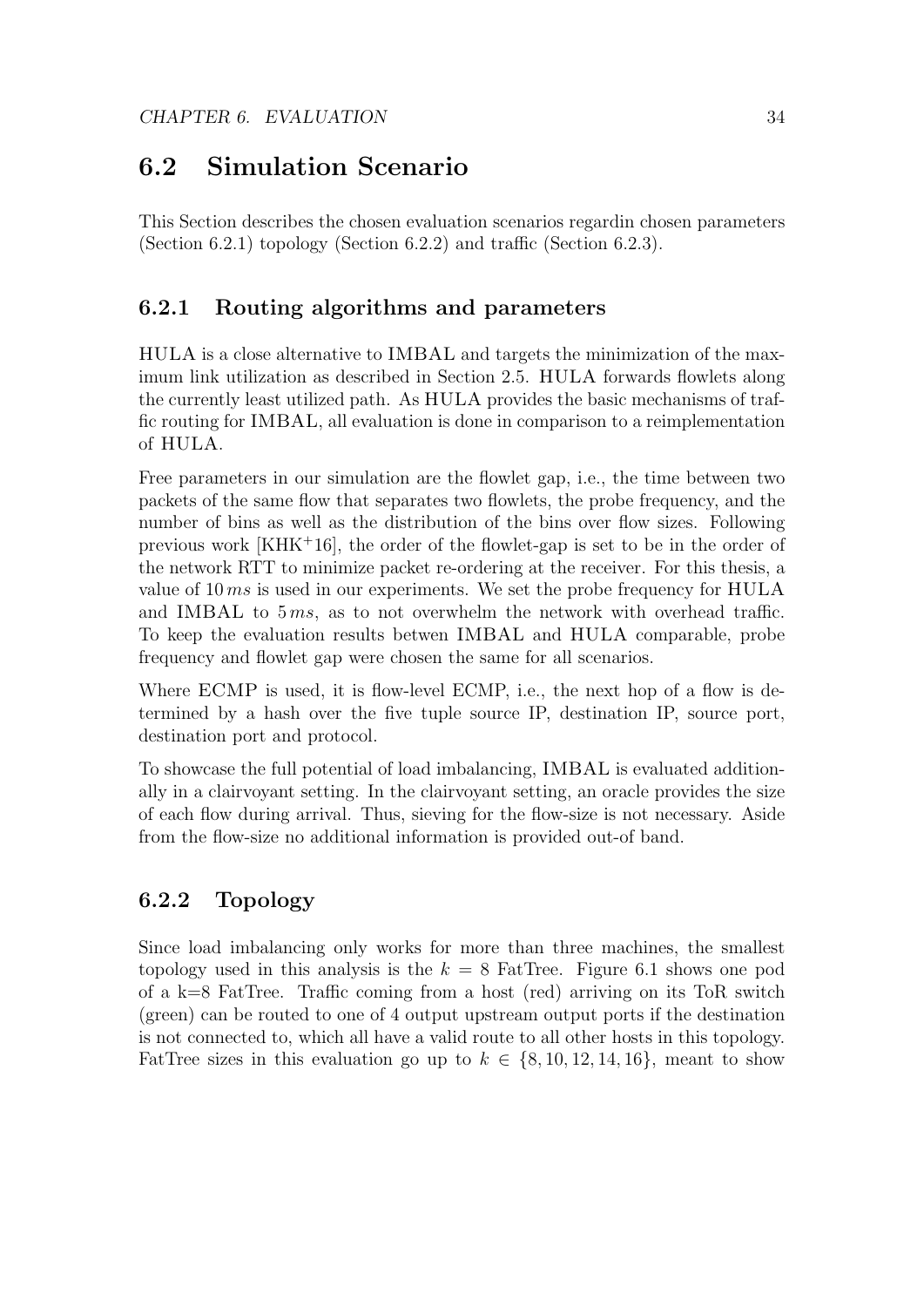scalability of IMBAL. For this thesis, all the scenarios have a link capacity of 10 Mbps. This is meant to keep simulation times to a manageable level.



Figure 6.1: One Pod of a k=8 FatTree

#### 6.2.3 Traffic

This thesis uses an incast scenario, where one pod receives traffic from other pods. Flows arrive based on a poisson arrival process. Communication pairs are sampled uniformly at random. The arrival process is tuned to achieve a specific expected load in the receiving pod. As traffic distribution, flowsizes were sampled from production traces. Figure 6.2 shows the CDF of the used distribution  $[AED+14]$ , denoted by the blue line. Of interest is the heavy tailed nature of the workload as described in 2.1.



Figure 6.2: CONGA enterprise workload

Initial simulations were conducted with UDP as transport protocol. As this means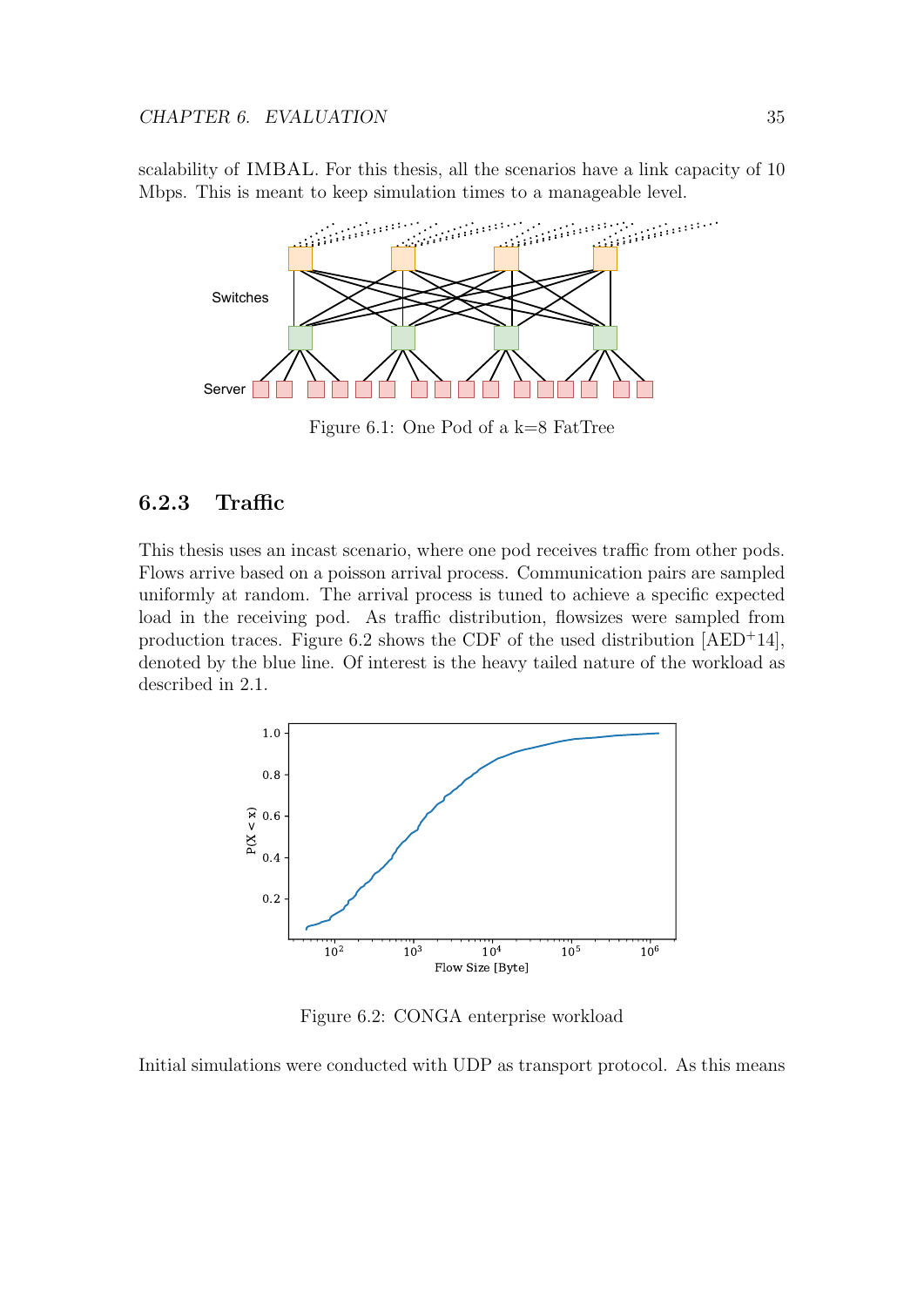no retransmission of lost packets or other traffic control present in TCP, this scenario provides a basic overview over the potential capabilities of IMBAL.

For TCP, every flow establishes a seperate TCP connection between one of the hosts in the destination pod and a random source host in another pod.

#### 6.3 A priori Flow Knowledge

As described in Section 5.2, initial simulations were conducted with clairvoyance over flow sizes for IMBAL. In practice, the availability of this information is problematic  $[DJK^+19]$ . In general, advance knowledge of flow sizes is not a plausible assumption. Nevertheless, assuming a priori knowledge over flow sizes provides an overview over potential performance improvements.

#### 6.3.1 UDP traffic

Figure 6.3 shows the performance of IMBAL compared to HULA for a  $k=8$ FatTree. Subfigure 6.3a shows the average flow completion time for loads between 20% and 90%. While the average flow completion time is about the same for IMBAL and HULA for 20% network load, if the network is loaded more than 30%, differences start to show: on average, for this scenario, IMBAL has roughly two times faster average flow completion time than HULA.

Subfigure 6.3b shows the corresponding error rate as a percentage of packages lost. While at low loads, IMBAL and HULA are about equal. But at loads higher than 70%, HULA lost more than twice as much packets.

Both of the above results point to a better congestion avoidance of IMBAL in this scenario.

Figure 6.4 shows violin plots over all flow completion times for a specific load level. The average flow completion time is marked with a star. The median flow completion time with a bar. Of note is the roughly equal median flow completion time except in the highest loaded scenario. Especially for loads higher than 50% the number of flows with a higher flow completion time than 200ms surpasses the number of flows with IMBAL scheduling.

To show the scalablity of IMBAL, Figure 6.5 shows the same metrics as Figure 6.3 but for a larger network size of  $k=12$ . Subfigure 6.5a shows the average flow completion time for loads between 20% and 90%. While the average flow completion time is about the same for IMBAL and HULA for up to 40% network load, if the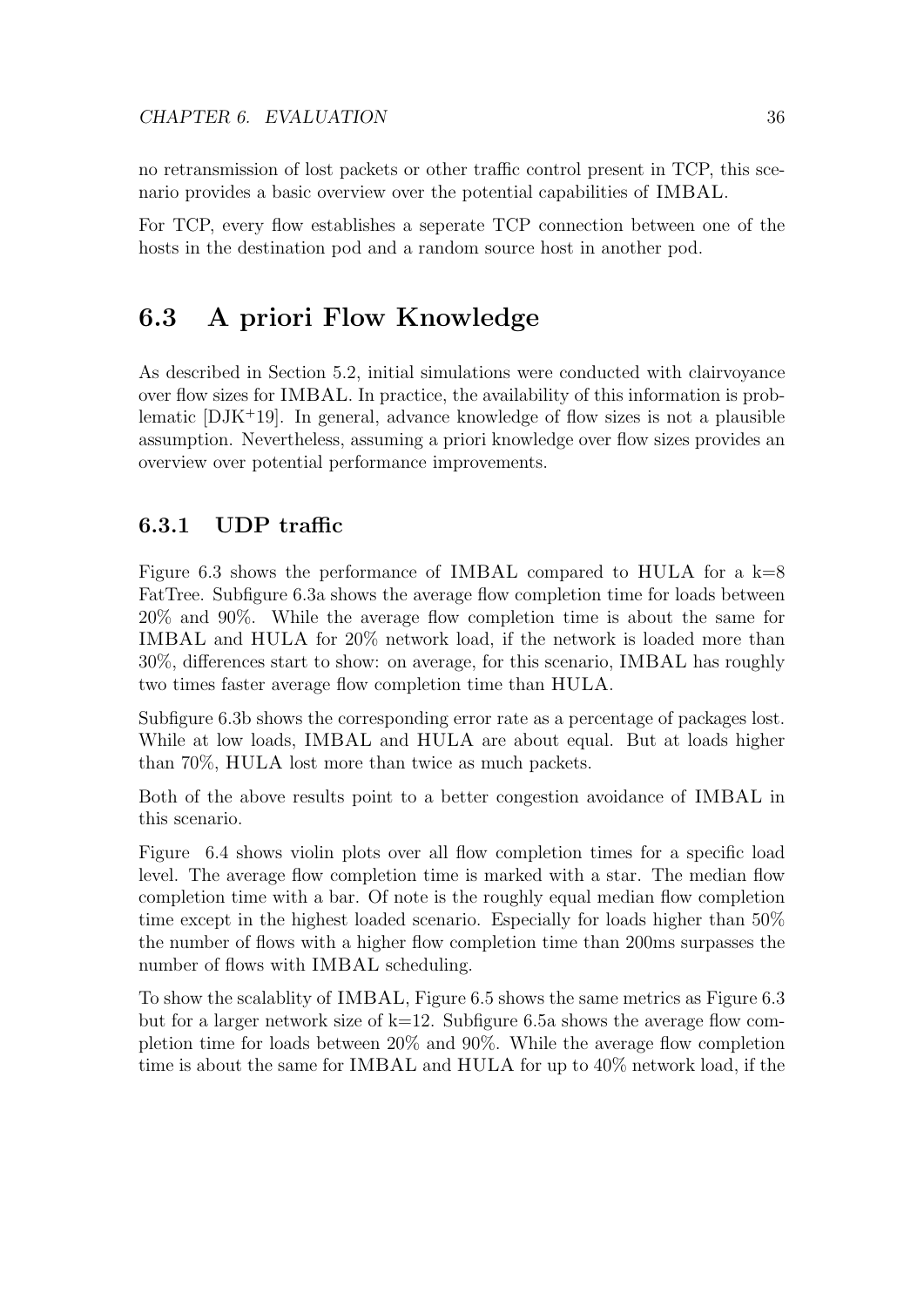

Figure 6.3: Average flow completion times (a) and error rates (b) at different loads for UDP and a k=8 FatTree with 30 seconds Simulation time



Figure 6.4: Flow completion at different loads for a k=8 FatTree with 30s simulation time

network is loaded more than 50%, IMBAL flow completion times are 50% smaller on average compared to HULA.

Subfigure 6.5b shows the corresponding error rate as a percentage of lost packages. While at low loads, IMBAL and HULA are about equal. But at loads higher than 70%, HULA lost more than twice as much packets.

Another metric to evaluate, especially for UDP, is packet loss distribution per flow depending on flow size. Figure 6.7 shows a heatmap for this metric. The x-axis shows the number of sent packets per flow, while the y-axis shows the amount of packets received for each of those flows. A lighter color indicates that a larger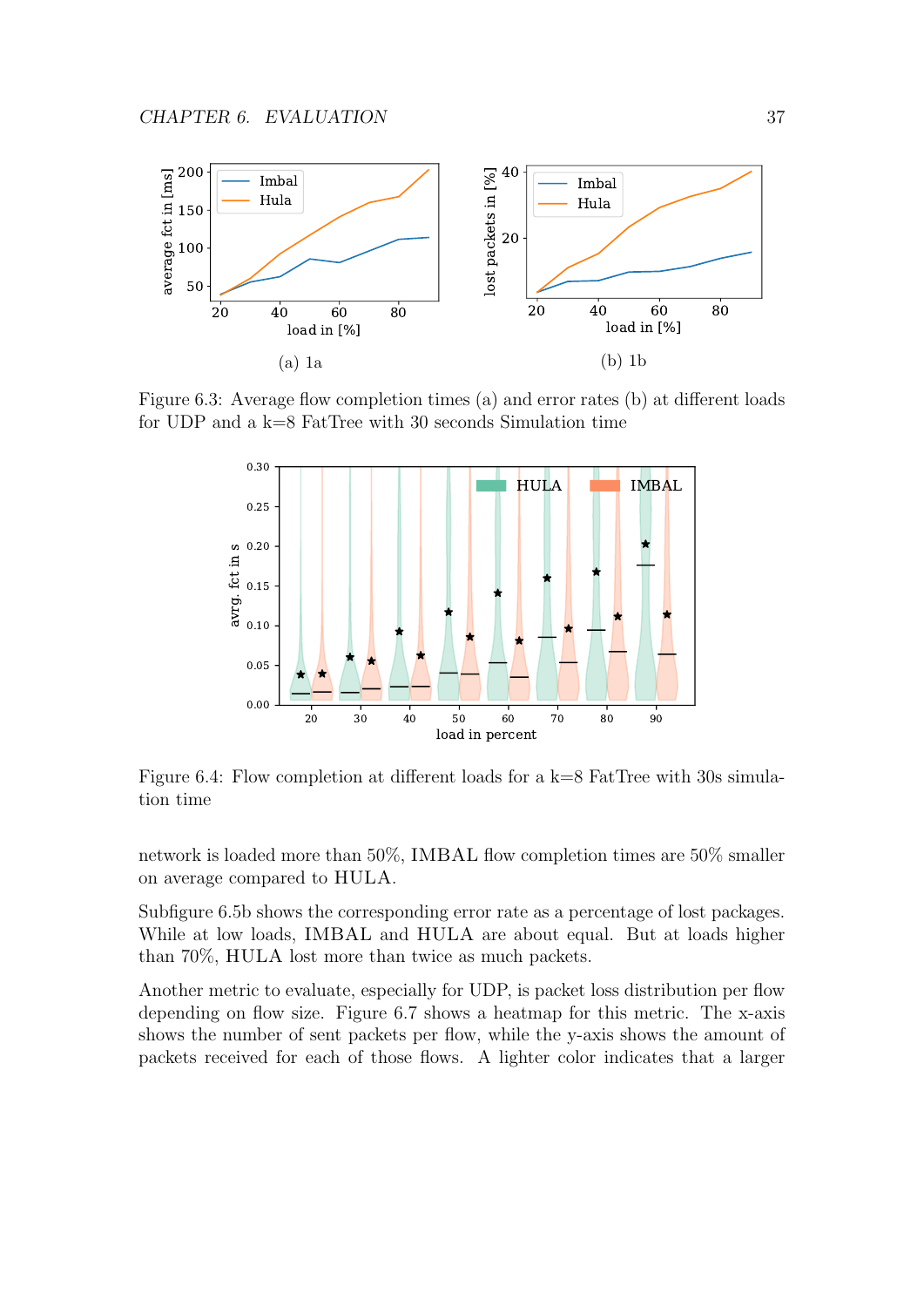

Figure 6.5: Average flow completion times (a) and error rates (b) at different loads for a k=12 FatTree with 30 seconds Simulation time



Figure 6.6: Flow completion at different loads for a  $k=12$  FatTree with 30s simulation time

number of flows fall that belong to the corresponding bin. If no packets would be dropped, the plot would show a diagonal line. In case of packet loss, the corresponding entry is translated downwards. Figure 6.7 reflects the heavy tailed flow size distribution. The bright color at the lower left indicate a large number of small flows. The bins corresponding to larger flows are darker, indicating fewer flows. Figure shows specifically lost packets for higher flows, as the resolution of the graph is not high enough to show meaningful data in the bottom left corner. For HULA, quite a few packets in the flow size range of 50 to 250 packets get lost, while IMBAL distribution is closer to the case of no losses. Even more apparent becomes the discrepancy for the larger flows. While IMBAL is able to route more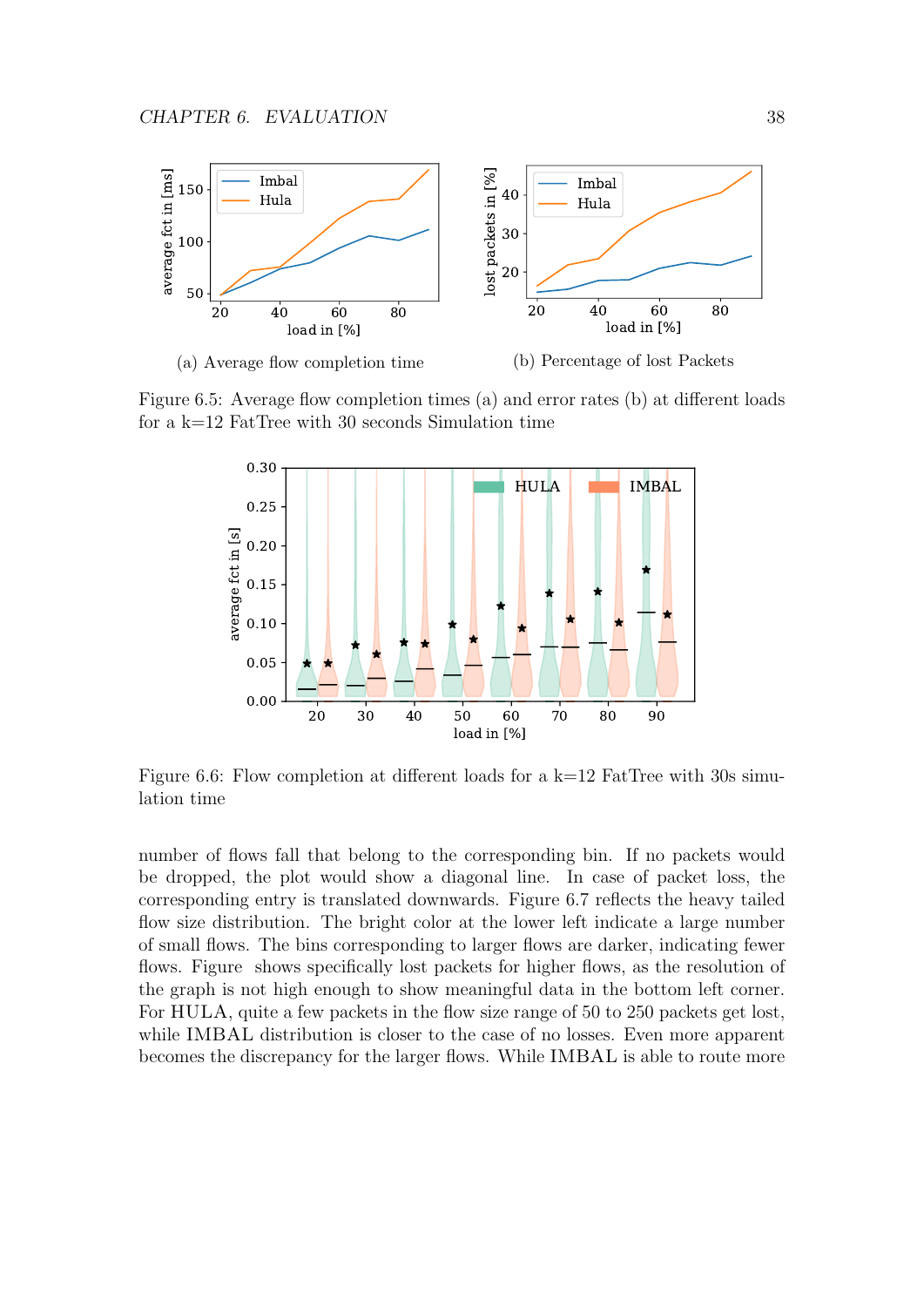than 75% percent of packets per flow in most cases, HULA has packet drops and very few completely transmitted flows for this heavily loaded scenario, specifically regarding large flows.

The data in Figure 6.7 therefore shows the potential advantages of keeping an imbalanced schedule to accomodate for these large flows.



Figure 6.7: Heat map showing relationship between sent packets to received packets, for a k=16 FatTree with UDP web traffic at network load 90%

#### 6.3.2 TCP traffic

The dominant transport protocol in data center networks is TCP [AGM<sup>+</sup>10]. Thus, the behavior of IMBAL with TCP is important.

Figure 6.8 shows FCTs in the form of a violin plot. The stars denote the average flow completin time, while the bars denote the median flow completion time. The results are similar to the results obtained with UDP: While the FCTs are about the same in scenarios up to a load of 30% with even a slightly higher median, IMBAL achieves lower FCTs than HULA by approximately 50% with a load of 50% or higher.

Figure 6.9 shows average FCTs (6.9a) for a  $k=12$  FatTree Simulation as well as the its errorate 6.9b. The average FCT of IMBAL and HULA are close to each other up to a load of 40%. For higher loads, IMBAL has a up to 60% smaller FCT compared to HULA. This confirms the results of the UDP simulations. The behavior of lost packets is similar as well. Figure 6.9b shows the amount of lost packets. IMBAL has a 30% smaller error rate compared to HULA for load levels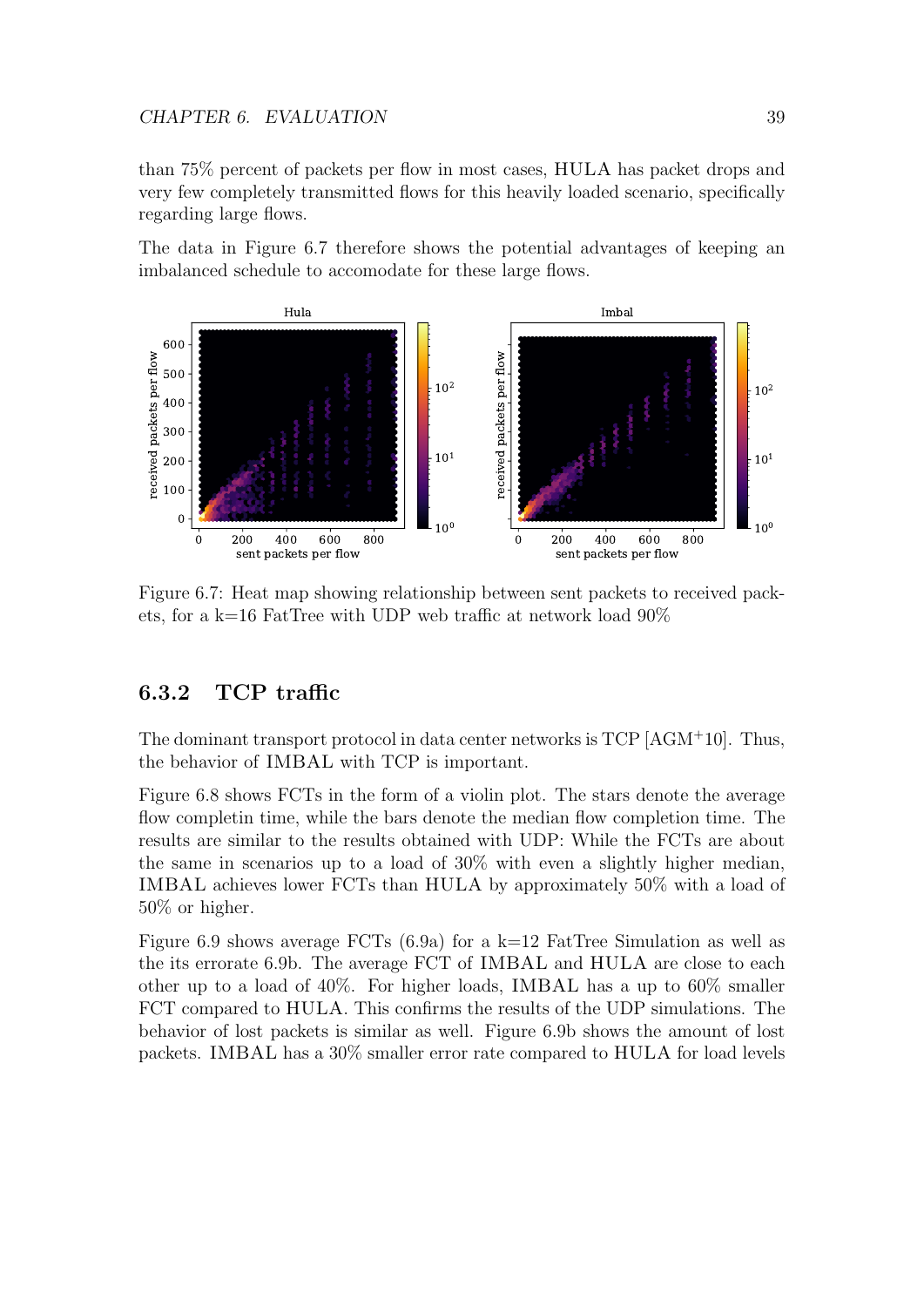

Figure 6.8: TCP Flow completion at different loads for a k=8 FatTree with 30s simulation time

up to 40%. The gap keeps increasing with load, reaching almost 400% difference between IMBAL and HULA. Since TCP re-transmit packets, significant packet loss indicates increased flow completion times.



Figure 6.9: Average flow completion times (a) and errorrates (b) at different loads for a  $k=12$  FatTree with 30 seconds Simulation time

Figure 6.10 shows a violinplot of the individual FCTs for the k=12 Fat-Tree. In this scenario, HULA has lower average completion times, denoted by the stars, up to a load of 40%. Furthermore, the median flow completion time remains faster or equal compared to IMBAL. This behavior can be explained with the different scheduling strategies. In the lowly loaded scenarios, HULA profits from utilizing each port equally. IMBAL keeps some ports more loaded than others. Due to the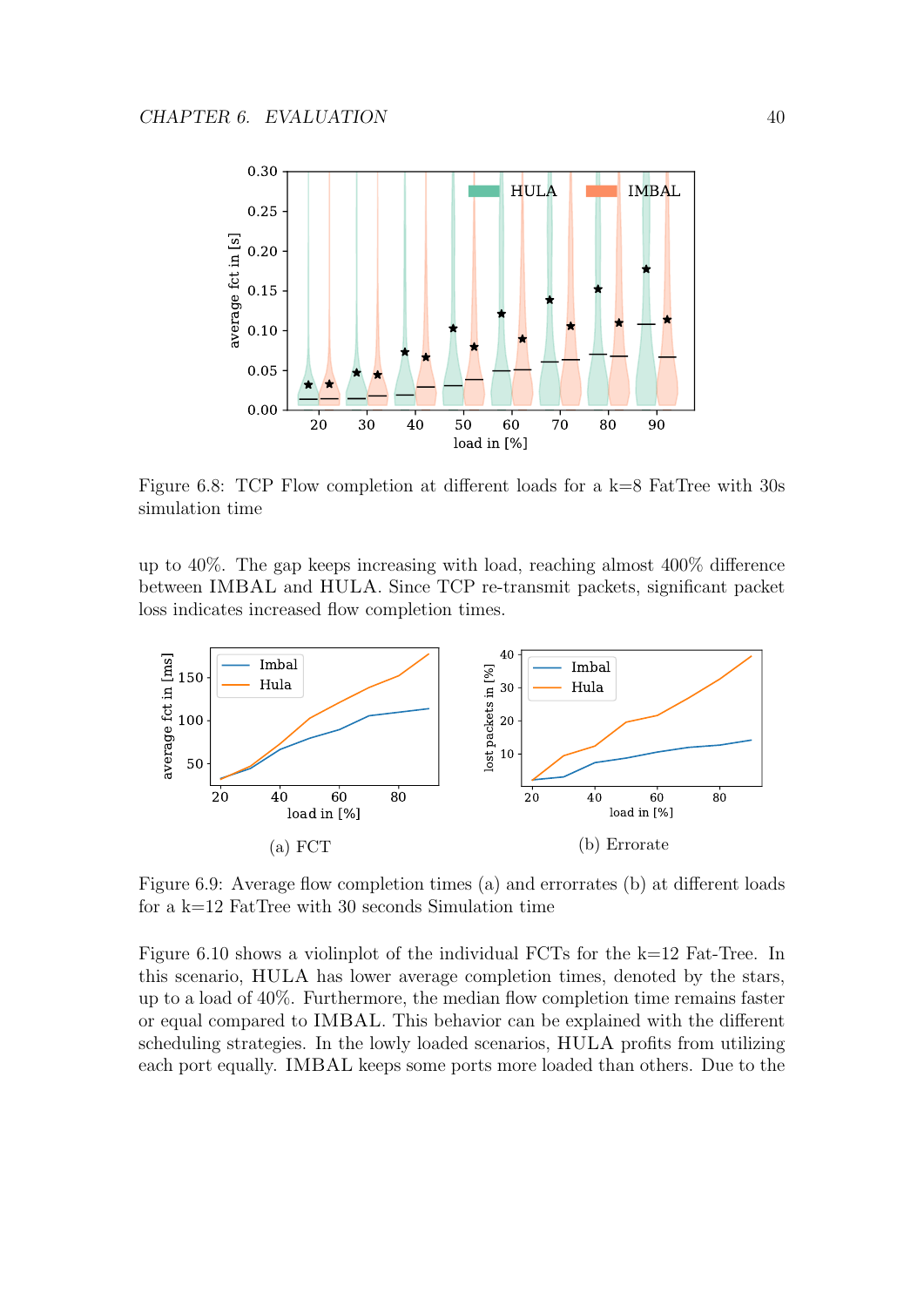low utilization, IMBAL cannot benefit, though. That is the utilization is small enough that collisions are infrequent for HULA. This changes starting at higher loads. Collisions become more frequent and IMBAL can benefit from its strategy.



Figure 6.10: TCP Flow completion at different loads for a  $k=12$  FatTree with 30s simulation time

Figure 6.11 shows the relationship between sent and received packets per flow for a very high load scenario of 90%. Ideally, all sent packets would be received. This means, a diagonal from bottom left to top right would be ideal. IMBAL exhibits a much tighter spread towards this ideal. HULA drops far more packets across flowsizes observable at this hexbin grainsize.

Fig. 6.12 shows the send vs. received number of packets for a load of 70 %. The y-Axis of Fig. 6.12 holds the number of received packets. The x-Axis shows the sent number of packets. Fig. 6.12a shows that in case of HULA the sender sends more packets than received by the receiver. In contrast, IMBAL results in an almost perfect diagonal. IMBAL has fewer packet re-transmissions because of packet loss compared to HULA. This is expected. Since HULA keeps paths approximately equally balanced, a larger flow can easily collide with multiple small flows, resulting in congestion and packet loss. In contrast, IMBAL keeps some ports lowly utilized on purpose. Once a large flow arrives, IMBAL can then place this flow on the lowly utilized port, reducing the potential of collisions and congestion in the process.

Figure 6.14 shows the average queue size distribution for destination pod downstream queues, for a k=8 FatTree with TCP web traffic at network load  $50\%$  for clairvoyant IMBAL and HULA. IMBAL is less likely to have queuesizes larger than 10 over time. At the same time, queusizes smaller than 10 are slightly more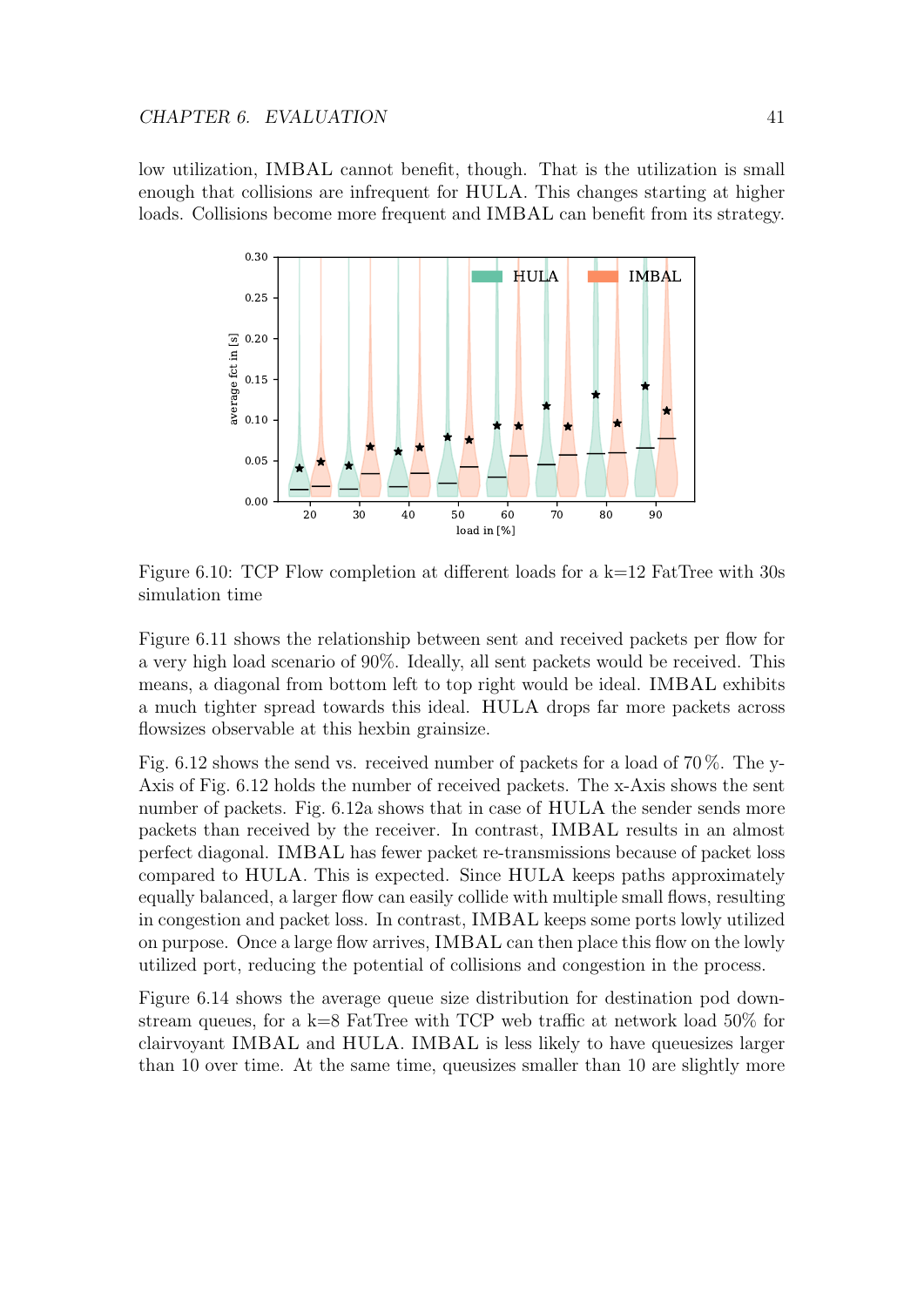

Figure 6.11: Heat map showing relationship between sent packets to received packets, for a k=12 FatTree with TCP web traffic at network load 90%



Figure 6.12: Heat map showing relationship between sent packets to received packets, for a k=10 FatTree with TCP web traffic at network load  $70\%$ 

likely. Since for our scenario, maximum queue size of the queues on the switch was 100, additional arriving packets need to be dropped. This leads to the need for retransmission in the case of TCP, and increases FCT as well as load on the network. Since IMBAL is less likely to assign flows in a way which causes high queuesizes, it is more likely to avoid theses problems, which is in line with the other evaluation results.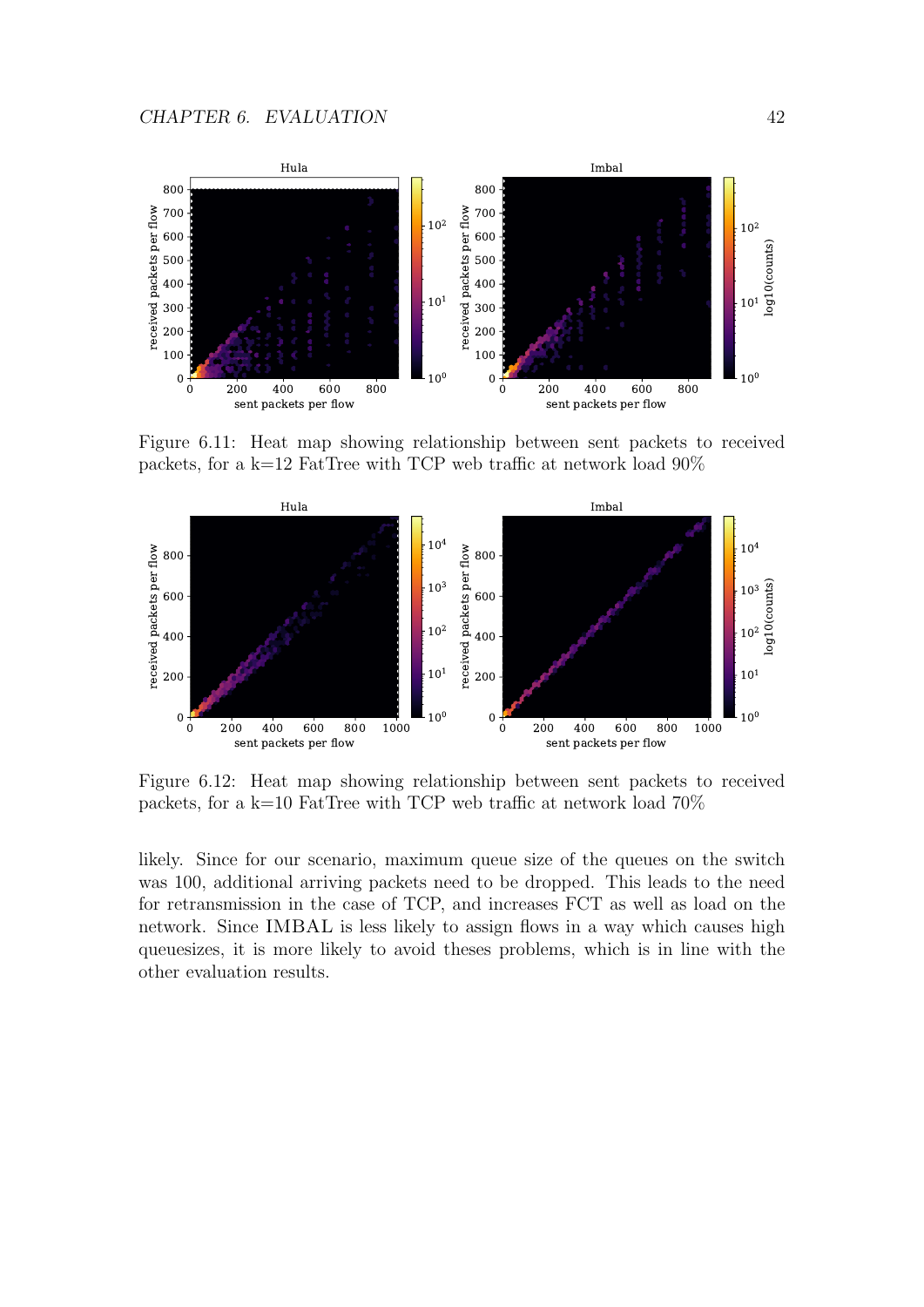

Figure 6.13: CDF showing the queue size distribution over time for destination pod downstream queues, for a k=8 FatTree with TCP web traffic at network load 50%

#### 6.4 Sieving

As stated in Section 5.2 For binning in sieving, we use two different types of bins: and equal-width binning on the distribution of flow-sizes (in plots designated as Siev1) and exponential bin sizes (in plots designated as Siev2). For exponential only two numbers are required, a minimum and maximum value. For equal-width binning the empirical flow-size distribution has to be known, which in practice requires more data gathering effort. With equla-width binning, a histogram is constructed where each bin contains the same number of samples, i.e., has the same height, but different widths. We use 5 bins if not stated otherwise.

Figure 6.14 shows the amount of unfinished flows for TCP traffic. For this scenario, network traffic has been generated for 60 seconds, and flows which have not finished for 3 seconds after that are treated as unfinished. Clairvoyant IMBAL first starts to not finish flows at 30% load, and manages to keep unfinished flows an order of magnitude below HULA. Both sieving bin approaches have less unfinished flows on average than HULA.

Figure 6.15 shows the results of varying the bin count for exponential bin sizes to HULA and ECMP normalized to clairvoyant IMBAL performance regarding average flow completion time. Of note is the strongly smaller flow completion time of HULA and IMBAL in comparison to ECMP. These results highlight the importance of correct binning. Fig. 6.15 indicates a soft spot for 6-7 bins. In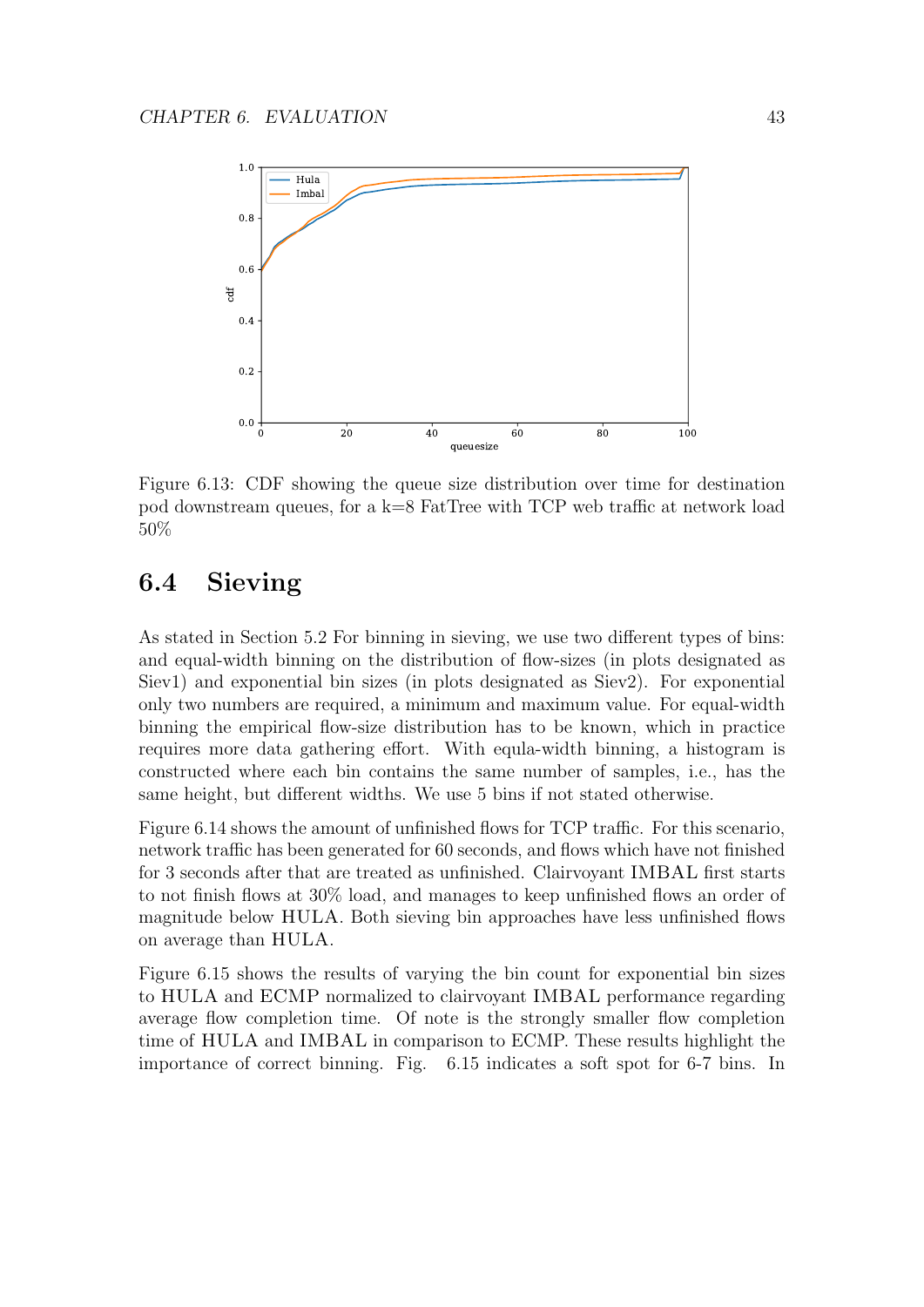

Figure 6.14: Unfinished flows depending on network load 70%

those scenarios, IMBAL with sieving performs almost as well as IMBAL with flow-size information. For more or fewer bins, the performance deteriorates. If very few bins are used, the average flow completion time surpasses HULA, since the estimation of the flow size gets more inaccurate. On very high bin counts, the current bin for each flow changes more often. Since this triggers a reassignment of the flow in IMBAL, the advantages of flowlet routing could be undermined. 5 bins lead to the smallest flow completion time, and are used for the following simulation.

Figure 6.16 shows a similar pattern for increasing topology size, while the relative performances differences increase.

Figure 6.17 introduces a new performance metric: job slowdown. The job slowdown here is defined as  $FCT/flow size$  in seconds per byte, which is shown on the x axis. The plot shows the cumulative distribution of this slowdown. Of note is the lower cap of slowdown at 0.12 for both clairvoyant as well as IMBAL with sieving compared to HULA. Clairvoyant IMBAL has a the lowest slowdown across the board, while the slowdowns of IMBAL with sieving are between HULA and clairvoyant IMBAL. ECMP is included to show the high slowdown discrepancy in the scenario compared to the aforementions algorithms.

Fig. 6.18 shows the FCT of flows for a load of  $60\%$  on the x-Axis and the flow-size on the y-axis. Fig. 6.18c shows that HULA has a diffuse pattern. HULA has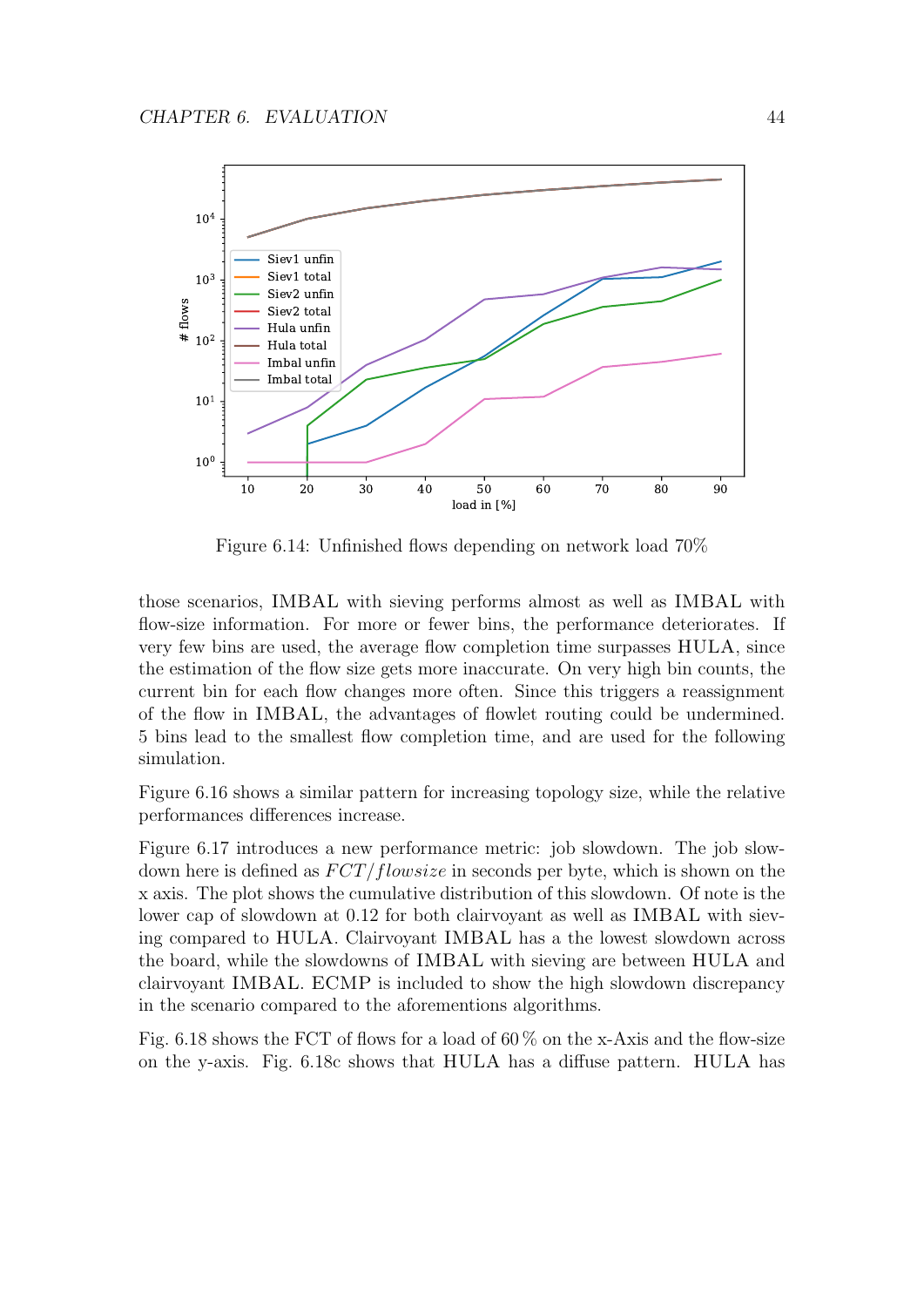

Figure 6.15: Relative performance of different sieving bin counts for  $k=12$  FatTree



Figure 6.16: Relative performance of different sieving bin counts for k=16 FatTree

many small flows that have a small FCT, indicated by the bright color in the lower left of Fig. 6.18c. For larger flows, the FCT of HULA in Fig. 6.18c is hard to predict. For flows up to 0.5 MBytes follow a roughly linear trend. The FCTs for a specific flow size vary.

In contrast, the FCT for clairvoyant IMBAL behaves more stable. For IMBAL, the FCT also increases with volume. In contrast to HULA, clairvoyant IMBAL results in a smoother behavior. In contrast to HULA, clairvoyant IMBAL has higher FCT for smaller flows compared to HULA.

The two sieving methods mix the behavior from HULA and clarivoyant IMBAL. The sieving methods also have more smaller flows with small FCT, indicated by the bright color in the bottom left corner of Figs.6.18a,b. The sieving methods do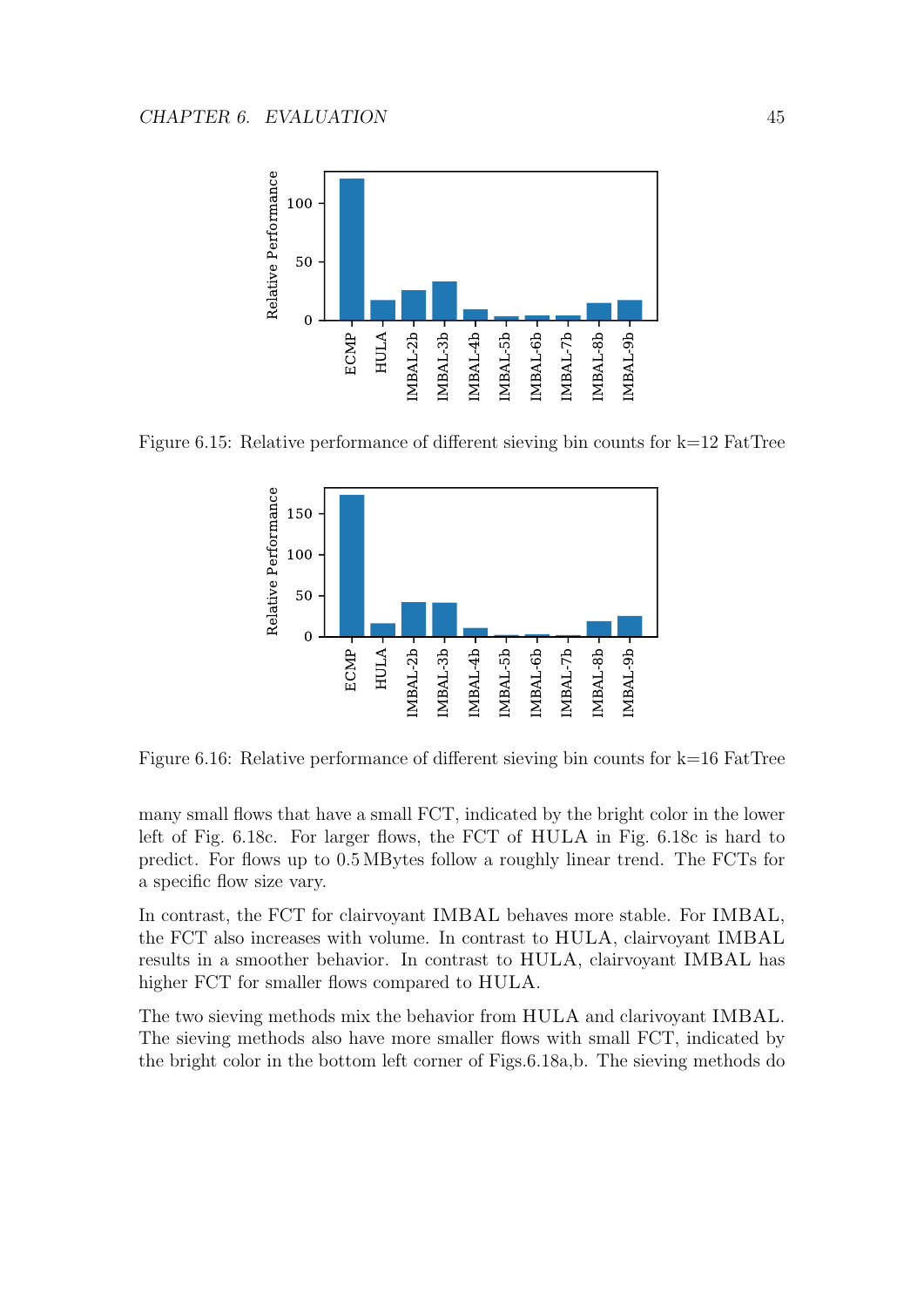

Figure 6.17: Slowdown for k=8 FatTree

show the diffuse behavior of HULA for larger flows, but also the more predictable behavior of clairvoyant IMBAL.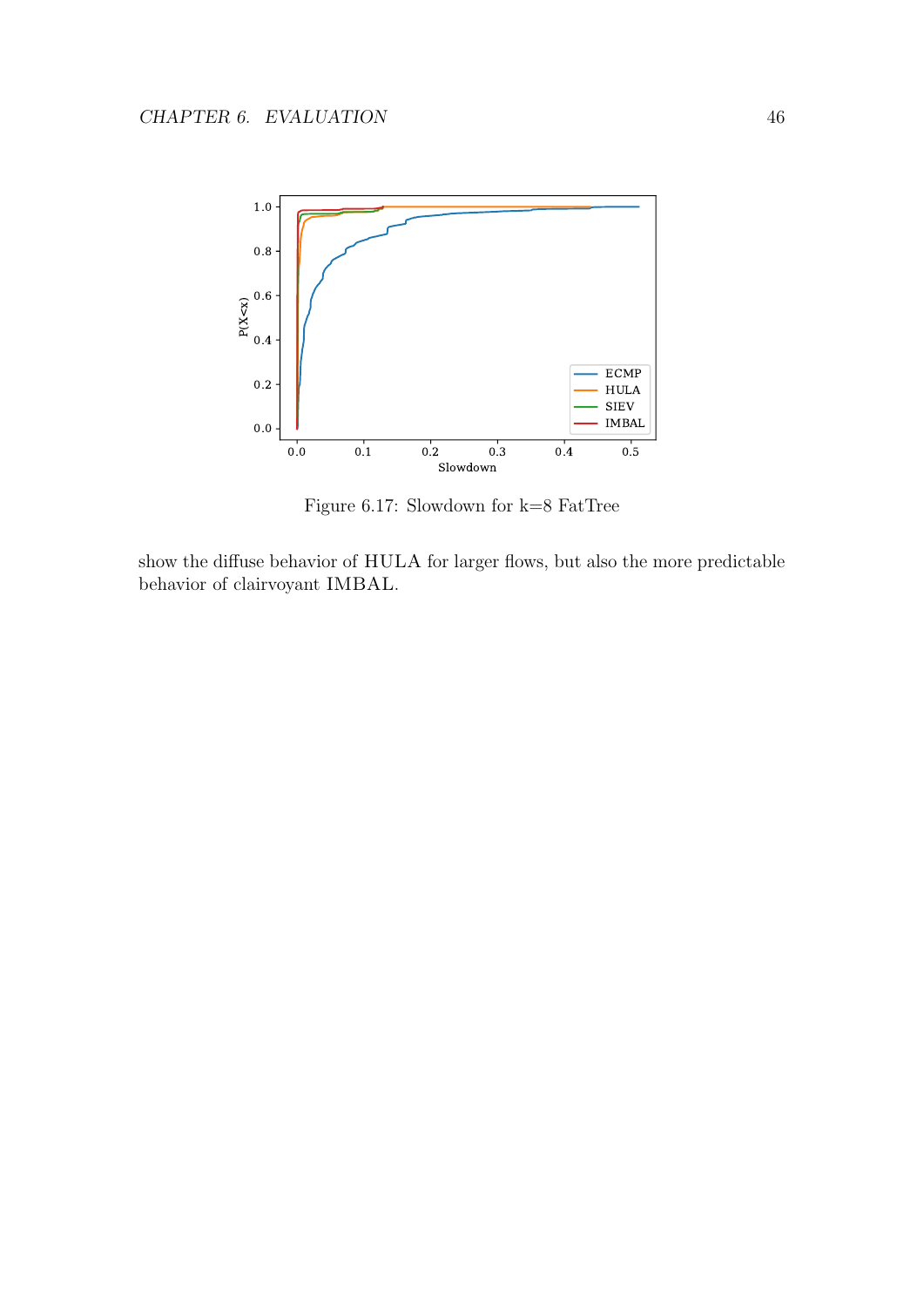

Figure 6.18: FCT depending on flow size for a load of 60%.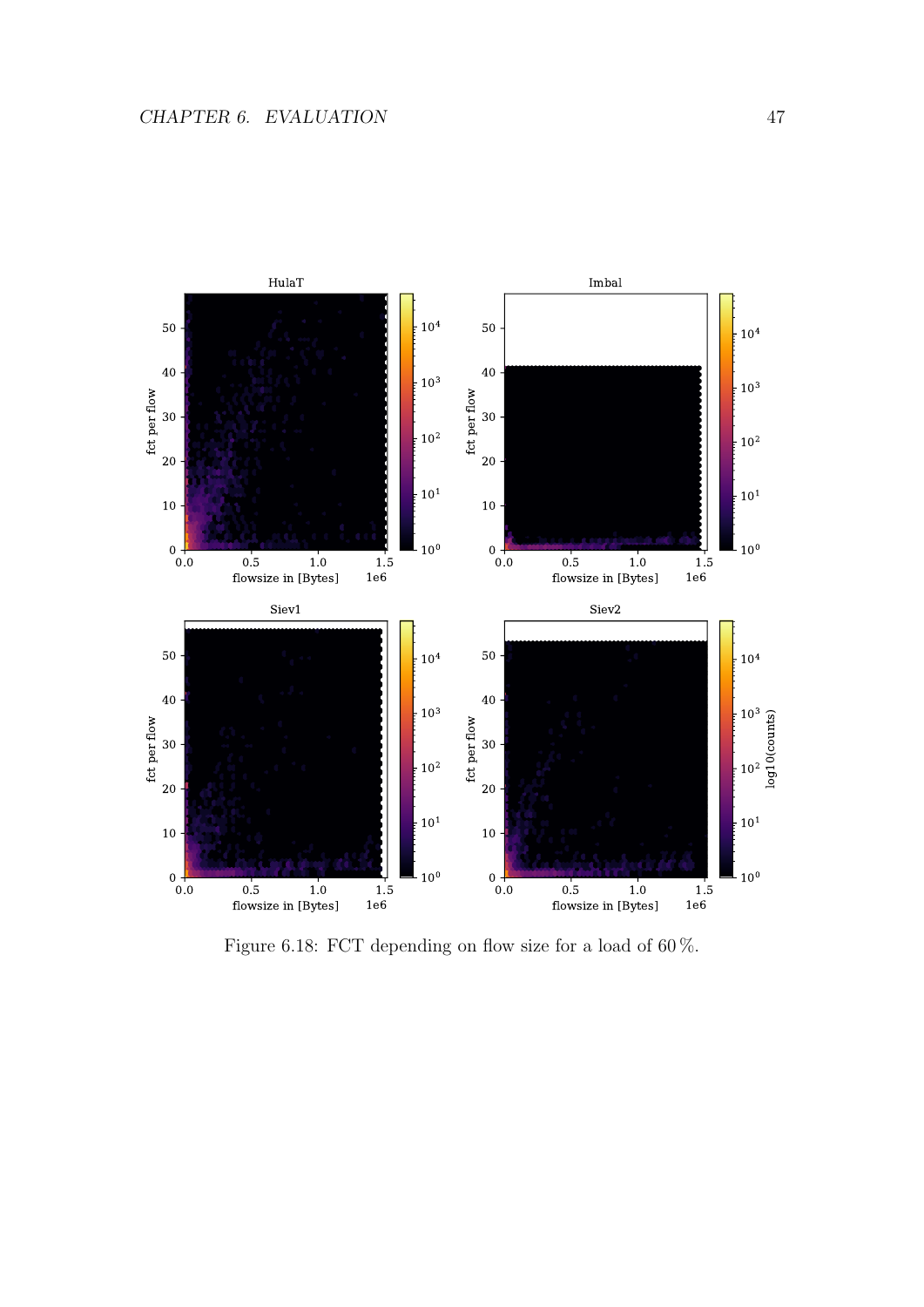### Chapter 7

## Conclusions and Outlook

### 7.1 Conclusions

This thesis proposes IMBAL, an in-dataplane load balancing technique that keeps links purposefully imbalanced and does not require a-prior knowledge of flow sizes. In contrast to existing work, IMBAL optimizes for makespan, i.e., IMBAL treats all flows in the network as belonging to one large coflow and minimizies. IMBAL operates on the granularity of flowlets and uses a distance-vector like protocol to distribute global network state through the network. IMBAL is implemented and evaluated in the network simulator ns-3 and compared against HULA [KHK<sup>+</sup>16] and ECMP. The evaluation in Section 6 shows that IMBAL is a viable alternative to HULA, outperforming HULA on the evaluated scenarios. IMBAL improves FCT up to 50% on fat-tree topologies ranging in size from  $k=8$  to  $k=16$ . Further, IMBAL results in fewer packet losses, and a smaller job slowdown. The evaluation shows that IMBAL with sieving also has the potential to outperform HULA. The evaluation further shows that detailed knowledge of flow size information is helpful to improve the performance of IMBAL.

Contributions of this thesis are:

- 1. This thesis proposes the imbalancing of traffic as an alternative objective to existing load balancing techniques that optimize for maximum link utilization.
- 2. For this thesis, IMBAL has been designed, a load imbalancer that does not require advanced knowledge of flow-sizes and can be implemented with recent programmable network devices.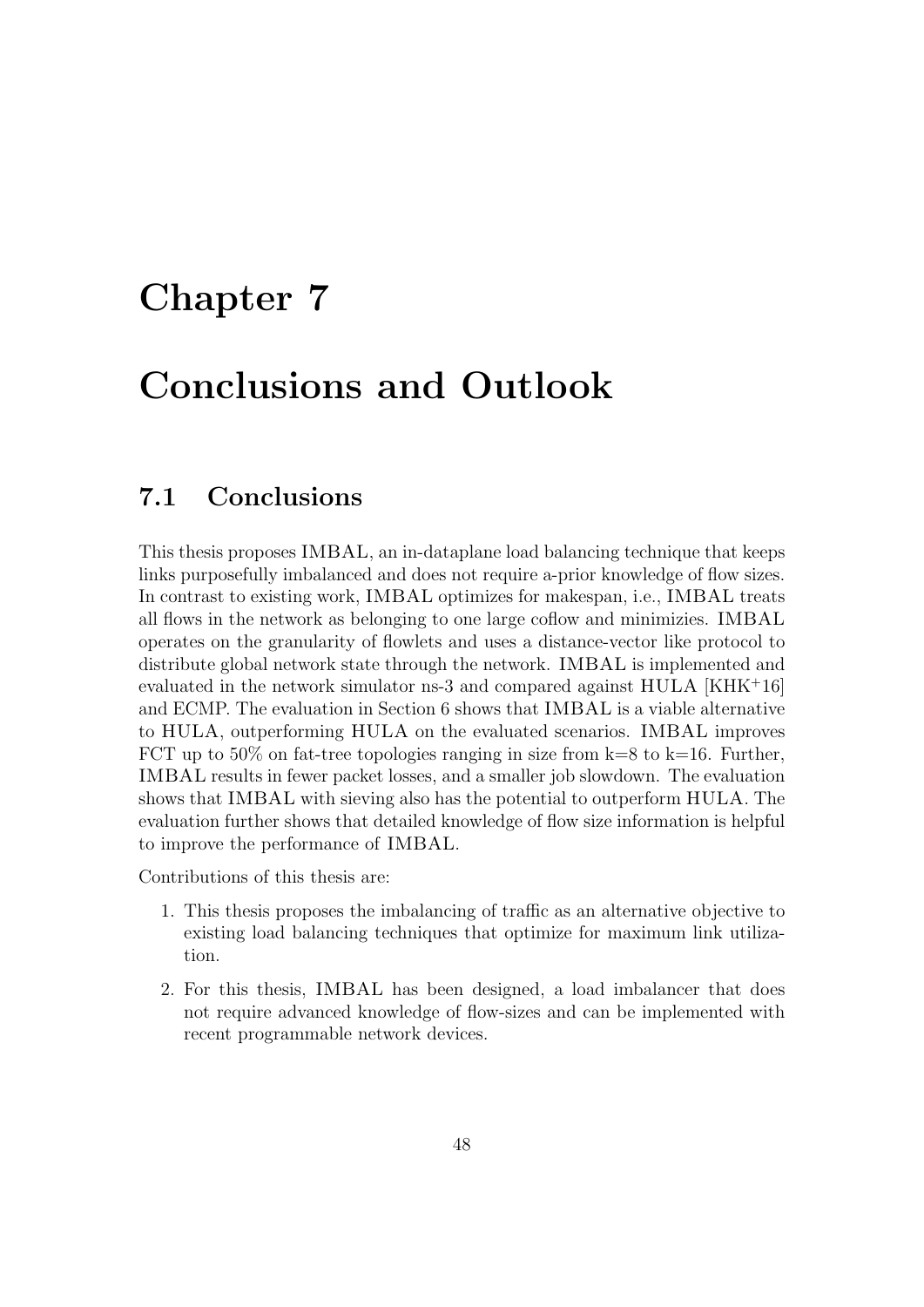- 3. For this thesis, IMBAL has been implemented in the network simulator ns-3.
- 4. The effectiveness of IMBAL is shown in large scale simulations and compare IMBAL against state-of-the art in-network load balancing algorithms of similar complexity.

#### 7.2 Future Work

This thesis opens up interesting directions for future work.

In terms of evaluation, a look into higher datarate simulations is necessary, since current linkrates far surpass the 10Mbps used in the evaluation. Other interesting evaluations could include different traffic characteristics, as the value of imbalancing in scheduling depends on the shape of flow sizes and their arrival pattern.. An example where imbalancing would be suboptimal is uniform traffic, since no large future jobs need to be accounted for. Additionally, persistent TCP connections are typical for data center networks [KHK<sup>+</sup>16], and would be an interesting test scenario.

As for flow size estimation with sieving, two main points not explored in this thesis seem worth investigating: 1) how to optimally choose the bin size and 2) investigation of the potential detrimental impact of increased packet reordering due to reassignment of flowlets to different paths.

Another aspect to look into is the feasibility of IMBAL in hardware. HULA has been implemented in P4  $[B+14]$ , a programming language targeting programmable data planes. Because of the increased computational needs discussed in Section 5.6, feasibility of IMBAL on commodity hardware needs to be explored if it is to be implemented.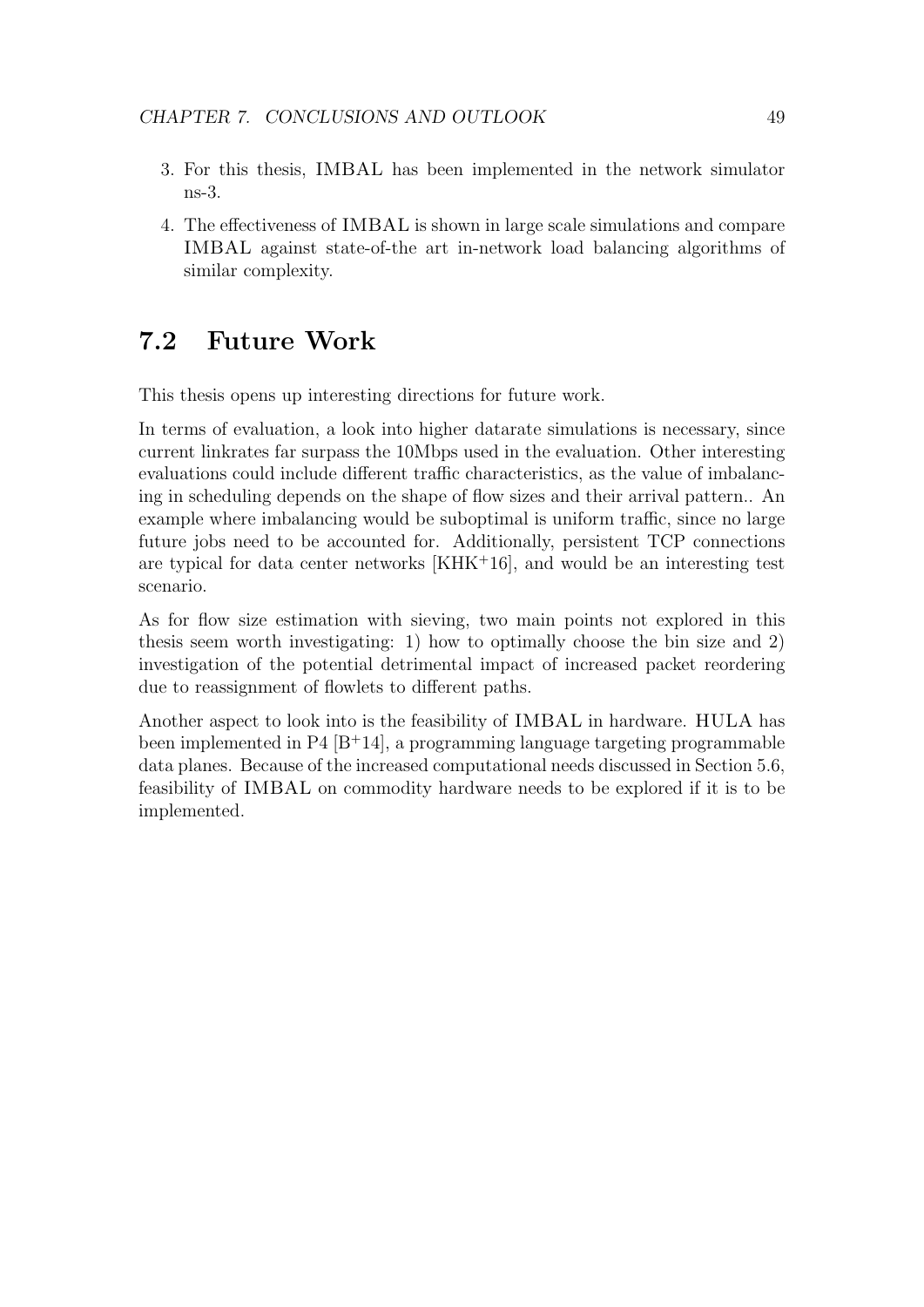# List of Figures

| 1.1                      | Imbalancing load over ports can reduce job completion times. Blue<br>line indicates the shortest amount of time to finish all jobs. $\dots$ .                                                                            | $\overline{7}$       |
|--------------------------|--------------------------------------------------------------------------------------------------------------------------------------------------------------------------------------------------------------------------|----------------------|
| 2.1<br>2.2<br>2.3<br>2.4 | FatTree for $k=4$ .<br>Empirical traffic distribution in data center networks $[KHK^+16]$ .<br>Optimal assignment of the jobs to 4 machines. $\dots \dots \dots \dots$                                                   | 11<br>11<br>12<br>13 |
| 5.1<br>5.2<br>5.3<br>5.4 | Imbalancing load over ports can reduce job completion times. Blue<br>line indicates the shortest amount of time to finish all jobs $\ldots$ .<br>Propagation of probes for one source ToR. $\ldots \ldots \ldots \ldots$ | 21<br>24<br>26<br>31 |
| 6.1<br>6.2<br>6.3        | Average flow completion times (a) and error rates (b) at different                                                                                                                                                       | 35<br>35             |
| 6.4                      | loads for UDP and a $k=8$ FatTree with 30 seconds Simulation time<br>Flow completion at different loads for a $k=8$ FatTree with 30s sim-                                                                                | 37                   |
| 6.5                      | Average flow completion times (a) and error rates (b) at different<br>loads for a k=12 FatTree with 30 seconds Simulation time $\dots$ .                                                                                 | 37<br>38             |
| 6.6                      | Flow completion at different loads for a $k=12$ FatTree with 30s<br>and a straight and                                                                                                                                   | 38                   |
| 6.7                      | Heat map showing relationship between sent packets to received<br>packets, for a $k=16$ FatTree with UDP web traffic at network load<br>$90\%$                                                                           |                      |
| 6.8                      | TCP Flow completion at different loads for a $k=8$ FatTree with 30s<br>simulation time                                                                                                                                   | 39<br>40             |
| 6.9                      | $\mathbf{r}$<br>$\mathbf{1}$ $\mathbf{1}$ $\mathbf{1}$<br>Average flow completion times (a) and errorrates (b) at different<br>loads for a k=12 FatTree with 30 seconds Simulation time $\dots$ .                        | 40                   |
|                          |                                                                                                                                                                                                                          |                      |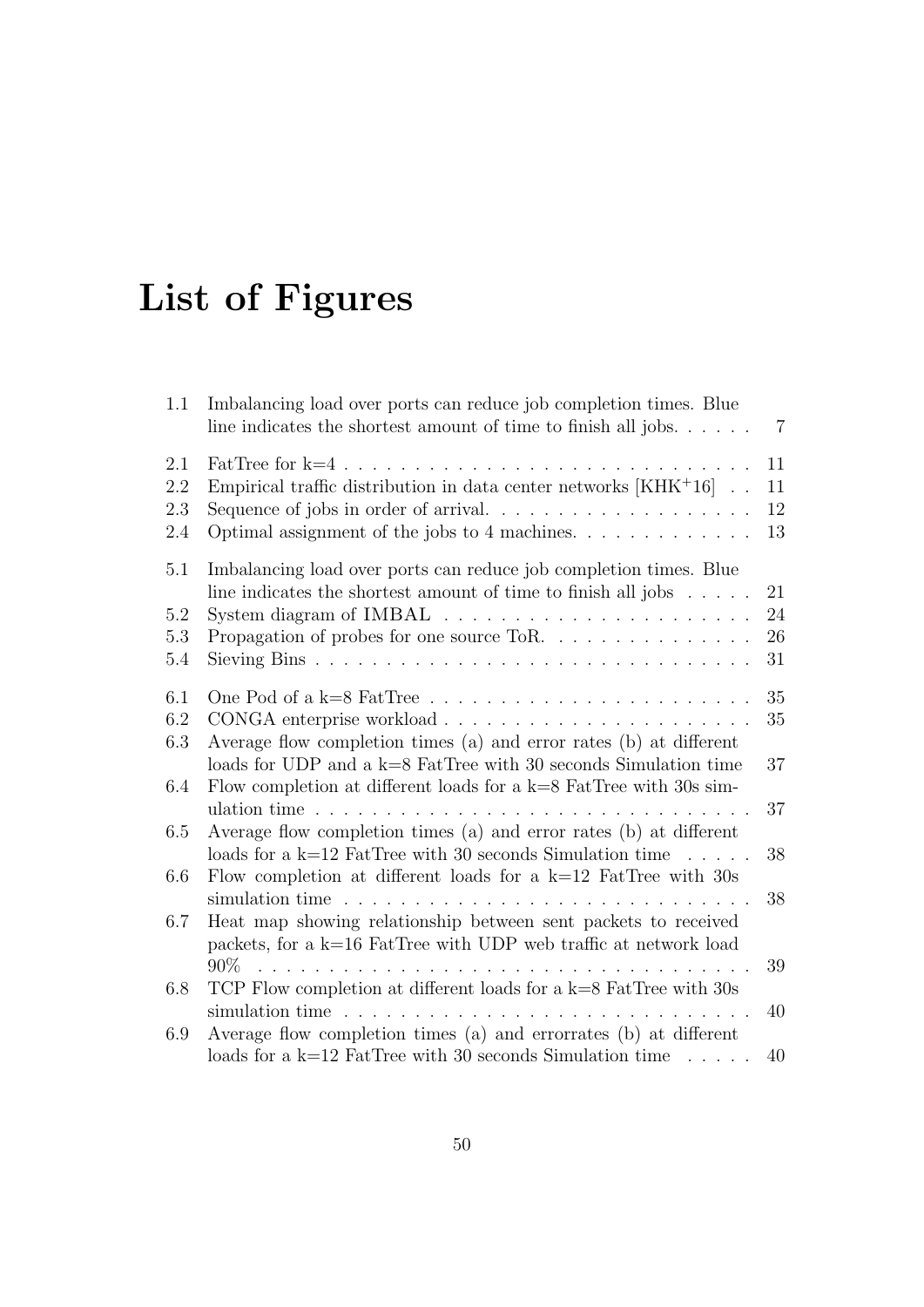|  | 6.10 TCP Flow completion at different loads for a $k=12$ FatTree with           |  |
|--|---------------------------------------------------------------------------------|--|
|  |                                                                                 |  |
|  | 6.11 Heat map showing relationship between sent packets to received             |  |
|  | packets, for a $k=12$ FatTree with TCP web traffic at network load              |  |
|  |                                                                                 |  |
|  | 6.12 Heat map showing relationship between sent packets to received             |  |
|  | packets, for a $k=10$ FatTree with TCP web traffic at network load              |  |
|  |                                                                                 |  |
|  | 6.13 CDF showing the queue size distribution over time for destination          |  |
|  | pod downstream queues, for a $k=8$ FatTree with TCP web traffic                 |  |
|  |                                                                                 |  |
|  | 6.14 Unfinished flows depending on network load $70\%$ 44                       |  |
|  | 6.15 Relative performance of different sieving bin counts for $k=12$ FatTree 45 |  |
|  | 6.16 Relative performance of different sieving bin counts for $k=16$ FatTree 45 |  |
|  |                                                                                 |  |
|  |                                                                                 |  |
|  |                                                                                 |  |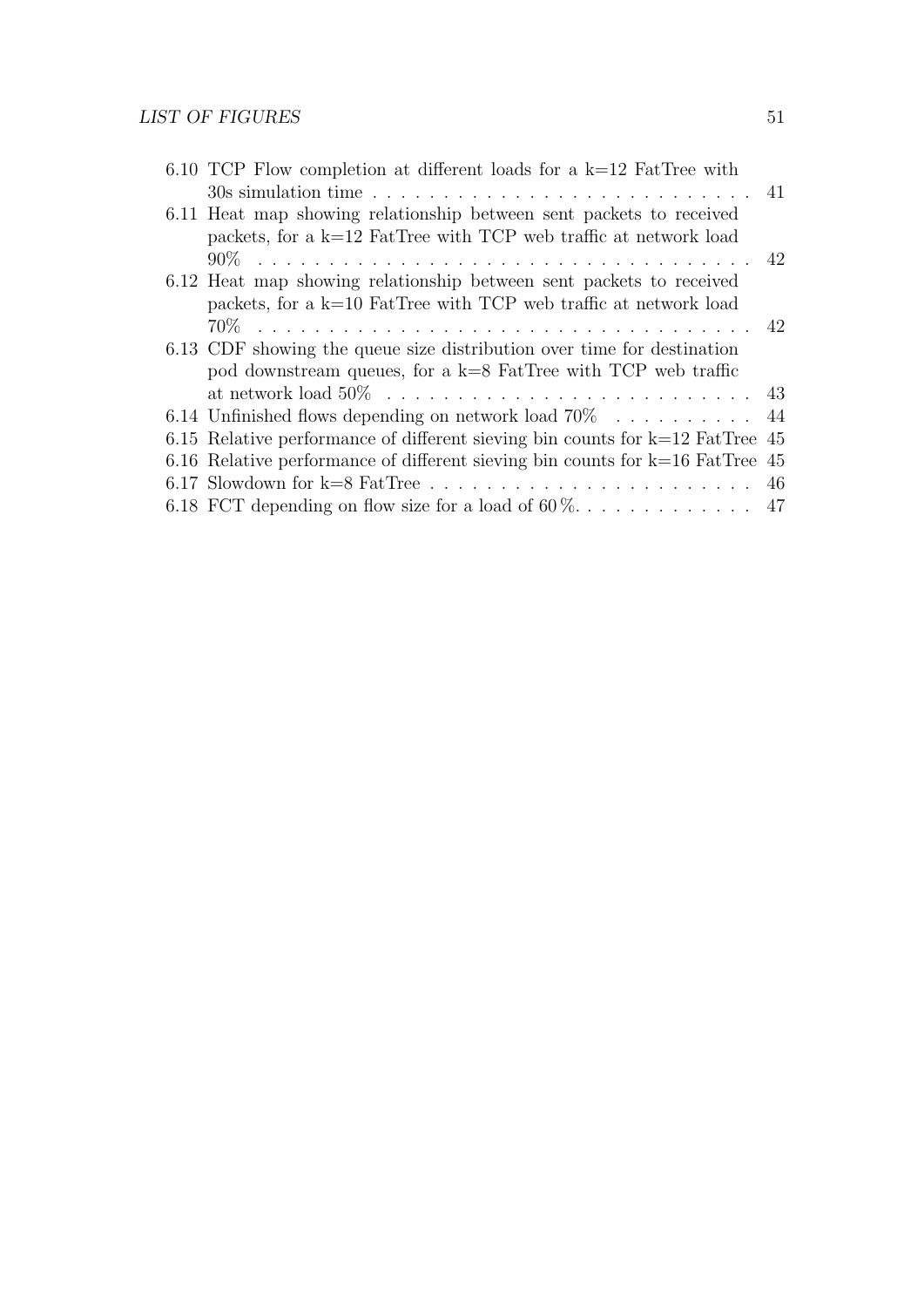# List of Tables

| 5.1 Variables used in the Algorithm 3 corresponding to the MR vari- |  |  |  |  |  |  |
|---------------------------------------------------------------------|--|--|--|--|--|--|
|                                                                     |  |  |  |  |  |  |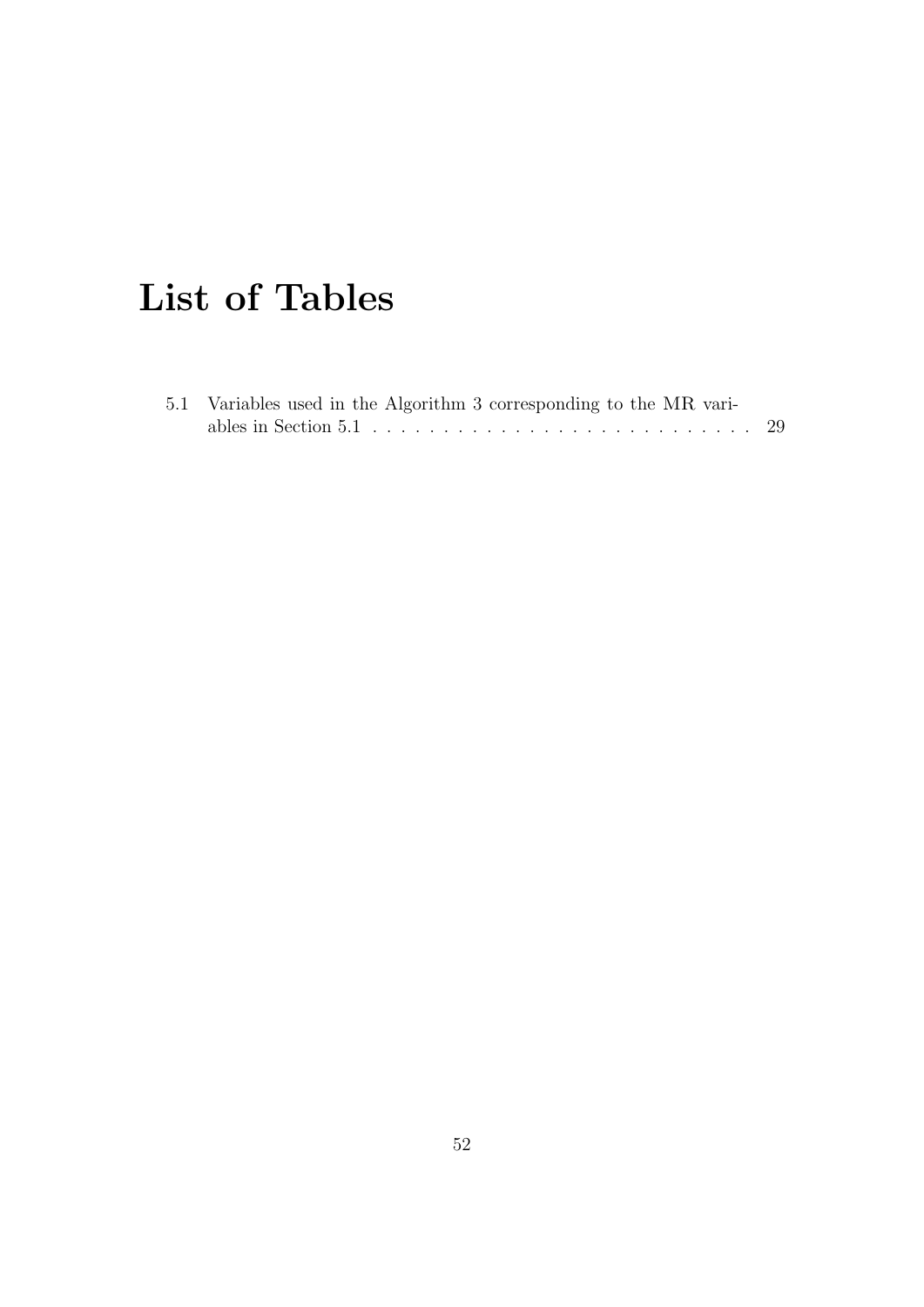## Appendix A

#### A.1 Hula Pseudocode

- probe header fields:
	- pathUtil util of best path for packet traveling in opposite direction of probe
	- torId origin id of probe, probe is carrying information for this ToR as destination
- variables stored on switch:
	- txUtil[port] outgoing utilization of port (estimator is used)
	- minPathUtil[ToR] array holding best path util for every ToR updateTime[ToR] array holding last arrival time of a probe from every ToR
	- flowletTime[flowHash] array of last time a packet of flow arrived
	- flowletHop[flowHash] best hop for flow at th time of flowlet start
- static variables on switch:

KEEP ALIVE THRESH time after which information of ToR is considered obsolete and the first new arriving probe will be registered as best FLOWLET\_TIMEOUT time after which a packet with the same flowHash is considered a new flowlet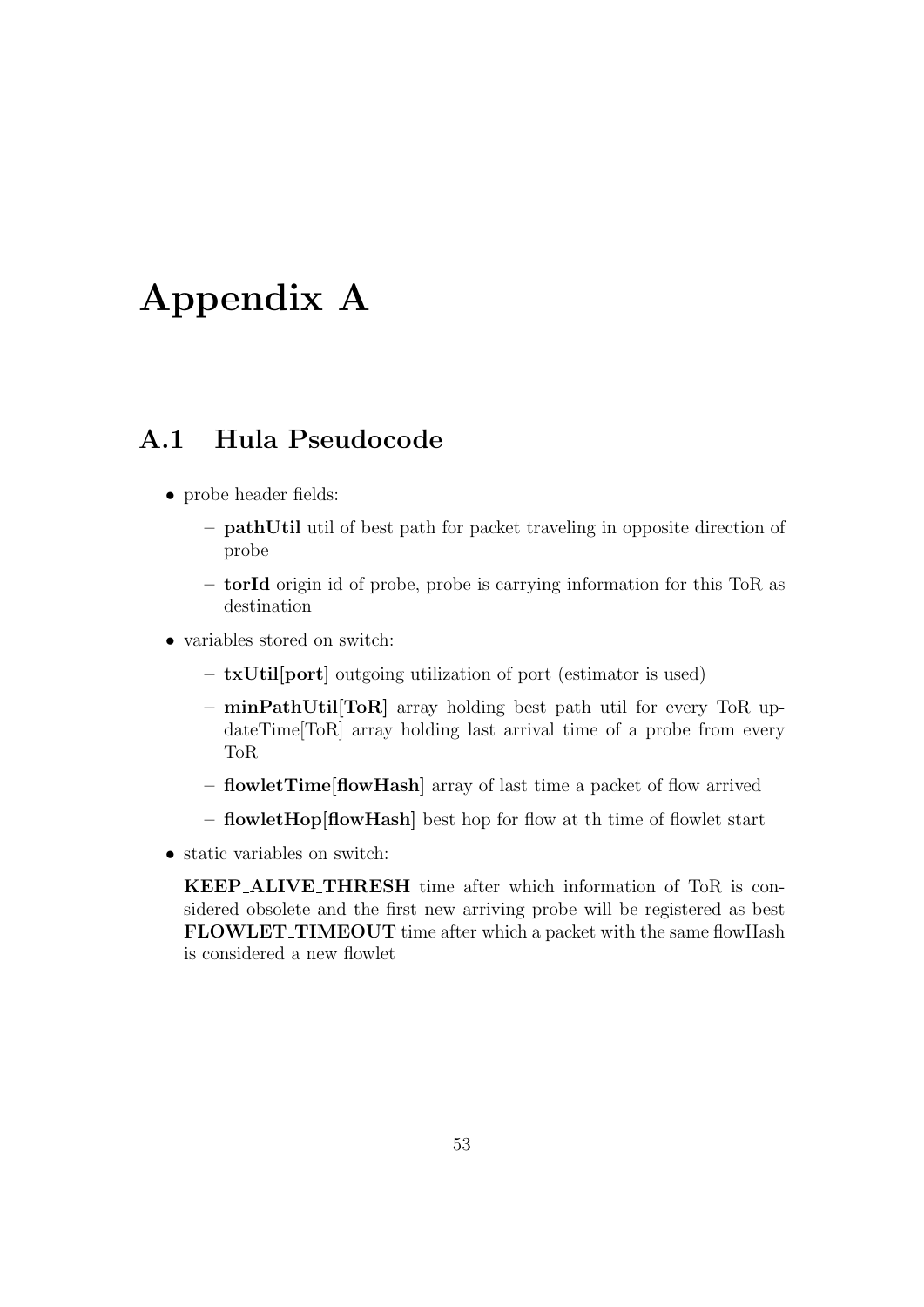```
1 packet p arrives at switch on port rxPort:
\frac{1}{2} /* is packet a probe (packet has hulaprobe header)? \frac{1}{2} */
3 if p = HulaProbe then
4 /* check if last hop has higher util than tho previous path
          of probe \ast/5 if p.pathUtil \lt txUtil[rxPort] then
 \vert \cdot \vert p.pathUtil = txUtil[rxPort]
 7 end
 8 /* if probe path is better or last update for the probe
          origin is obsolete */9 if p.pathUtil \lt minPathUtil[p.torId] or
       currentTime - updateTime[ptorId] >KEEP_ALIVE_THRESHOLD then
10 \phantom{10} /* update values for ToR to the values of the probe \phantom{1} */
\ln minPathUtil[p.torId] = p.pathUtil
\mathbf{1}_2 | bestHop[p.torId] = rxPort of probe
13 updateTime[p.torId] = currentTime
|_4 end
15 \frac{1}{15} \frac{1}{15} \frac{1}{15} \frac{1}{15} \frac{1}{15} \frac{1}{15} \frac{1}{15} \frac{1}{15} \frac{1}{15} \frac{1}{15} \frac{1}{15} \frac{1}{15} \frac{1}{15} \frac{1}{15} \frac{1}{15} \frac{1}{15} \frac{1}{15} \frac{1}{15} \frac{1}{15} \frac{1}{1switch to its ToR */\mathbf{16} | p.pathUtil = minPathUtil [p.torId]
17 else
18 \;\; /* DataPackets or packets of other protocols \;\; */ \;\;19 \mid /* if packet does not belong to an active flowlet (flow of
          this packet unknown or timed out) * /
20 if currentTime–flowletTime[flowHash] > FLOWLET_TOUT then
21 | \frac{1}{21} | \frac{1}{21} \frac{1}{21} \frac{1}{21} \frac{1}{21} \frac{1}{21} \frac{1}{21} \frac{1}{21} \frac{1}{21} \frac{1}{21} \frac{1}{21} \frac{1}{21} \frac{1}{21} \frac{1}{21} \frac{1}{21} \frac{1}{21} \frac{1}{21} \frac{1}{21} \frac{1}{21} \frac22 | flowletHop[flowHash] = bestHop[p.dstTor]
_{23} end
24 /* set next hop of packet to next hop for its flowlet *25 p.nextHop = flowletHop[flowHash]
26 /* start/refresh timer for flowlet */
27 flowletTime[flowHash] = currentTime
28 end
29 update txTtil after packets have been sent
```

```
Algorithm 4: HULA
```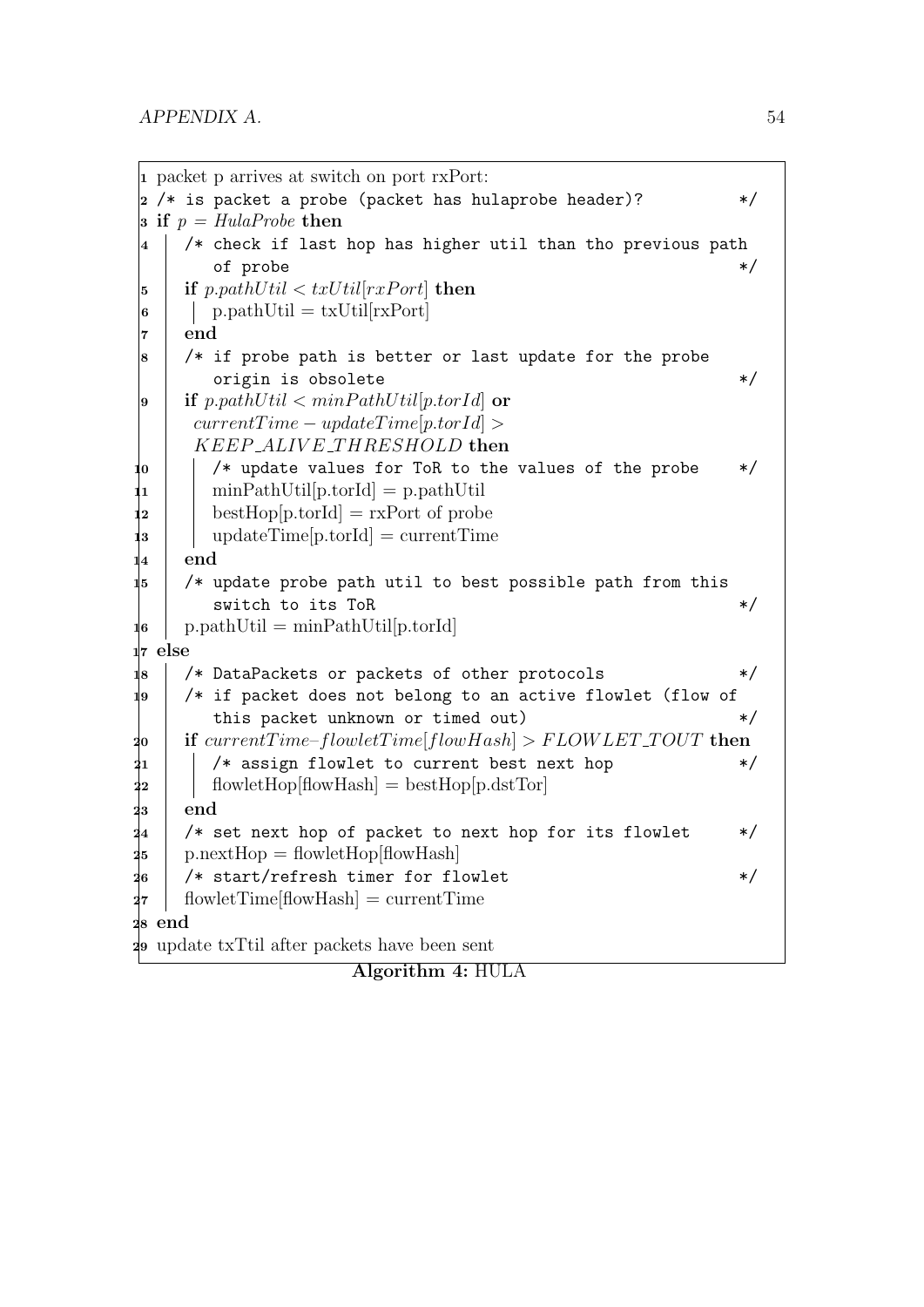# Appendix B

# Notation und Abkürzungen

| <b>HULA</b> | Hop-by-hop Utilization-aware Load balancing Architecture |
|-------------|----------------------------------------------------------|
| <b>SJF</b>  | Shortest Job First                                       |
| CONGA       | Congestion Aware Balancing                               |
| <b>ECMP</b> | Equal-Cost Multi-Path                                    |
| <b>FCT</b>  | Flow Completion Time                                     |
| <b>PCT</b>  | Packet Completion Time                                   |
| <b>ToR</b>  | Top of the Rack                                          |
| <b>TTL</b>  | Time to Live                                             |
| $ns-3$      | network simulator version 3                              |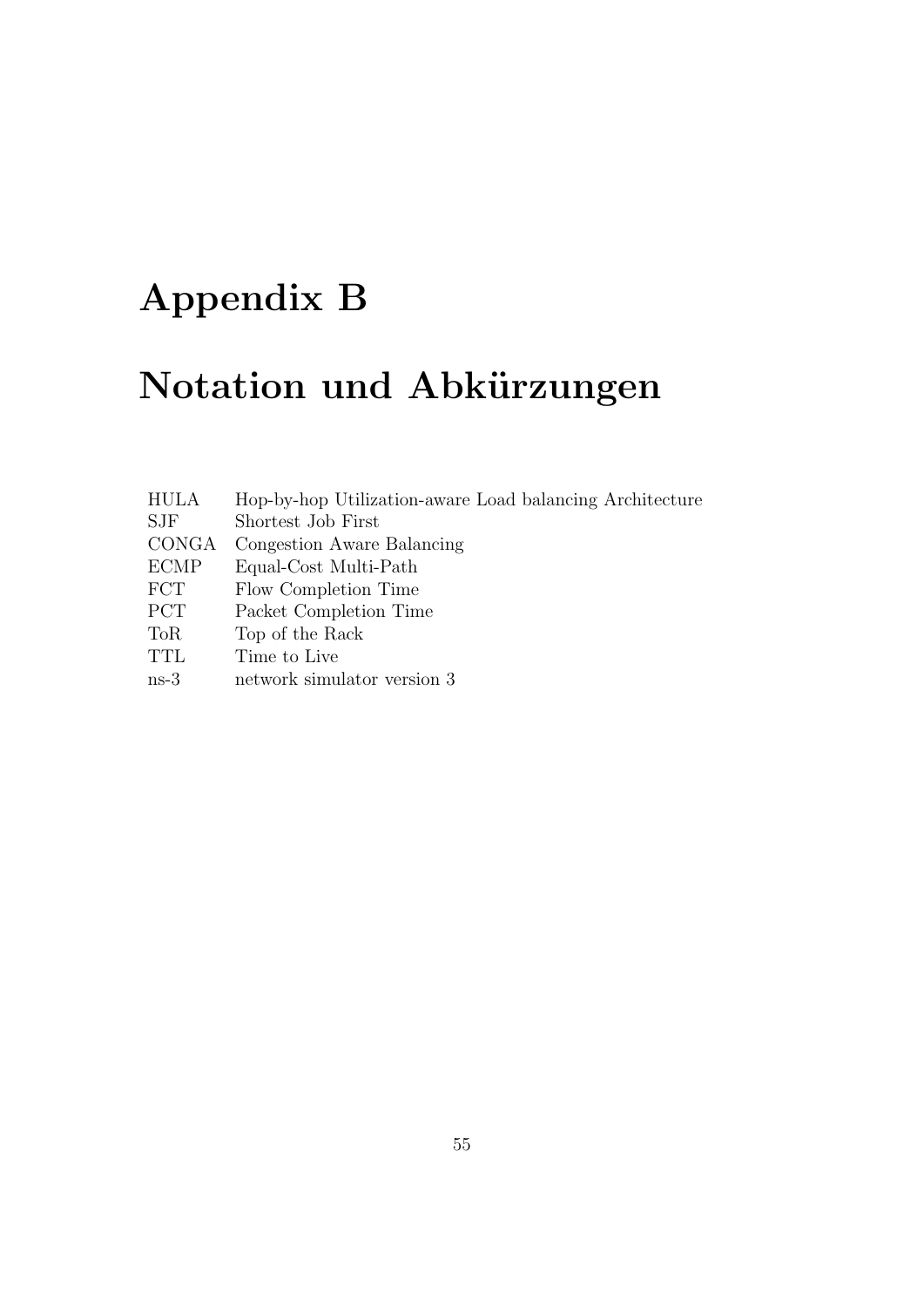## Bibliography

| $[ACX+20]$ | Ashkan Aghdai, Cing-Yu Chu, Yang Xu, David Dai, Jun Xu, and    |
|------------|----------------------------------------------------------------|
|            | Jonathan Chao. Spotlight: Scalable Transport Layer Load Bal-   |
|            | ancing for Data Center Networks. IEEE $TCC$ , pages 1–1, 2020. |

- [AED<sup>+</sup>14] Mohammad Alizadeh, Tom Edsall, Sarang Dharmapurikar, Ramanan Vaidyanathan, Kevin Chu, Andy Fingerhut, Vinh The Lam, Francis Matus, Rong Pan, Navindra Yadav, and George Varghese. CONGA: Distributed Congestion-aware Load Balancing for Datacenters. SIGCOMM Comput. Commun. Rev., 44(4):503–514, August 2014.
- [AFLV08] Mohammad Al-Fares, Alexander Loukissas, and Amin Vahdat. A Scalable, Commodity Data Center Network Architecture. SIG-COMM Comput. Commun. Rev., 38(4):63–74, August 2008.
- [AFRR<sup>+</sup>10] Mohammad Al-Fares, Sivasankar Radhakrishnan, Barath Raghavan, Nelson Huang, and Amin Vahdat. Hedera: Dynamic Flow Scheduling for Data Center Networks. In NSDI 10, pages 281–296, San Jose, CA, USA, 2010. ACM.
- [AGM<sup>+</sup>10] Mohammad Alizadeh, Albert Greenberg, Dave Maltz, Jitu Padhye, Parveen Pate, Balaji Prabhakar, Sudipta Sengupta, and Murari Sridharan. Data Center TCP (DCTCP). In SIGCOMM '10. ACM, September 2010. Citation Kez: alizadeh2010.
- [AHLPMY<sup>+</sup>19] J. Alvarez-Horcajo, D. Lopez-Pajares, I. Martinez-Yelmo, J. A. Carral, and J. M. Arco. Improving Multipath Routing of TCP Flows by Network Exploration. IEEE Access, 7:13608–13621, 2019.
- [AKE<sup>+</sup>12] Mohammad Alizadeh, Abdul Kabbani, Tom Edsall, Balaji Prabhakar, Amin Vahdat, and Masato Yasuda. Less Is More: Trading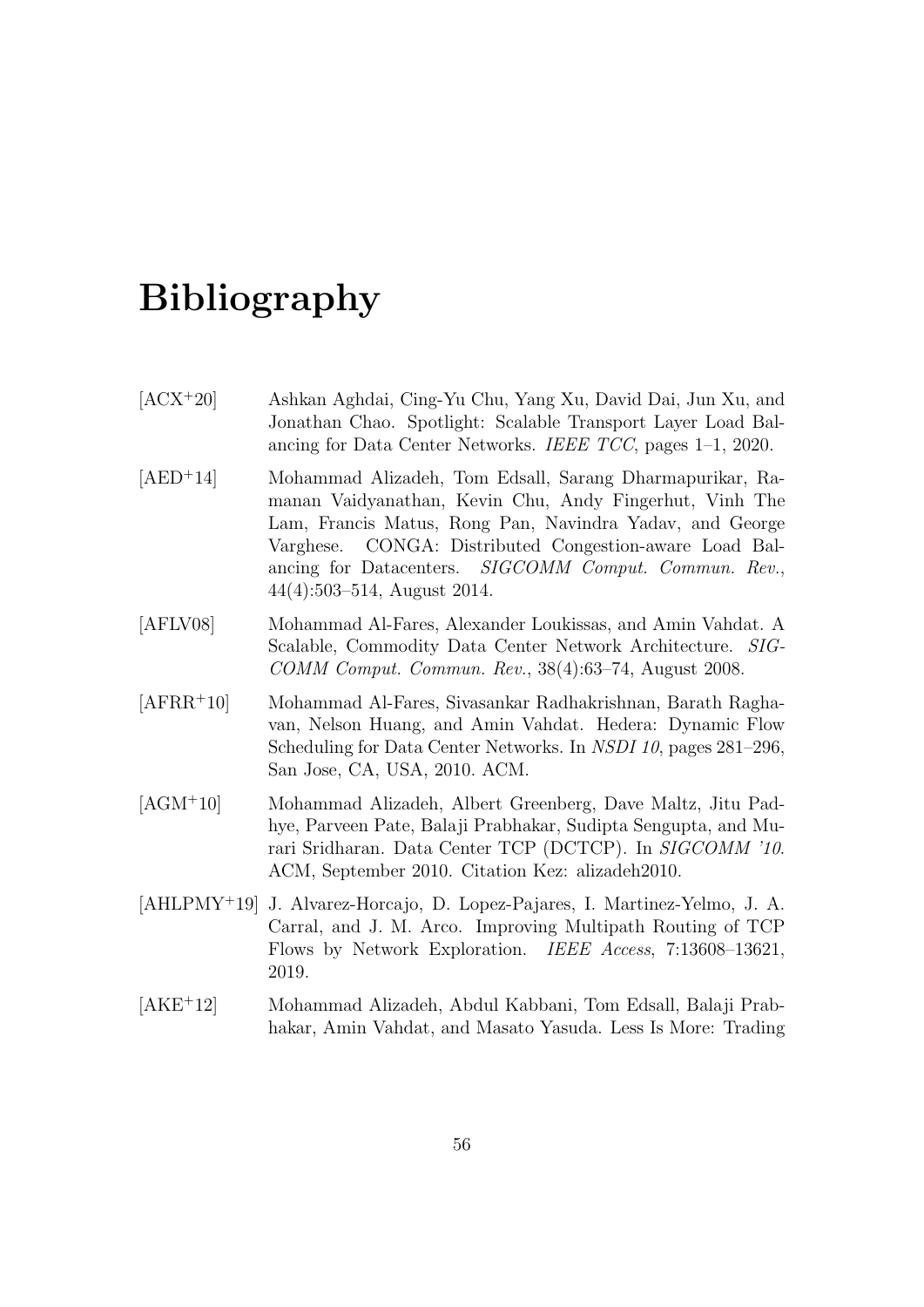a Little Bandwidth for Ultra-Low Latency in the Data Center. In NSDI 12, pages 253–266, San Jose, CA, 2012. USENIX.

- [Alb09] Susanne Albers. Online Scheduling. In Introduction to Scheduling, pages 57–84. Chapman and Hall/CRC Press, 2009.
- [ARN<sup>+</sup>18] Saksham Agarwal, Shijin Rajakrishnan, Akshay Narayan, Rachit Agarwal, David Shmoys, and Amin Vahdat. Sincronia: Nearoptimal Network Design for Coflows. In SIGCOMM '18, pages 16–29, Budapest, Hungary, 2018. ACM.
- [AYS<sup>+</sup>13] Mohammad Alizadeh, Shuang Yang, Milad Sharif, Sachin Katti, Nick McKeown, Balaji Prabhakar, and Scott Shenker. pFabric: Minimal Near-optimal Datacenter Transport. SIGCOMM Comput. Commun. Rev., 43(4):435–446, August 2013.
- [B<sup>+</sup>14] Pat Bosshart et al. P4: Programming protocol-independent packet processors. ACM SIGCOMM Comput. Commun. Rev., 2014.
- [BAAZ11] Theophilus Benson, Ashok Anand, Aditya Akella, and Ming Zhang. MicroTE: Fine Grained Traffic Engineering for Data Centers. In CoNEXT '11, pages 8:1–8:12, Tokyo, Japan, 2011. ACM.
- [BCC<sup>+</sup>14] Wei Bai, Li Chen, Kai Chen, Dongsu Han, Chen Tian, and Weicheng Sun. PIAS: Practical Information-Agnostic Flow Scheduling for Data Center Networks. In HotNets '13, pages 25:1–25:7, New York, NY, USA, 2014. ACM.
- [BDS<sup>+</sup>21] Maciej Besta, Jens Domke, Marcel Schneider, Marek Konieczny, Salvatore Di Girolamo, Timo Schneider, Ankit Singla, and Torsten Hoefler. High-Performance Routing With Multipathing and Path Diversity in Ethernet and HPC Networks. IEEE TPDS, 32(4):943–959, 2021.
- [BK19] C. H. Benet and A. J. Kassler. FlowDyn: Towards a Dynamic Flowlet Gap Detection using Programmable Data Planes. In 2019 IEEE 8th International Conference on Cloud Networking (Cloud-Net), pages 1–7, November 2019.
- [BKA<sup>+</sup>20] Cristian Hernandez Benet, Andreas J. Kassler, Gianni Antichi, Theophilus A. Benson, and Gergely Pongrácz. Providing Innetwork Support to Coflow Scheduling. CoRR, abs/2007.02624, 2020.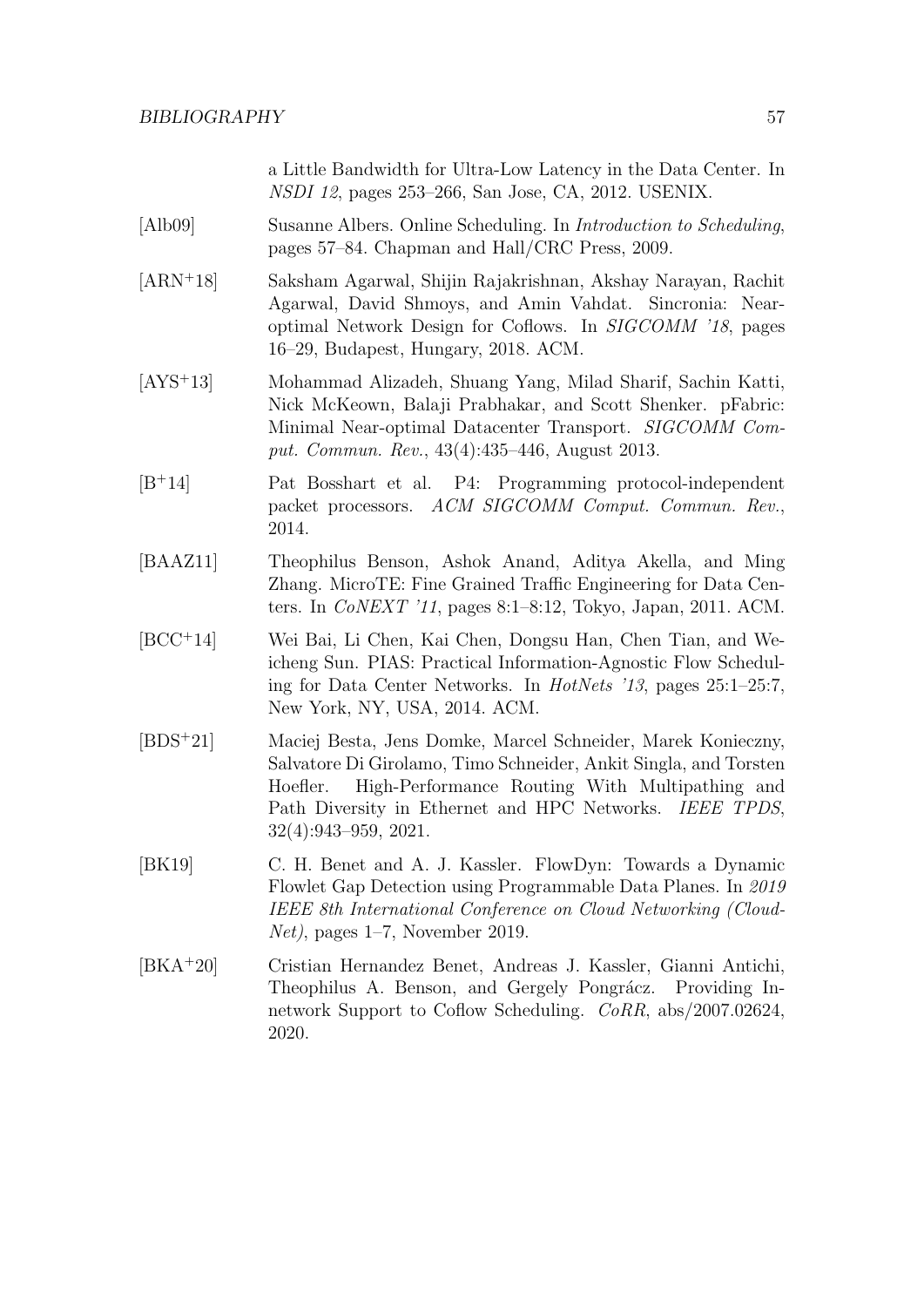| [CCBA16]   | Li Chen, Kai Chen, Wei Bai, and Mohammad Alizadeh. Schedul-<br>ing Mix-flows in Commodity Datacenters with Karuna. In SIG-<br>$COMM$ '16, pages 174–187, Florianopolis, Brazil, 2016. ACM.                                                                         |
|------------|--------------------------------------------------------------------------------------------------------------------------------------------------------------------------------------------------------------------------------------------------------------------|
| [CKS14]    | M. Chiesa, G. Kindler, and M. Schapira. Traffic engineering with<br>Equal-Cost-Multipath: An algorithmic perspective. In <i>INFOCOM</i><br>2014, pages 1590–1598, Toronto, Canada, April 2014. IEEE.                                                               |
| [CLCL18]   | Li Chen, Justinas Lingys, Kai Chen, and Feng Liu. AuTO: Scal-<br>ing Deep Reinforcement Learning for Datacenter-scale Automatic<br>Traffic Optimization. In SIGCOMM '18, pages 191-205, Bu-<br>dapest, Hungary, 2018. ACM.                                         |
| [CS15]     | Mosharaf Chowdhury and Ion Stoica. Efficient Coflow Scheduling<br>Without Prior Knowledge. In <i>SIGCOMM</i> '15, pages 393-406,<br>London, United Kingdom, 2015. ACM.                                                                                             |
| [CZS14]    | Mosharaf Chowdhury, Yuan Zhong, and Ion Stoica.<br>Efficient<br>Coflow Scheduling with Varys. In <i>SIGCOMM</i> '14, pages 443-454,<br>Chicago, IL, USA, August 2014. ACM.                                                                                         |
| $[DJK+19]$ | Vojislav Dukić, Sangeetha Abdu Jyothi, Bojan Karlas, Muhsen<br>Owaida, Ce Zhang, and Ankit Singla. Is advance knowledge of<br>flow sizes a plausible assumption? In NSDI 19, pages $565-580$ ,<br>Boston, MA, February 2019. USENIX Association.                   |
| [DM06]     | Nandita Dukkipati and Nick McKeown. Why Flow-completion<br>Time is the Right Metric for Congestion Control. SIGCOMM<br><i>Comput. Commun. Rev.</i> , $36(1):59-62$ , January 2006.                                                                                 |
| [FW00]     | Rudolf Fleischer and Michaela Wahl. Online Scheduling Revisited.<br>In Mike S. Paterson, editor, <i>Algorithms - ESA 2000</i> , pages 202-<br>210, Berlin, Heidelberg, 2000. Springer Berlin Heidelberg.                                                           |
| $[GNK+15]$ | Peter X. Gao, Akshay Narayan, Gautam Kumar, Rachit Agarwal,<br>Sylvia Ratnasamy, and Scott Shenker. pHost: Distributed Near-<br>optimal Datacenter Transport over Commodity Network Fabric.<br>In $CoNEXT$ '15, pages 1:1-1:12, Heidelberg, Germany, 2015.<br>ACM. |
| [Gra66]    | R. L. Graham. Bounds for certain multiprocessing anomalies. Bell<br><i>System Technical Journal</i> , $45(9):1563-1581$ , 1966.                                                                                                                                    |
|            |                                                                                                                                                                                                                                                                    |

[GSG<sup>+</sup>15] Matthew P. Grosvenor, Malte Schwarzkopf, Ionel Gog, Robert N. M. Watson, Andrew W. Moore, Steven Hand, and Jon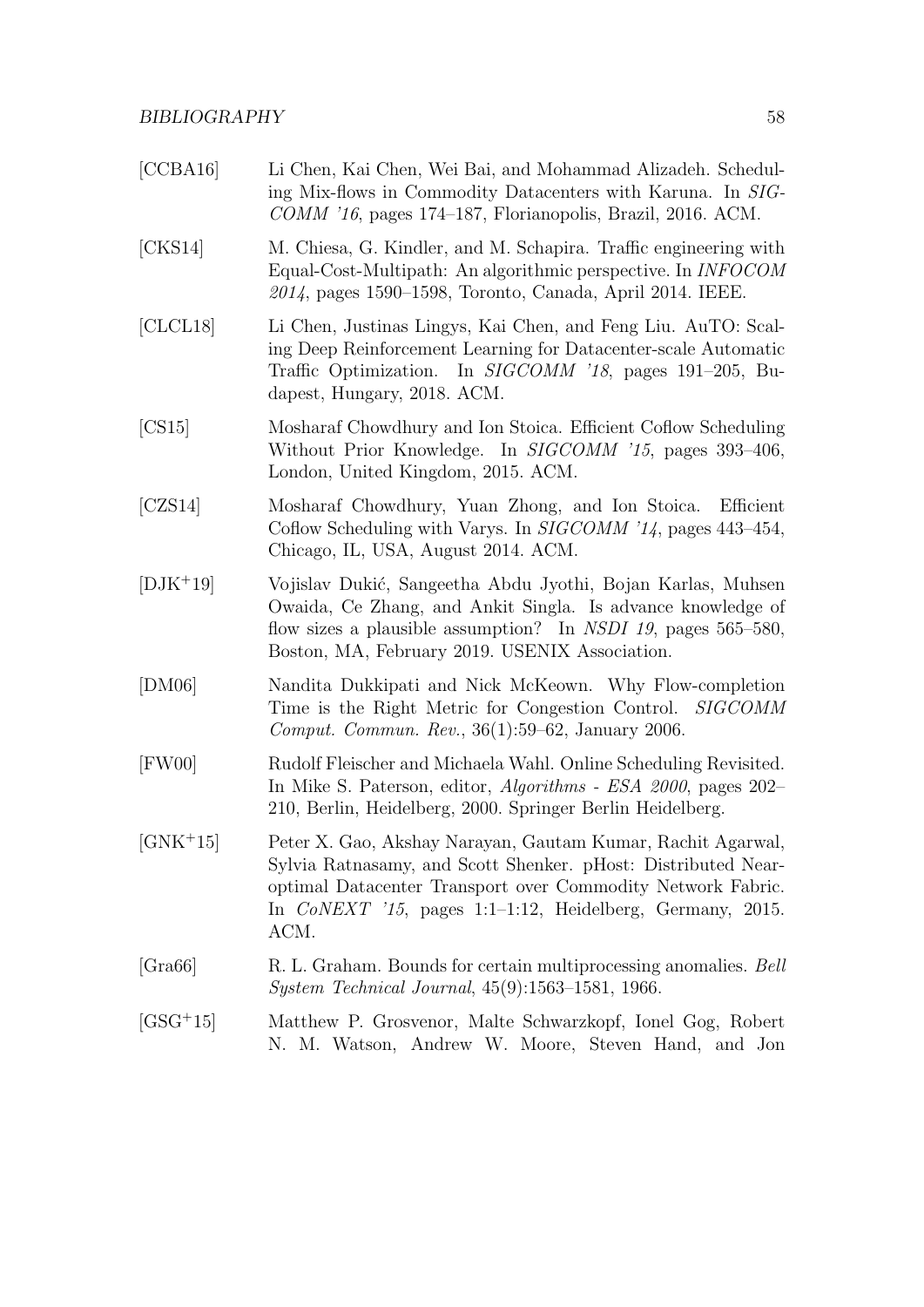Crowcroft. Queues Don't Matter When You Can JUMP Them! In NSDI 15, pages 1–14, Oakland, CA, 2015. USENIX Association.

- [HBC<sup>+</sup>20] Kuo-Feng Hsu, Ryan Beckett, Ang Chen, Jennifer Rexford, and David Walker. Contra: A Programmable System for Performanceaware Routing. In NSDI 20, pages 701–721, Santa Clara, CA, February 2020. USENIX Association.
- [HCG12] Chi-Yao Hong, Matthew Caesar, and P. Brighten Godfrey. Finishing Flows Quickly with Preemptive Scheduling. In SIGCOMM '12, pages 127–138, Helsinki, Finland, 2012. ACM.
- [HRA<sup>+</sup>15] Keqiang He, Eric Rozner, Kanak Agarwal, Wes Felter, John Carter, and Aditya Akella. Presto: Edge-based Load Balancing for Fast Datacenter Networks. In SIGCOMM '15, pages 465–478, London, United Kingdom, 2015. ACM.
- [HTB<sup>+</sup>20] Kuo-Feng Hsu, Praveen Tammana, Ryan Beckett, Ang Chen, Jennifer Rexford, and David Walker. Adaptive Weighted Traffic Splitting in Programmable Data Planes. In SOSR '20, SOSR '20, pages 103–109, San Jose, CA, USA, 2020. Association for Computing Machinery.
- [KHG<sup>+</sup>16] Naga Katta, Mukesh Hira, Aditi Ghag, Changhoon Kim, Isaac Keslassy, and Jennifer Rexford. CLOVE: How I Learned to Stop Worrying About the Core and Love the Edge. In HotNets '16, pages 155–161, Atlanta, GA, USA, 2016. ACM.
- [KHK<sup>+</sup>16] Naga Katta, Mukesh Hira, Changhoon Kim, Anirudh Sivaraman, and Jennifer Rexford. HULA: Scalable Load Balancing Using Programmable Data Planes. In SOSR '16, pages 10:1–10:12, Santa Clara, CA, USA, 2016. ACM.
- [KKSB07] Srikanth Kandula, Dina Katabi, Shantanu Sinha, and Arthur Berger. Dynamic Load Balancing Without Packet Reordering. SIGCOMM Comput. Commun. Rev., 37(2):51–62, March 2007.
- [KS17] Abdul Kabbani and Milad Sharif. Flier: Flow-level congestionaware routing for direct-connect data centers. In INFOCOM 2017, pages 1–9, Atlanta, GA, USA, May 2017. IEEE.
- [LZW<sup>+</sup>20] Kefei Liu, Jiao Zhang, Dehui Wei, Kai Zhang, and Tao Huang. PLB: Adaptive Partial Congestion-aware Load Balancing for Datacenter Networks. In GLOBECOM 2020, pages 1–6, Virtual Event, Taiwan, 2020. IEEE.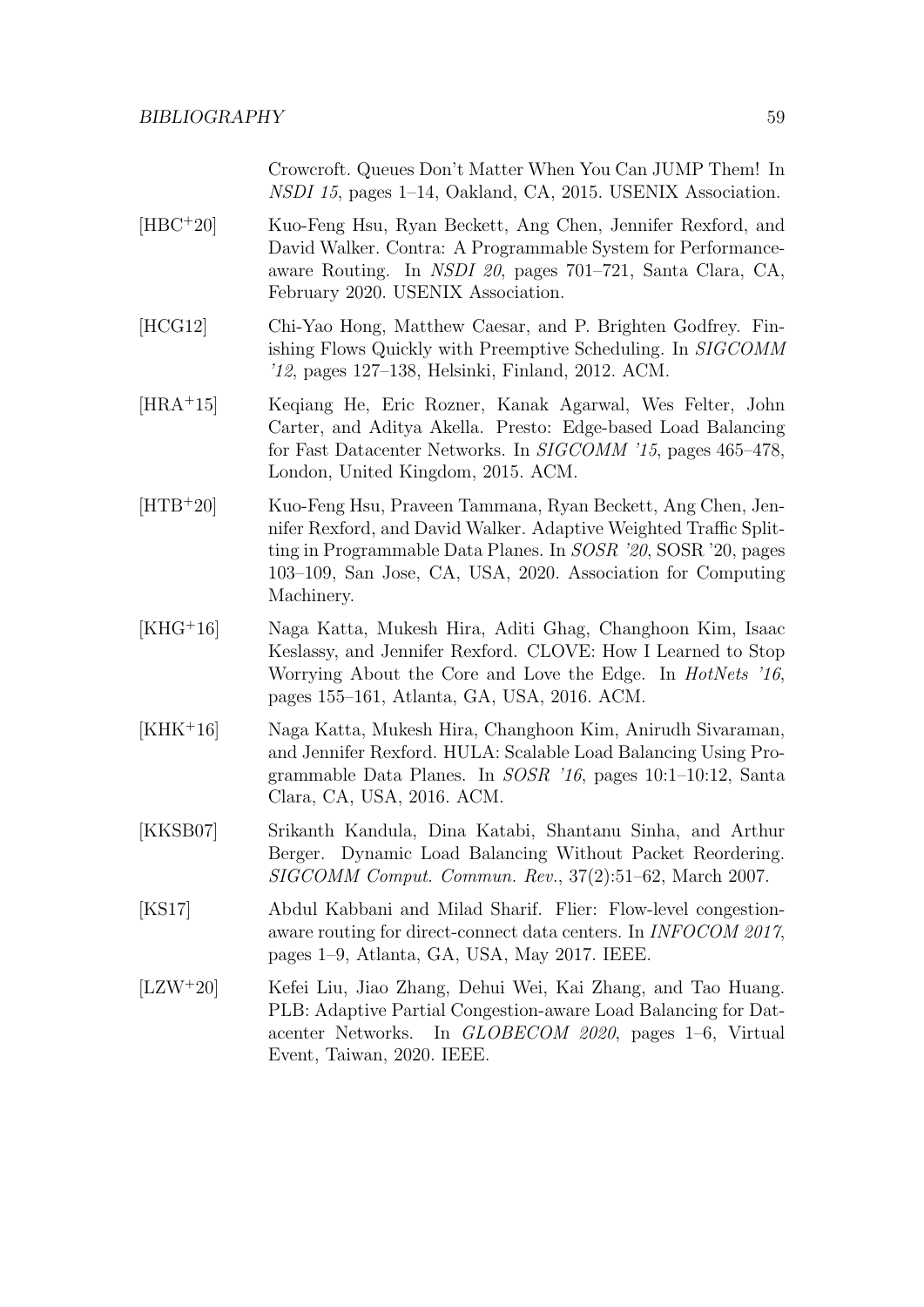- [MLAO18] Behnam Montazeri, Yilong Li, Mohammad Alizadeh, and John K. Ousterhout. Homa: a receiver-driven low-latency transport protocol using network priorities. In Sergey Gorinsky and János Tapolcai, editors, SIGCOMM '18, pages 221–235, Budapest, Hungary, 2018. ACM.
- [POB<sup>+</sup>14] Jonathan Perry, Amy Ousterhout, Hari Balakrishnan, Devavrat Shah, and Hans Fugal. Fastpass: A Centralized "Zero-queue" Datacenter Network. SIGCOMM Comput. Commun. Rev., 44(4):307– 318, August 2014.
- [RBP<sup>+</sup>11] Costin Raiciu, Sebastien Barre, Christopher Pluntke, Adam Greenhalgh, Damon Wischik, and Mark Handley. Improving Datacenter Performance and Robustness with Multipath TCP. In SIGCOMM '11, pages 266–277, Toronto, ON, Canada, 2011. ACM.
- [RCAV19] Hamed Rezaei, Muhammad Usama Chaudhry, Hamidreza Almasi, and Balajee Vamanan. ICON: Incast Congestion Control using Packet Pacing in Datacenter Networks. In COMSNETS, pages 125–132, Bengaluru, India, January 2019. IEEE.
- [RSD<sup>+</sup>14] Jeff Rasley, Brent Stephens, Colin Dixon, Eric Rozner, Wes Felter, Kanak Agarwal, John Carter, and Rodrigo Fonseca. Planck: Millisecond-scale Monitoring and Control for Commodity Networks. In SIGCOMM '14, pages 407–418, Chicago, IL, USA, 2014. ACM.
- [RV20] Hamed Rezaei and Balajee Vamanan. ResQueue: A Smarter Datacenter Flow Scheduler. In WWW '20, pages 2599–2605, Taipei, Taiwan, 2020. Association for Computing Machinery.
- [SSIF13] Siddhartha Sen, David Shue, Sunghwan Ihm, and Michael Freedman. Scalable, Optimal Flow Routing in Datacenters via Local Link Balancing. In CoNEXT '13, pages 151–162, Santa Barbara, CA, USA, December 2013. ACM.
- [SWFX19] Qingyu Shi, Fang Wang, Dan Feng, and Weibin Xie. Adaptive load balancing based on accurate congestion feedback for asymmetric topologies. Comput. Netw., 157:133–145, 2019.
- [VPA<sup>+</sup>17] Erico Vanini, Rong Pan, Mohammad Alizadeh, Parvin Taheri, and Tom Edsall. Let It Flow: Resilient Asymmetric Load Balancing